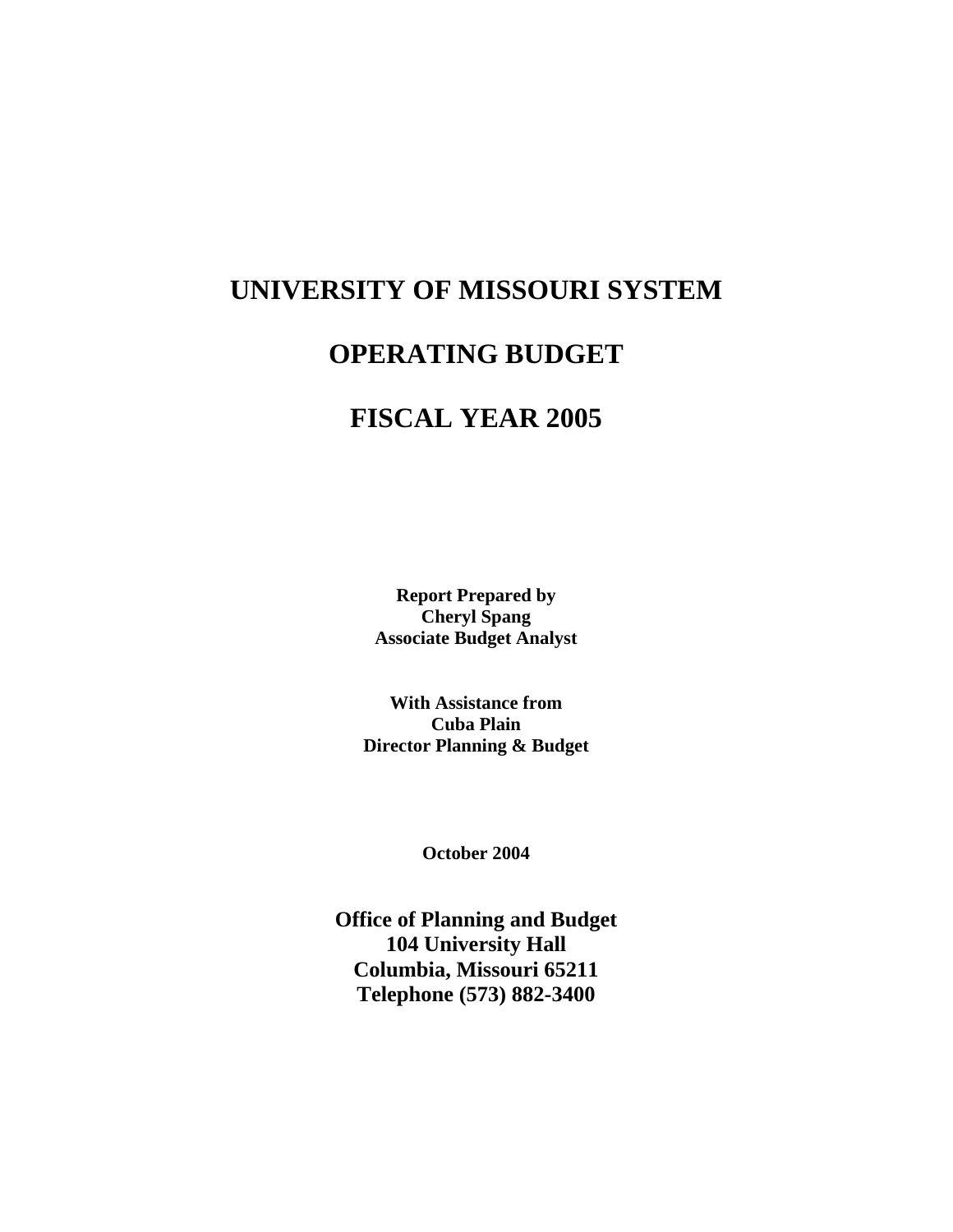# **TABLE OF CONTENTS**

### **PAGE**

| <b>Appendix</b>                                                |  |
|----------------------------------------------------------------|--|
| Tobles A1 A6 Operations Fund Dudget by Administrative Division |  |

| Tables A1-A6 Operations Fund Budget by Administrative Division |    |
|----------------------------------------------------------------|----|
|                                                                | 22 |
| Tables A7-A13 Operations Fund Budget by Program                |    |
|                                                                | 28 |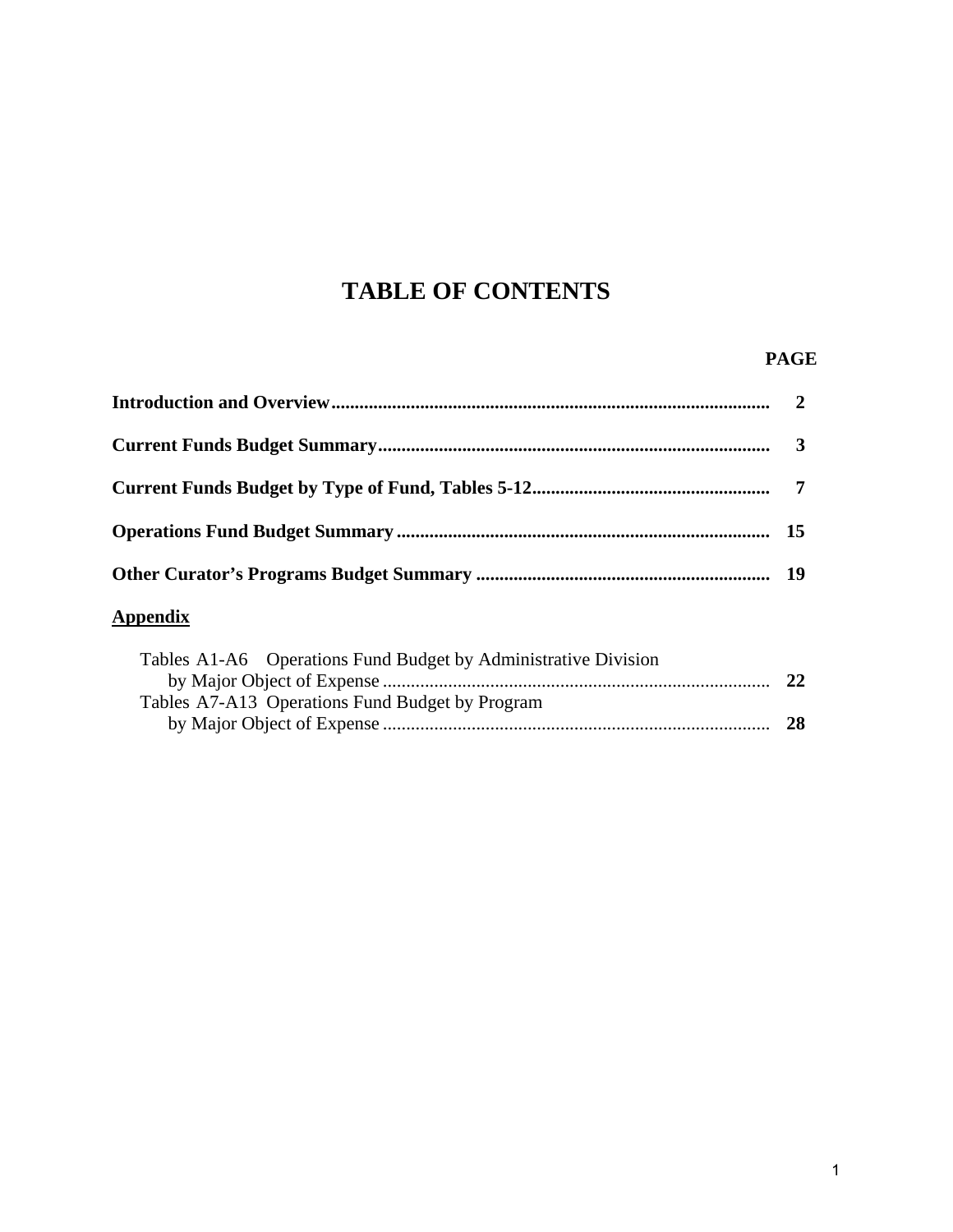## **University of Missouri System FY 2005 Operating Budget**

## **Introduction and Overview**

## **Introduction**

The University of Missouri System Operating Budget Book presents information on total sources and uses of the University's Current Funds. Sources of funds include estimated beginning balances and anticipated revenues. Uses of funds include expenditures, transfers, and planned ending balances. Current Funds include resources of the University that are expendable for any purpose directly related to the primary missions of the University, i.e., instruction, research, and public service, as well as related support services. Current Funds can be divided into restricted and unrestricted funds. Restricted funds are those that are restricted in use by the donor or supporting agency. Excluded from this document are loan funds, plant funds, endowment and similar funds, retirement and similar funds, and agency funds.

## **Context for Budget Planning**

Budget planning and development for fiscal year 2005 was guided by the policy decisions and planning parameters of the Board of Curators as defined in the University's Strategic Plan, financial planning assumptions, and by the program decision items included in the FY 2005 Appropriations Request for Operations. An increase in tuition of 7.5% was approved for academic year 2005. Expenditure assumptions for planning included the following:

- The salary and wage budget pool will increase by 2%.
- The FY 2005 flat benefit rate for benefit-eligible employees excluding FICA is 19.63%.
- The E&E budget pool will remain relatively flat with expenditures projected to decrease by approximately .5% in fiscal year 2005.
- Funds equal to 1.25% of the replacement cost of the physical plant will be budgeted for maintenance and repair.

The budgets reported in this document are based on the original detail budgets for the University as entered into the PeopleSoft General Ledger Financial System as of June 30, 2004.

## **Withholding of State Appropriations**

State appropriations for the University of Missouri are subject to a 3.0% withholding by the State of Missouri. The University's FY 2005 budget was developed and entered into the University's financial system based on the assumption that state appropriation revenues would equal 97.0% of state funds appropriated to the University.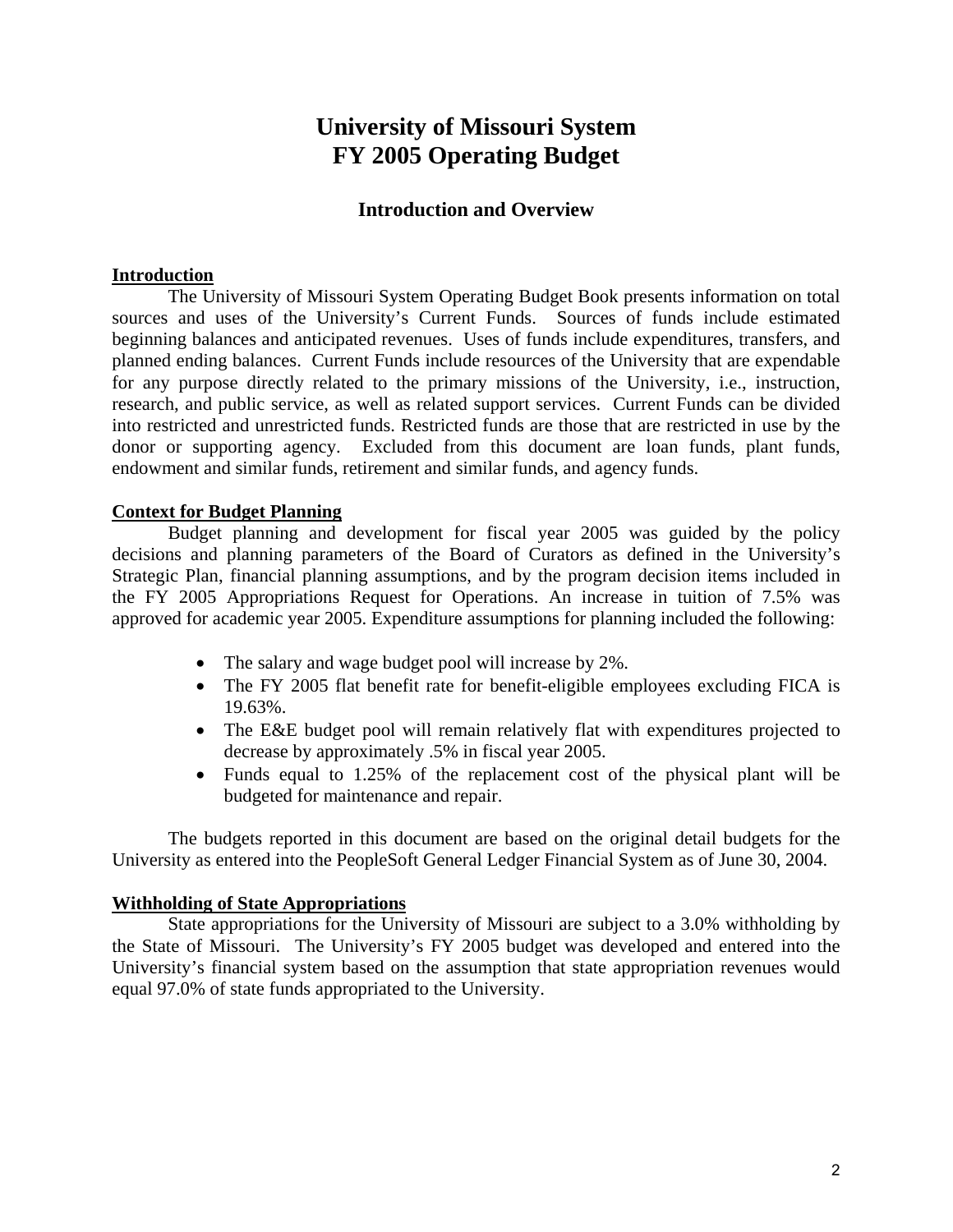## **FY 2005 Current Funds Budget Summary**

For fiscal year 2005, the University of Missouri's Current Funds expenditure budget totals \$1.9 billion. Of the total Current Funds budget, 87.2% is unrestricted and 12.8% is restricted. The Operations Fund makes up 44.6% of the total Current Funds budget for the University. Table 1 below shows the distribution of the total Current Funds budget for each campus and administrative unit, broken down by major type of fund.

|                                        | $UMC*$  | <b>UMKC</b> | <b>UMR</b> | UMSL    | <b>Hospital</b> | <b>UM System</b><br>Admin. | <b>U-Wide</b><br><b>Resources</b> | <b>System</b><br><b>Total</b> |
|----------------------------------------|---------|-------------|------------|---------|-----------------|----------------------------|-----------------------------------|-------------------------------|
| Operations                             | 51.9%   | 71.1%       | 65.7%      | 67.7%   | $0.0\%$         | 64.4%                      | 71.6%                             | 44.6%                         |
| <b>Service Operations</b>              | 0.5%    | 0.4%        | 0.1%       | $0.2\%$ | $0.0\%$         | 0.6%                       | $0.0\%$                           | 0.3%                          |
| Self Insurance Funds                   | $0.0\%$ | $0.0\%$     | $0.0\%$    | $0.0\%$ | $0.0\%$         | $0.0\%$                    | 28.4%                             | 0.2%                          |
| Other Enterprises E & G                | 15.8%   | 5.3%        | 2.8%       | 4.2%    | $0.0\%$         | 2.8%                       | $0.0\%$                           | 8.2%                          |
| <b>Auxiliaries</b>                     | 15.0%   | 7.9%        | 10.0%      | 15.1%   | $0.0\%$         | $0.0\%$                    | 0.0%                              | 9.5%                          |
| <b>Hospital Operating Funds</b>        | $0.0\%$ | $0.0\%$     | $0.0\%$    | $0.0\%$ | 99.8%           | $0.0\%$                    | $0.0\%$                           | 24.4%                         |
| <b>Total Unrestricted</b>              | 83.2%   | 84.7%       | 78.6%      | 87.2%   | 99.8%           | 67.8%                      | 100.0%                            | 87.2%                         |
| <b>Restricted State Appropriations</b> | 0.7%    | $0.0\%$     | $0.0\%$    | $0.0\%$ | $0.0\%$         | 25.0%                      | $0.0\%$                           | 1.1%                          |
| Gifts and Endowment Income             | 1.7%    | 5.7%        | 2.9%       | 4.5%    | 0.2%            | 0.4%                       | 0.0%                              | 2.1%                          |
| <b>Grants and Contracts</b>            | 14.4%   | 9.6%        | 18.5%      | 8.3%    | $0.0\%$         | 6.8%                       | $0.0\%$                           | 9.6%                          |
| <b>Total Restricted</b>                | 16.8%   | 15.3%       | 21.4%      | 12.8%   | 0.2%            | 32.2%                      | $0.0\%$                           | 12.8%                         |
| <b>Total Current Funds</b>             | 100.0%  | 100.0%      | 100.0%     | 100.0%  | 100.0%          | 100.0%                     | 100.0%                            | 100.0%                        |

**Table 1. Percentage Distribution of FY 2005 Current Funds Budgets by Type of Fund, by Campus**

\*UMC includes University of Missouri Extension

The total FY 2005 Current Funds budget includes an estimated beginning balance of \$502.5 million and anticipated revenues of \$1.9 billion, for a total source of funds of \$2.4 billion. Planned expenditures of greater than \$1.8 billion and transfers of \$104.8 million combine for a total planned use of funds of approximately \$1.9 billion. The FY 2005 Current Funds budget includes a planned increase in ending balances of \$5.2 million.

### **Revenues**

Gross Student fee revenues of \$477.5 million are the largest source of revenue and contribute 23.0% of the gross Current Funds revenue budget. Financial aid reduces revenue from Student fees to \$318.1 million or 16.6% of total revenue. Student fees of \$435.5 million are recorded in the Operations Fund. Student fees of \$28.3 million, related to Continuing Education, are recorded in a separate fund. The \$13.7 million in Student fees in the Auxiliary Enterprises fund group is earmarked primarily for housing, dining, parking, and specially designated activity and facility fees.

Sales and Services of Hospitals & Clinics, totaling \$438.2 million, are the second largest source of Current Fund revenues, contributing 22.9% of the total. These are funds primarily derived from the combined clinical operations of the University of Missouri-Columbia Hospitals & Clinics, Ellis Fischel Cancer Center, Columbia Regional Hospital, and the Missouri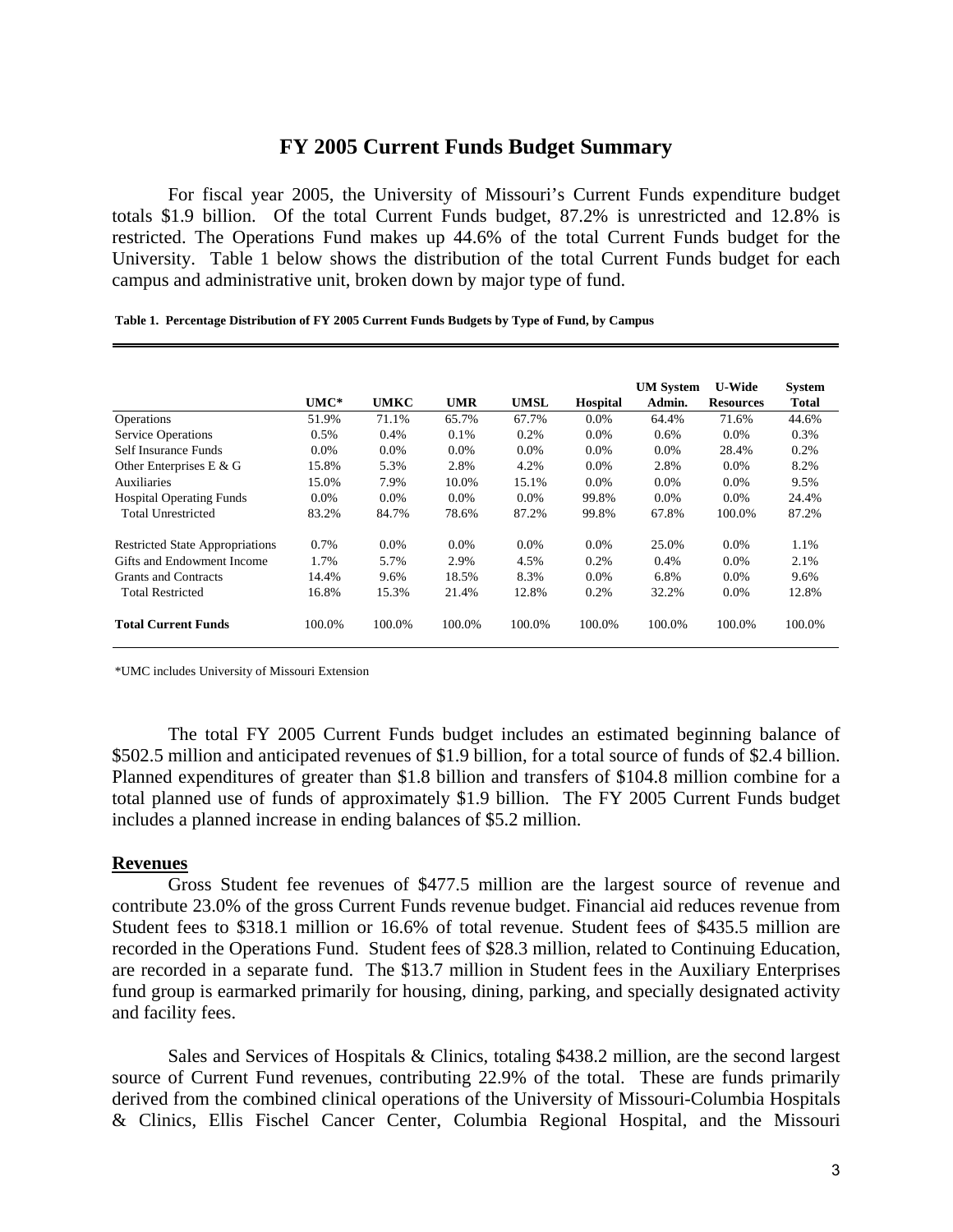Rehabilitation Center. Not included in this category are funds generated from the University Physicians' clinical operations, which are part of the University of Missouri-Columbia Medical School's physicians' practice plan.

State Appropriations at \$434.1 million, comprises the third largest source of Current Funds revenue, contributing 22.7% of the total revenue budget. State Appropriations include \$388.8 million in Operating Funds for the general mission of the University, \$22.6 million for University Hospitals & Clinics, and restricted appropriations for the Missouri Institute of Mental Health, Missouri Kidney Program, Alzheimer's Research, the Missouri Research and Education Network (MOREnet), Spinal Cord Injury Research and the multi-year Telemedicine grant that total approximately \$22.8 million.

Sales and Services of Auxiliary Enterprises totaling \$164.2 million include revenues from essentially self-supporting activities that provide services and sales to students, faculty, and staff. These include housing and dining halls, intercollegiate athletics, bookstores, parking operations, student unions, recreational facilities, the television station, and other miscellaneous activities.

Sales and Services of Educational Activities, totaling \$149.9 million, include the operations of the medical, dental, optometry and veterinary clinics, as well as activities related to the Agricultural Experiment Station, Cooperative Extension, the Research Reactor, and other activities.

Federal, State, and Other Grants and Contracts combine for total projected revenues of \$252.2 million, or 13.2% of the total Current Funds revenue budget. These revenues are an estimate of the funds that will be received during FY 2005. Grants and contracts are restricted funds, and are budgeted on a project by project basis for management purposes.

Other revenue sources include Federal Appropriations (primarily for the Agricultural Experiment Station and Cooperative Extension), Investment Income, Gift Income and Endowment Income (primarily for student aid and professorships), Recovery of Facilities and Administrative Costs (Recovery of F&A), which are generated from externally funded grants and contracts, and miscellaneous income.

Table 2, on the following page, shows the percentage distribution of Current Funds revenues by major revenue source for each campus and administrative unit. Student Fees net of financial aid are the largest sources of revenue for the Kansas City and St. Louis campuses. State appropriations is the largest contributor for Rolla, UM System Administration, and University Wide Resources. Sales & Services of Educational Activities and Auxiliary Enterprises are the largest source of revenue for the Columbia campus. State Appropriations are the second largest source of funds for each of the campuses, except Rolla where net student fees are second. The largest source of revenue for Hospitals & Clinics is Patient Services.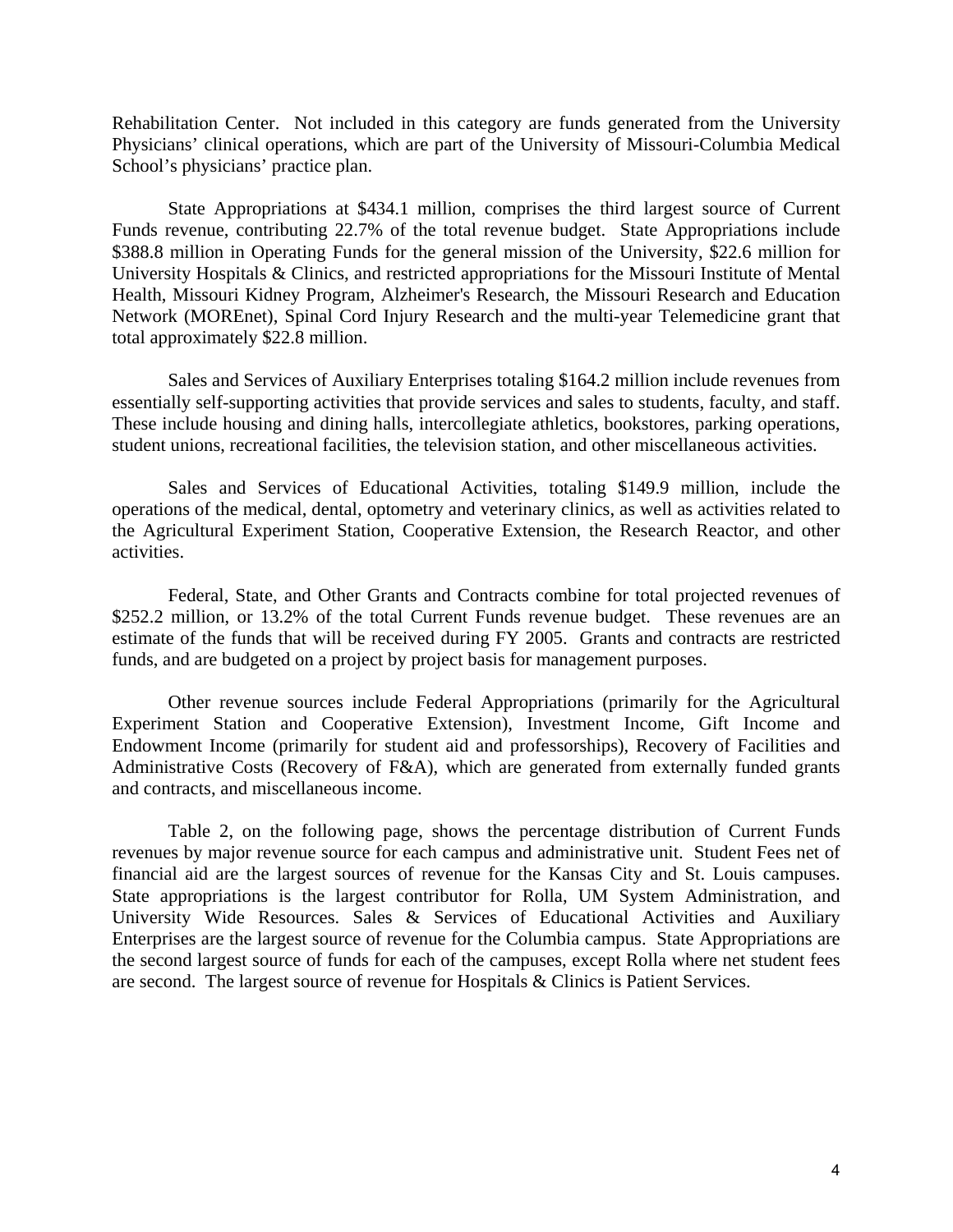**Table 2. Percentage Distribution of FY 2005 Current Funds Budgeted Revenues by Major Source, by Campus**

|                                     |        |             |            |         |                 | <b>UM</b> System | <b>U-Wide</b>    | <b>System</b> |
|-------------------------------------|--------|-------------|------------|---------|-----------------|------------------|------------------|---------------|
|                                     | UMC*   | <b>UMKC</b> | <b>UMR</b> | UMSL    | <b>Hospital</b> | Admin.           | <b>Resources</b> | <b>Total</b>  |
| <b>Net Student Fees</b>             | 17.9%  | 31.1%       | 22.8%      | 38.0%   | $0.0\%$         | $0.0\%$          | $0.0\%$          | 16.6%         |
| <b>Federal Appropriations</b>       | 1.8%   | $0.0\%$     | $0.0\%$    | $0.0\%$ | $0.0\%$         | $0.0\%$          | $0.0\%$          | 0.8%          |
| <b>State Appropriations</b>         | 24.4%  | 28.6%       | 35.8%      | 29.9%   | 4.8%            | 51.2%            | 80.6%            | 22.7%         |
| Federal Grants & Contracts          | 13.1%  | 9.8%        | 17.1%      | 10.1%   | $0.0\%$         | 0.3%             | $0.0\%$          | 9.0%          |
| <b>State Grants</b>                 | 2.5%   | 1.0%        | 2.0%       | 1.5%    | $0.0\%$         | 5.1%             | $0.0\%$          | 1.6%          |
| Other Grants & Contracts            | 3.2%   | 3.2%        | 8.5%       | 2.7%    | $0.0\%$         | $0.0\%$          | $0.0\%$          | 2.6%          |
| Gift Income                         | 1.6%   | 3.6%        | 2.1%       | 3.7%    | 0.2%            | $0.0\%$          | $0.0\%$          | 1.7%          |
| Recovery of Facilities & Admin.     | 0.1%   | 0.2%        | $0.0\%$    | $0.0\%$ | $0.0\%$         | $0.0\%$          | $0.0\%$          | 0.1%          |
| Endowment Income                    | 1.9%   | 2.2%        | 2.5%       | 1.2%    | $0.0\%$         | $0.6\%$          | 12.6%            | 1.5%          |
| Investment Income                   | 0.2%   | 0.3%        | 0.3%       | 0.1%    | 1.3%            | 12.0%            | 28.5%            | 1.1%          |
| Sales & Services-Educ. Act./Aux.    | 29.4%  | 16.9%       | 7.8%       | 11.9%   | 93.5%           | $0.1\%$          | $0.0\%$          | 39.2%         |
| Miscellaneous Income                | 3.9%   | 3.1%        | 1.1%       | 0.9%    | 0.2%            | 30.7%            | $-21.7%$         | 3.1%          |
| <b>Total Current Funds Revenues</b> | 100.0% | 100.0%      | 100.0%     | 100.0%  | 100.0%          | 100.0%           | 100.0%           | 100.0%        |

\*UMC includes University of Missouri Extension

### **Expenditures**

 Compensation expenditures of \$1.2 billion account for 62.7% of Current Fund expenditures and transfers in FY 2005. Salary expenditures total \$963.1 million and staff benefits expense is anticipated to be \$233.6 million. Expense and Equipment expenditures of \$606.1 million contribute 31.8% of Current Funds expenditures. Budgeted transfers of \$104.8 million make up the remaining 5.5% of the budget.

Table 3 shows the percentage distribution of the FY 2005 Current Funds expenditure budget by object of expense for each campus.

|                                           |        |             |            |             |                 | <b>UM</b> System | <b>U-Wide</b>    | <b>System</b> |
|-------------------------------------------|--------|-------------|------------|-------------|-----------------|------------------|------------------|---------------|
|                                           | $UMC*$ | <b>UMKC</b> | <b>UMR</b> | <b>UMSL</b> | <b>Hospital</b> | Admin.           | <b>Resources</b> | <b>Total</b>  |
| Salaries & Wages                          | 56.6%  | 57.1%       | 56.5%      | 53.8%       | 34.3%           | 41.8%            | n/a              | 50.5%         |
| <b>Staff Benefits</b>                     | 13.2%  | 13.1%       | 12.6%      | 12.5%       | 10.0%           | 10.9%            | n/a              | 12.2%         |
| <b>Total Compensation</b>                 | 69.8%  | 70.2%       | 69.1%      | 66.3%       | 44.3%           | 52.7%            | n/a              | 62.7%         |
| Expense and Equipment                     | 24.3%  | 24.5%       | 23.8%      | 26.4%       | 36.5%           | 56.3%            | n/a              | 28.3%         |
| Capital Expenditures                      | 2.4%   | 3.9%        | 3.8%       | 1.9%        | 5.5%            | 4.0%             | n/a              | 3.5%          |
| <b>Total Expenditures</b>                 | 96.5%  | 98.6%       | 96.7%      | 94.6%       | 86.3%           | 113.0%           | n/a              | 94.5%         |
| <b>Transfers</b>                          | 3.5%   | 1.4%        | 3.3%       | 5.4%        | 13.7%           | $-13.0\%$        | n/a              | 5.5%          |
| <b>Total Expenditures &amp; Transfers</b> | 100.0% | 100.0%      | 100.0%     | 100.0%      | 100.0%          | 100.0%           | n/a              | 100.0%        |

**Table 3. Percentage Distribution of FY 2005 Current Funds Expenditure Budgets by Object of Expense, by Campus**

\*UMC includes University of Missouri Extension

Note: University Wide Expenditures percentages are omitted because Self Insurance Fund contributions are budgeted at a higher

level than expenditures to increase reserve levels. This causes the percentage distributions to be distorted.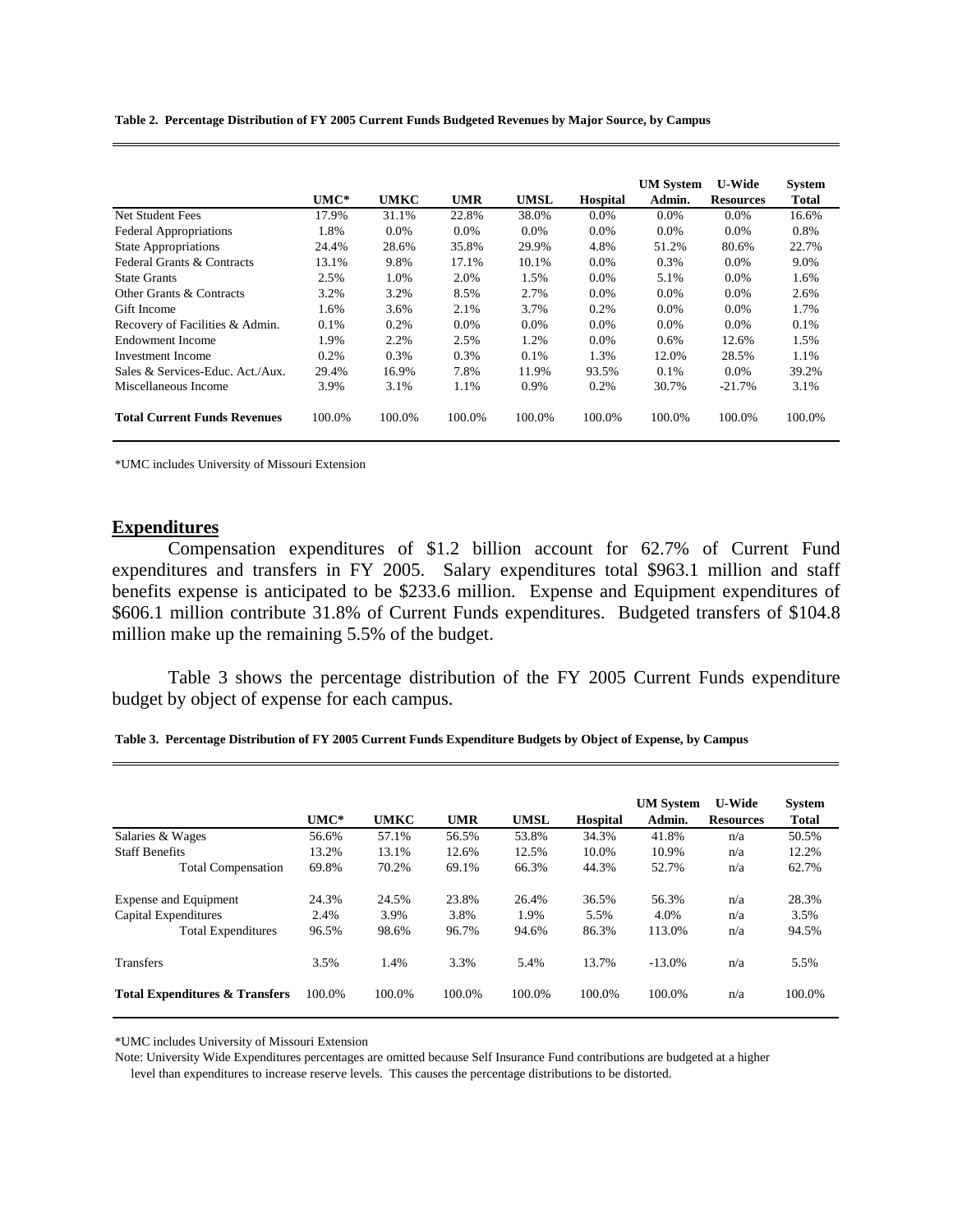Table 4 shows the percentage distribution of the University's Educational and General expenditure budget by major program classification for each campus and business unit. Primary program activities of instruction, research, and public service make up 47.3% of Current Funds Educational and General expenditures at the University of Missouri.

|                              |        |                 |             |            |             | <b>UM</b> System | <b>U-Wide</b>    | <b>System</b> |
|------------------------------|--------|-----------------|-------------|------------|-------------|------------------|------------------|---------------|
|                              | $UMC*$ | <b>Hospital</b> | <b>UMKC</b> | <b>UMR</b> | <b>UMSL</b> | Admin.           | <b>Resources</b> | <b>Total</b>  |
| Instruction                  | 35.5%  | 0.0%            | 45.6%       | 40.0%      | 43.0%       | $0.0\%$          | n/a              | 28.5%         |
| Research                     | 17.0%  | $0.0\%$         | 8.8%        | 22.5%      | 5.8%        | 0.4%             | n/a              | 10.8%         |
| <b>Public Service</b>        | 11.3%  | 0.0%            | 6.2%        | 0.9%       | 7.3%        | 40.7%            | n/a              | 8.0%          |
| Academic Support             | 8.5%   | $0.0\%$         | 10.8%       | 5.4%       | 12.6%       | 16.2%            | n/a              | 7.3%          |
| <b>Student Services</b>      | 3.2%   | 0.0%            | 4.6%        | 8.4%       | 4.6%        | 3.7%             | n/a              | 3.1%          |
| <b>Institutional Support</b> | 5.0%   | $0.0\%$         | 9.4%        | 7.4%       | 7.1%        | 37.2%            | n/a              | 5.6%          |
| Operation & Maintenance      | 5.7%   | 0.0%            | 6.8%        | 7.9%       | 6.3%        | 1.8%             | n/a              | 4.6%          |
| Scholarships & Fellowships   | 0.4%   | $0.0\%$         | 0.6%        | 0.3%       | 0.8%        | $0.0\%$          | n/a              | 0.4%          |
| <b>Auxiliaries</b>           | 13.4%  | 100.0%          | 7.2%        | 7.2%       | 12.5%       | $0.0\%$          | n/a              | 31.7%         |
| <b>Total Expenditures</b>    | 100.0% | 100.0%          | 100.0%      | 100.0%     | 100.0%      | 100.0%           | n/a              | 100.0%        |

**Table 4. Percentage Distribution of FY 2005 Current Funds Budgeted Expenditures by Program Classification, by Campus**

\*UMC includes University of Missouri Extension

Note: University Wide Expenditures percentages are omitted because Self Insurance Fund contributions are budgeted at a higher level than expenditures to increase reserve levels. This causes the percentage distributions to be distorted.

Table 5 on the following page presents the FY 2005 University of Missouri Consolidated Current Funds budget by major revenue source and object of expense for the following fund groupings:

- Operations
- Service Operations
- Self-Insurance funds
- Other Enterprises Educational and General funds (including Continuing Education)
- Auxiliary Enterprise funds
- Hospital Operating funds
- Restricted State Appropriations, Endowment Income, and Gift funds
- Grants and Contracts funds (fiscal year estimate of project budgeted funds)

Tables 6 through 12 provide the same information for each campus, as well as for Hospitals  $\&$ Clinics, University Outreach & Extension, University of Missouri System Administration and University-Wide Resources.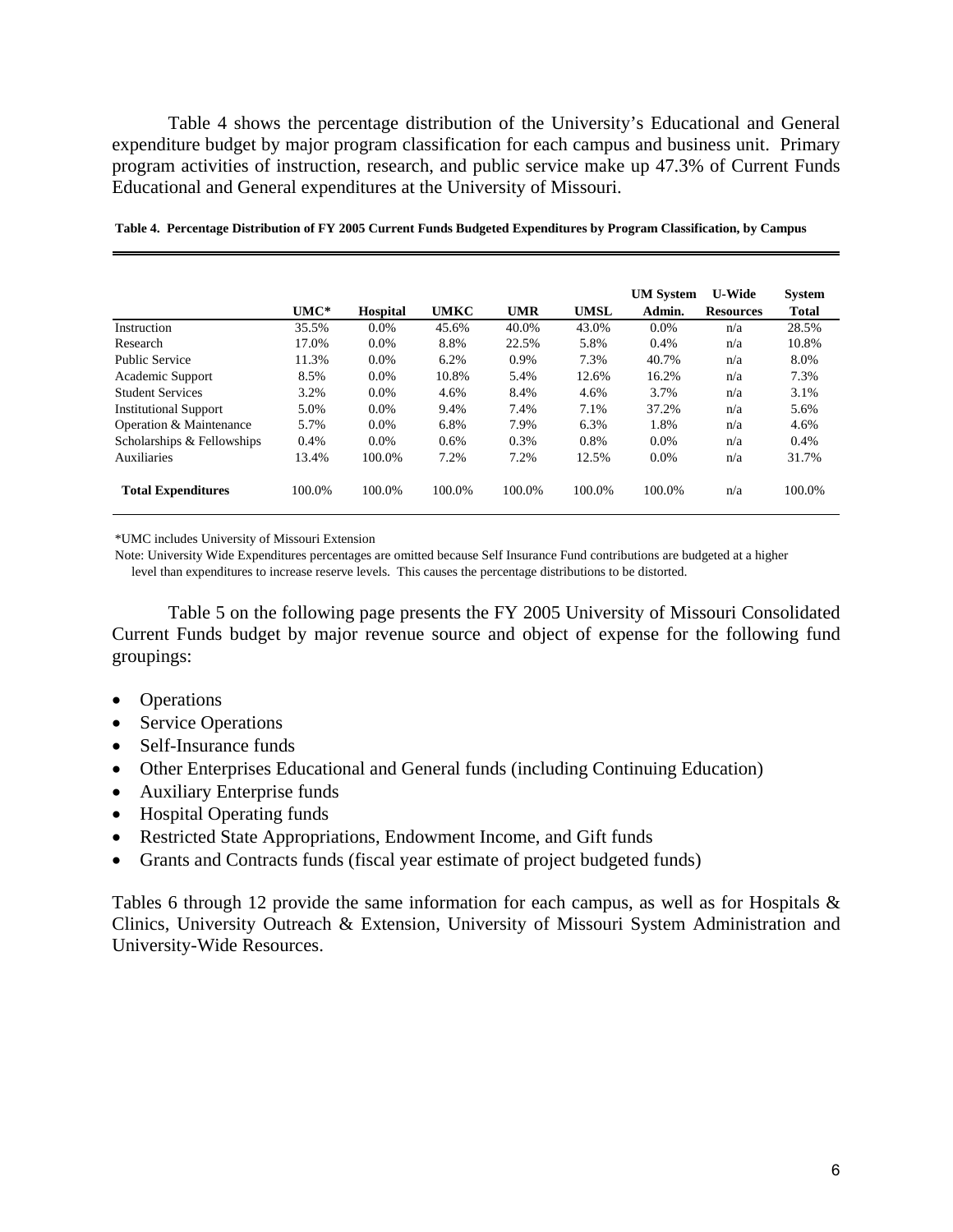|                                               | Operations      | Service<br>Operations | Self Insurance<br>Funds  | Other<br>Enterprises | Auxiliaries-<br><b>State Reporting</b> | Hospital<br><b>Operating Funds</b> | <b>Total</b><br>Unrestricted | Restricted<br>Expendable<br>Gifts,<br>Endowments,<br>and State<br>Appropriations | Restricted<br>Grants and<br>Contracts | <b>Total</b><br><b>Restricted</b> | <b>Total Current</b><br>Funds |
|-----------------------------------------------|-----------------|-----------------------|--------------------------|----------------------|----------------------------------------|------------------------------------|------------------------------|----------------------------------------------------------------------------------|---------------------------------------|-----------------------------------|-------------------------------|
| <b>BEGINNING BALANCE</b>                      | \$161,803,921   | \$6,352,649           | \$37,337,100             | \$34,551,988         | \$1,650,459                            | \$130,915,387                      | \$372,611,505                | \$111,576,912                                                                    | \$18,343,850                          | \$129,920,762                     | \$502,532,266                 |
| <b>REVENUES:</b>                              |                 |                       |                          |                      |                                        |                                    |                              |                                                                                  |                                       |                                   |                               |
| <b>Student Fees</b>                           | \$435,481,240   | \$55,000              |                          | \$28,267,029         | \$13,730,246                           |                                    | \$477,533,515                |                                                                                  |                                       |                                   | \$477,533,515                 |
| <b>Financial Aid</b>                          | (103, 654, 624) |                       |                          | (457, 425)           | (7,084,297)                            |                                    | (111, 196, 345)              | (\$15,961,555)                                                                   | $(\$32,300,000)$                      | $(\$48, 261, 555)$                | (159, 457, 900)               |
| Net Student Fees                              | \$331,826,616   | \$55,000              | $\sim$                   | \$27,809,604         | \$6,645,949                            | ÷,                                 | \$366,337,170                | (\$15,961,555)                                                                   | $(\$32,300,000)$                      | (\$48,261,555)                    | \$318,075,615                 |
| Federal Appropriations                        | 14,836,763      |                       |                          |                      |                                        |                                    | 14,836,763                   |                                                                                  |                                       |                                   | 14,836,763                    |
| <b>State Appropriations</b>                   | 388,794,779     |                       |                          |                      |                                        | \$22,554,583                       | 411,349,362                  | 20,780,920                                                                       | 2,000,000                             | 22,780,920                        | 434,130,282                   |
| Federal Grants and Contracts                  |                 |                       |                          |                      |                                        |                                    |                              |                                                                                  | 171,250,000                           | 171,250,000                       | 171,250,000                   |
| <b>State Grants</b>                           |                 |                       |                          |                      |                                        |                                    |                              |                                                                                  | 31,009,250                            | 31,009,250                        | 31,009,250                    |
| Other Grants & Contracts                      |                 |                       |                          |                      |                                        |                                    |                              |                                                                                  | 49,900,000                            | 49,900,000                        | 49,900,000                    |
| Gift Income                                   | 132,045         | 5,450                 |                          | 3,300                | 6,057,900                              |                                    | 6,198,695                    | 25,949,760                                                                       |                                       | 25,949,760                        | 32,148,455                    |
| Recovery of F&A                               | 41,010,551      |                       |                          |                      |                                        |                                    | 41,010,551                   |                                                                                  | (39,830,000)                          | (39,830,000)                      | 1,180,551                     |
| <b>Endowment Income</b>                       | 2,658,100       |                       |                          |                      |                                        |                                    | 2,658,100                    | 26,237,582                                                                       |                                       | 26,237,582                        | 28,895,682                    |
| <b>Investment</b> Income                      | 7,385,432       |                       | \$4,731,299              | 147,600              | 541,900                                | 5,784,347                          | 18,590,578                   | 2,120,127                                                                        |                                       | 2,120,127                         | 20,710,705                    |
| Sales & Services-Educ Act/Aux                 | 32,458,669      | 730,994               |                          | 116,720,080          | 164,216,046                            | 438,152,375                        | 752,278,164                  | 4,000                                                                            |                                       | 4,000                             | 752,282,164                   |
| Miscellaneous Income                          | 33,191,827      | 5,101,333             | 5,000                    | 11,384,873           | 3,726,458                              | 973,575                            | 54,383,066                   | 2,758,796                                                                        | 1,261,629                             | 4,020,425                         | 58,403,491                    |
| <b>TOTAL REVENUES</b>                         | \$852,294,783   | \$5,892,776           | \$4,736,299              | \$156,065,457        | \$181,188,254                          | \$467,464,880                      | \$1,667,642,448              | \$61,889,630                                                                     | \$183,290,879                         | \$245,180,509                     | \$1,912,822,957               |
| <b>EXPENDITURES &amp; TRANSFERS</b>           |                 |                       |                          |                      |                                        |                                    |                              |                                                                                  |                                       |                                   |                               |
| <b>Salaries</b>                               | \$518,129,820   | \$36,004,005          | \$332,176                | \$88,588,507         | 41.119.144                             | \$165,861,045                      | \$850,034,698                | \$18,143,329                                                                     | \$94,921,927                          | \$113,065,256                     | \$963,099,953                 |
| Benefits                                      | 123,698,467     | 9,316,460             | 90,617                   | 19,642,834           | 10,014,584                             | 48,416,984                         | 211,179,947                  | 3,974,588                                                                        | 18,416,579                            | 22,391,167                        | 233,571,113                   |
| <b>Expense and Equipment</b>                  |                 |                       |                          |                      |                                        |                                    |                              |                                                                                  |                                       |                                   |                               |
| Other Operating Expenditures                  | 183,959,726     | 68,005,431            | 156,985,647              | 44,540,572           | \$102,772,417                          | 183,555,289                        | 739,819,083                  | 41,184,759                                                                       | 62,361,989                            | 103,546,748                       | 843,365,831                   |
| Capital Expenditures                          | 30,472,573      | 2,684,810             |                          | 1,960,353            | 1,196,485                              | 26,767,769                         | 63,081,990                   | 3,830,747                                                                        |                                       | 3,830,747                         | 66,912,737                    |
| <b>Internal Sales</b>                         | (5,309,634)     | (122, 762, 101)       |                          | (3,114,221)          | (2,429,847)                            | (7,137,076)                        | (140, 752, 880)              | (86, 630)                                                                        |                                       | (86, 630)                         | (140, 839, 510)               |
| Employer & Employee Contributions             |                 |                       | (163, 290, 826)          |                      |                                        |                                    | (163, 290, 826)              |                                                                                  |                                       |                                   | (163, 290, 826)               |
| Net Expense and Equipment Expenditures        | \$209,122,665   | $(\$52,071,860)$      | $(\$6,305,179)$          | \$43,386,704         | \$101,539,055                          | \$203,185,982                      | \$498,857,367                | \$44,928,876                                                                     | \$62,361,989                          | \$107,290,865                     | \$606,148,232                 |
| <b>TOTAL EXPENDITURES</b>                     | \$850,950,952   | $(\$6,751,396)$       | $(\$5,882,386)$          | \$151,618,046        | \$152,672,783                          | \$417,464,012                      | \$1,560,072,011              | \$67,046,792                                                                     | \$175,700,495                         | \$242,747,287                     | \$1,802,819,299               |
| <b>Mandatory Transfers</b>                    | \$1,003,193     | \$4,118,106           |                          |                      | \$18,293,672                           | \$10,024,464                       | \$33,439,435                 | $(\$77,365)$                                                                     |                                       | $(\$77,365)$                      | \$33,362,070                  |
| Non-Mandatory Transfers                       | 5,057,965       | 12,758,920            |                          | \$969,282            | 11,948,487                             | 40,000,000                         | 70,734,653                   | 740,676                                                                          |                                       | 740,676                           | 71,475,329                    |
| <b>Internal Transfers</b>                     | (11, 236, 731)  | (2,735,822)           |                          | 2.339.399            | (4,202,403)                            | 15,961,723                         | 126,166                      | 430,387                                                                          | $(\$556,553)$                         | (126, 166)                        |                               |
| TOTAL EXPENDITURES AND TRANSFERS              | \$845,775,379   | \$7,389,808           | $(\$5,882,386)$          | \$154,926,727        | \$178,712,539                          | \$483,450,199                      | \$1,664,372,265              | \$68,140,490                                                                     | \$175,143,942                         | \$243,284,432                     | \$1,907,656,698               |
| <b>ENDING BALANCE</b>                         | \$168,323,325   | \$4,855,617           | \$47,955,785             | \$35,690,718         | \$4,126,174                            | \$114,930,069                      | \$375,881,688                | \$105,326,051                                                                    | \$26,490,787                          | \$131,816,838                     | \$507,698,526                 |
| <b>Expenditures by Program Classification</b> |                 |                       |                          |                      |                                        |                                    |                              |                                                                                  |                                       |                                   |                               |
| Instruction                                   | \$386,191,135   | \$225,560             |                          | \$91,634,549         |                                        |                                    | \$478,051,244                | \$21,032,318                                                                     | \$14,362,000                          | \$35,394,318                      | \$513,445,562                 |
| Research                                      | 67,743,339      | (57, 516)             |                          | 5,884,342            |                                        |                                    | 73,570,165                   | 8,708,555                                                                        | 111,794,000                           | 120,502,555                       | 194,072,720                   |
| Public Service                                | 64,497,944      | 152,623               | $\overline{\phantom{a}}$ | 11,133,152           |                                        |                                    | 75,783,719                   | 24,250,924                                                                       | 44,914,495                            | 69,165,419                        | 144,949,138                   |
| Academic Support                              | 102,958,035     | 278,098               | $\overline{\phantom{a}}$ | 23,456,112           |                                        |                                    | 126,692,245                  | 5,009,178                                                                        | 57,000                                | 5,066,178                         | 131,758,423                   |
| <b>Student Services</b>                       | 53,927,798      | 131,248               |                          | 835,759              |                                        |                                    | 54,894,805                   | 1,425,734                                                                        | 274,000                               | 1,699,734                         | 56,594,539                    |
| <b>Institutional Support</b>                  | 92,529,096      | (7, 584, 237)         | $(\$5,882,386)$          | 18,674,132           |                                        |                                    | 97,736,605                   | 3,998,896                                                                        | 9,000                                 | 4,007,896                         | 101,744,501                   |
| Operation & Maintenance                       | 82,645,443      | 102,829               |                          |                      |                                        |                                    | 82,748,272                   | 175,388                                                                          |                                       | 175,388                           | 82,923,660                    |
| Scholarships/Fellowships                      | 458,162         |                       |                          |                      |                                        |                                    | 458,162                      | 1,685,479                                                                        | 4,290,000                             | 5,975,479                         | 6,433,641                     |
| Auxiliaries                                   |                 |                       |                          |                      | \$152,672,783                          | \$417,464,012                      | 570.136.795                  | 760,320                                                                          |                                       | 760,320                           | 570,897,115                   |
| Total Expenditures by PCS                     | \$850,950,952   | (S6, 751, 396)        | $(\$5,882,386)$          | \$151,618,046        | \$152,672,783                          | \$417,464,012                      | \$1,560,072,011              | \$67,046,792                                                                     | \$175,700,495                         | \$242,747,287                     | \$1,802,819,299               |
|                                               |                 |                       |                          |                      |                                        |                                    |                              |                                                                                  |                                       |                                   |                               |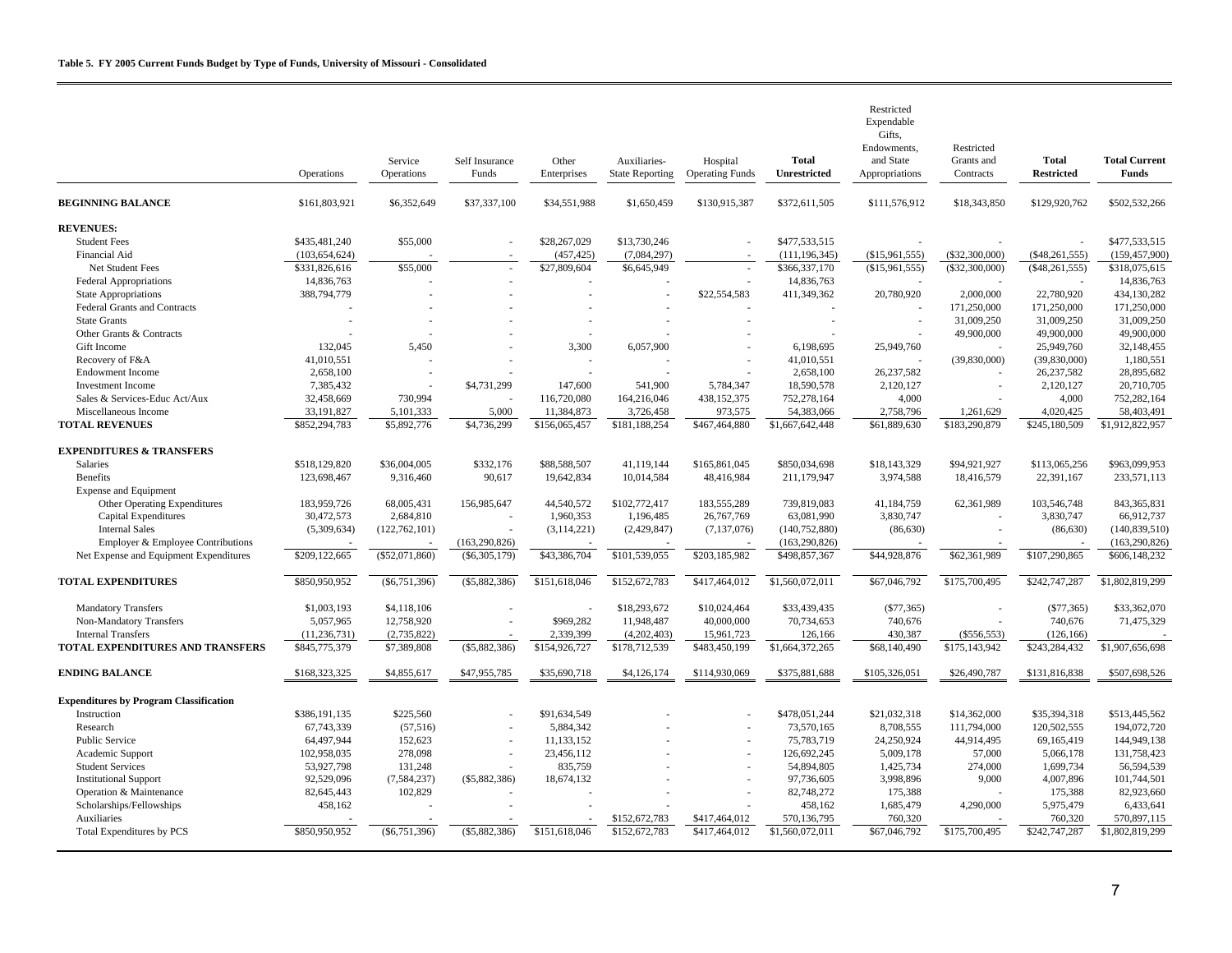|                                               | Operations     | Service<br>Operations | Self Insurance<br>Funds | Other<br>Enterprises | Auxiliaries-<br><b>State Reporting</b> | Hospital<br>Operating<br>Funds | <b>Total</b><br><b>Unrestricted</b> | Restricted<br>Expendable<br>Gifts,<br>Endowments,<br>and State<br>Approps | Restricted<br>Grants and<br>Contracts | <b>Total</b><br><b>Restricted</b> | <b>Total Current</b><br>Funds |
|-----------------------------------------------|----------------|-----------------------|-------------------------|----------------------|----------------------------------------|--------------------------------|-------------------------------------|---------------------------------------------------------------------------|---------------------------------------|-----------------------------------|-------------------------------|
| <b>BEGINNING BALANCE</b>                      | \$86,559,898   | \$4,589,458           |                         | \$33,274,006         | \$2,909,680                            |                                | \$127,333,042                       | \$68,014,760                                                              | \$9,900,000                           | \$77,914,760                      | \$205,247,801                 |
| <b>REVENUES:</b>                              |                |                       |                         |                      |                                        |                                |                                     |                                                                           |                                       |                                   |                               |
| <b>Student Fees</b>                           | \$216,964,639  |                       |                         | \$11,139,215         | \$1,826,288                            |                                | \$229,930,142                       |                                                                           |                                       |                                   | \$229,930,142                 |
| Financial Aid                                 | (53,001,772)   |                       |                         | (199, 200)           | (5,801,919)                            |                                | (59,002,891)                        | $(\$9,867,754)$                                                           | (\$13,000,000)                        | $(\$22, 867, 754)$                | (81,870,644)                  |
| Net Student Fees                              | \$163,962,867  |                       |                         | \$10,940,015         | $(\$3,975,631)$                        | i,                             | \$170,927,251                       | (\$9,867,754)                                                             | (\$13,000,000)                        | $(\$22, 867, 754)$                | \$148,059,498                 |
| <b>Federal Appropriations</b>                 | 14,836,763     |                       |                         |                      |                                        |                                | 14,836,763                          |                                                                           |                                       |                                   | 14,836,763                    |
| State Appropriations                          | 193,564,514    |                       |                         |                      |                                        |                                | 193,564,514                         | 6,127,125                                                                 | 2,000,000                             | 8,127,125                         | 201,691,639                   |
| Federal Grants and Contracts                  |                |                       |                         |                      |                                        |                                |                                     |                                                                           | 108,500,000                           | 108,500,000                       | 108,500,000                   |
| <b>State Grants</b>                           |                |                       |                         |                      |                                        |                                |                                     |                                                                           | 20,500,000                            | 20,500,000                        | 20,500,000                    |
| Other Grants & Contracts                      |                |                       |                         |                      |                                        |                                |                                     |                                                                           | 26,700,000                            | 26,700,000                        | 26,700,000                    |
| Gift Income                                   |                | 5,450                 |                         |                      | 6,057,900                              |                                | 6,063,350                           | 7,144,212                                                                 |                                       | 7,144,212                         | 13,207,562                    |
| Recovery of F&A                               | 27.102.454     |                       |                         |                      |                                        |                                | 27.102.454                          |                                                                           | (26,450,000)                          | (26,450,000)                      | 652,454                       |
| <b>Endowment Income</b>                       | 109,100        |                       |                         |                      |                                        |                                | 109,100                             | 15.581.612                                                                |                                       | 15,581,612                        | 15,690,712                    |
| <b>Investment Income</b>                      | 52,701         |                       |                         | 147,600              | 497.900                                |                                | 698,201                             | 980,336                                                                   |                                       | 980,336                           | 1,678,537                     |
| Sales & Services-Educ Act/Aux                 | 11,600,517     | 439,329               |                         | 110,559,485          | 119,305,728                            |                                | 241,905,059                         |                                                                           |                                       | $\overline{\phantom{a}}$          | 241,905,059                   |
| Miscellaneous Income                          | 17,186,108     | 3,610,932             |                         | 8,990,110            | 1,940,477                              |                                | 31,727,627                          | 376,209                                                                   | 100,000                               | 476,209                           | 32,203,836                    |
| <b>TOTAL REVENUES</b>                         | \$428,415,024  | \$4,055,710           | $\sim$                  | \$130,637,210        | \$123,826,375                          | ÷,                             | \$686,934,319                       | \$20,341,740                                                              | \$118,350,000                         | \$138,691,740                     | \$825,626,059                 |
| <b>EXPENDITURES &amp; TRANSFERS</b>           |                |                       |                         |                      |                                        |                                |                                     |                                                                           |                                       |                                   |                               |
| Salaries                                      | \$265,180,387  | \$26,744,794          |                         | \$77,354,648         | 30,800,171                             |                                | \$400,080,000                       | \$8,243,081                                                               | \$60,750,000                          | \$68,993,081                      | \$469,073,082                 |
| Benefits                                      | 63,387,257     | 6,902,048             |                         | 17,186,661           | 7,526,018                              | ÷,                             | 95,001,985                          | 1,917,988                                                                 | 12,500,000                            | 14,417,988                        | 109,419,973                   |
| <b>Expense and Equipment</b>                  |                |                       |                         |                      |                                        |                                |                                     |                                                                           |                                       |                                   |                               |
| Other Operating Expenditures                  | 97,546,879     | 52,627,975            |                         | 34,941,773           | 69,374,263                             |                                | 254,490,890                         | 13,404,312                                                                | 37,600,000                            | 51,004,312                        | 305,495,202                   |
| Capital Expenditures                          | 15,726,371     | 429,030               |                         | 1,879,653            | 781,485                                | ÷,                             | 18,816,538                          | 1,062,989                                                                 |                                       | 1,062,989                         | 19,879,528                    |
| <b>Internal Sales</b>                         | (1,959,356)    | (98, 148, 217)        |                         | (2,674,542)          | (1,730,107)                            |                                | (104, 512, 222)                     | (36,760)                                                                  |                                       | (36,760)                          | (104, 548, 982)               |
| Employer & Employee Contributions             |                |                       |                         |                      |                                        |                                |                                     |                                                                           |                                       |                                   |                               |
| Net Expense and Equipment Expenditures        | \$111,313,894  | $(\$45,091,212)$      |                         | \$34,146,884         | \$68,425,640                           |                                | \$168,795,206                       | \$14,430,541                                                              | \$37,600,000                          | \$52,030,541                      | \$220,825,747                 |
| <b>TOTAL EXPENDITURES</b>                     | \$439,881,538  | (\$11,444,370)        | ÷.                      | \$128,688,193        | \$106,751,829                          | $\overline{\phantom{a}}$       | \$663,877,191                       | \$24,591,611                                                              | \$110,850,000                         | \$135,441,611                     | \$799,318,802                 |
| <b>Mandatory Transfers</b>                    | \$674,017      | \$4,118,106           |                         |                      | \$10,309,027                           | ÷,                             | \$15,101,150                        | (\$365)                                                                   | ÷                                     | (\$365)                           | \$15,100,785                  |
| Non-Mandatory Transfers                       | 3.763.173      | 12,416,009            |                         | \$914,250            | 7,676,704                              |                                | 24,770,135                          | 81,714                                                                    |                                       | 81.714                            | 24,851,849                    |
| <b>Internal Transfers</b>                     | (11, 012, 978) | (333,969)             |                         | 1,247,471            | (1, 118, 766)                          |                                | (11, 218, 242)                      | 88,390                                                                    | \$193,096                             | 281,486                           | (10,936,756)                  |
| TOTAL EXPENDITURES AND TRANSFERS              | \$433,305,750  | \$4,755,776           |                         | \$130,849,914        | \$123,618,794                          |                                | \$692,530,234                       | \$24,761,350                                                              | \$111,043,096                         | \$135,804,446                     | \$828,334,680                 |
| <b>ENDING BALANCE</b>                         | \$81,669,172   | \$3,889,392           |                         | \$33,061,302         | \$3,117,261                            |                                | \$121,737,127                       | \$63,595,150                                                              | \$17,206,904                          | \$80,802,054                      | \$202,539,181                 |
| <b>Expenditures by Program Classification</b> |                |                       |                         |                      |                                        |                                |                                     |                                                                           |                                       |                                   |                               |
| Instruction                                   | \$190,167,648  | \$60,150              |                         | \$77,842,896         |                                        |                                | \$268,070,695                       | \$9,171,450                                                               | \$7,204,000                           | \$16,375,450                      | \$284,446,145                 |
| Research                                      | 48.950.220     | (60,016)              |                         | 5.829.342            |                                        |                                | 54,719,546                          | 6.285.919                                                                 | 74,609,000                            | 80.894.919                        | 135,614,465                   |
| <b>Public Service</b>                         | 48,654,559     | 6,873                 |                         | 10,327,565           |                                        |                                | 58,988,997                          | 4,630,726                                                                 | 26,569,000                            | 31,199,726                        | 90,188,723                    |
| Academic Support                              | 50,192,771     | 207,598               |                         | 16,029,458           |                                        |                                | 66,429,827                          | 1,669,561                                                                 | 34,000                                | 1,703,561                         | 68,133,387                    |
| <b>Student Services</b>                       | 24,898,597     | 95,618                |                         |                      |                                        |                                | 24,994,215                          | 473,063                                                                   |                                       | 473,063                           | 25,467,278                    |
| <b>Institutional Support</b>                  | 31,370,637     | (11, 579, 061)        |                         | 18,658,932           |                                        |                                | 38,450,507                          | 1,285,749                                                                 |                                       | 1,285,749                         | 39,736,256                    |
| Operation & Maintenance                       | 45,641,898     | (175, 531)            |                         |                      |                                        |                                | 45,466,367                          | 69,200                                                                    |                                       | 69,200                            | 45,535,567                    |
| Scholarships/Fellowships                      | 5,210          |                       |                         |                      |                                        |                                | 5,210                               | 1,005,942                                                                 | 2,434,000                             | 3,439,942                         | 3,445,152                     |
| Auxiliaries                                   |                |                       |                         |                      | \$106,751,829                          |                                | 106,751,829                         |                                                                           |                                       |                                   | 106,751,829                   |
| Total Expenditures by PCS                     | \$439,881,538  | (\$11,444,370)        |                         | \$128,688,193        | \$106,751,829                          |                                | \$663,877,191                       | \$24,591,611                                                              | \$110,850,000                         | \$135,441,611                     | \$799,318,802                 |
|                                               |                |                       |                         |                      |                                        |                                |                                     |                                                                           |                                       |                                   |                               |

\* Includes University of Missouri Extension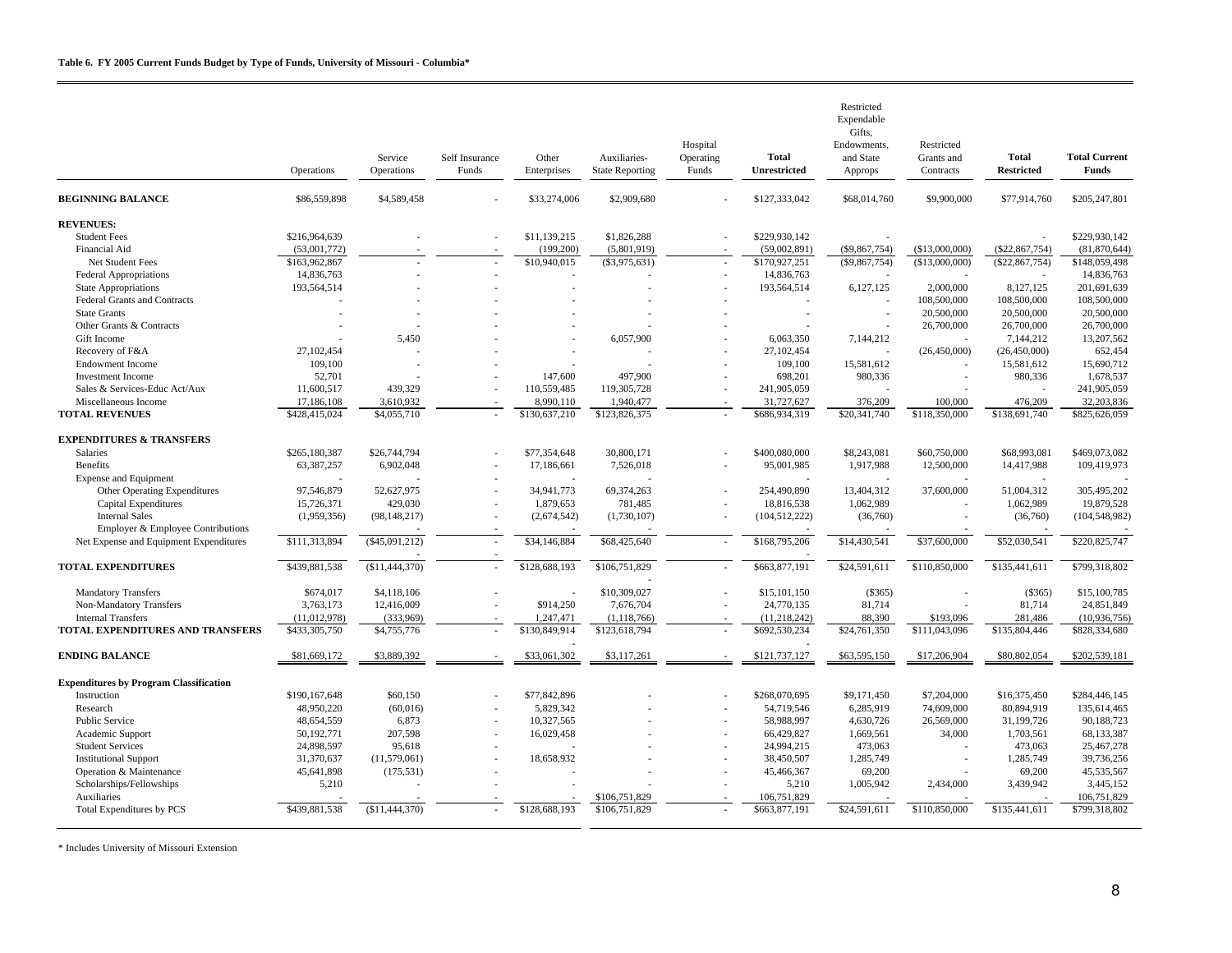|                                               | Operations | Service<br>Operations | Self Insurance<br>Funds | Other<br>Enterprises | Auxiliaries-<br><b>State Reporting</b> | Hospital<br>Operating<br>Funds | <b>Total</b><br>Unrestricted | Restricted<br>Expendable<br>Gifts,<br>Endowments,<br>and State<br>Approps | Restricted<br>Grants and<br>Contracts | <b>Total</b><br><b>Restricted</b> | <b>Total Current</b><br><b>Funds</b> |
|-----------------------------------------------|------------|-----------------------|-------------------------|----------------------|----------------------------------------|--------------------------------|------------------------------|---------------------------------------------------------------------------|---------------------------------------|-----------------------------------|--------------------------------------|
| <b>BEGINNING BALANCE</b>                      |            |                       |                         |                      |                                        | \$130,915,387                  | \$130,915,387                | \$2,980,925                                                               |                                       | \$2,980,925                       | \$133,896,312                        |
| <b>REVENUES:</b>                              |            |                       |                         |                      |                                        |                                |                              |                                                                           |                                       |                                   |                                      |
| <b>Student Fees</b>                           |            |                       |                         |                      |                                        |                                |                              |                                                                           |                                       |                                   |                                      |
| Financial Aid                                 |            |                       |                         |                      |                                        |                                |                              |                                                                           |                                       |                                   |                                      |
| Net Student Fees                              |            |                       |                         |                      |                                        |                                |                              |                                                                           |                                       |                                   |                                      |
| <b>Federal Appropriations</b>                 |            |                       |                         |                      |                                        |                                |                              |                                                                           |                                       |                                   |                                      |
| <b>State Appropriations</b>                   |            |                       |                         |                      |                                        | \$22,554,583                   | \$22,554,583                 |                                                                           |                                       |                                   | \$22,554,583                         |
| Federal Grants and Contracts                  |            |                       |                         |                      |                                        |                                |                              |                                                                           |                                       |                                   |                                      |
| <b>State Grants</b>                           |            |                       |                         |                      |                                        |                                |                              |                                                                           |                                       |                                   |                                      |
| Other Grants & Contracts                      |            |                       |                         |                      |                                        |                                |                              |                                                                           |                                       |                                   |                                      |
| Gift Income                                   |            |                       |                         |                      |                                        |                                |                              | \$1,014,600                                                               |                                       | \$1,014,600                       | 1,014,600                            |
| Recovery of F&A                               |            |                       |                         |                      |                                        |                                |                              |                                                                           |                                       |                                   |                                      |
| Endowment                                     |            |                       |                         |                      |                                        |                                |                              | 29,000                                                                    |                                       | 29,000                            | 29,000                               |
| <b>Investment Income</b>                      |            |                       |                         |                      |                                        | 5,784,347                      | 5,784,347                    | 78,776                                                                    |                                       | 78,776                            | 5,863,123                            |
| Sales & Services-Educ Act/Aux                 |            |                       |                         |                      |                                        | 438,152,375                    | 438,152,375                  |                                                                           |                                       | ÷,                                | 438,152,375                          |
| Miscellaneous Income                          |            |                       |                         |                      |                                        | 973,575                        | 973,575                      |                                                                           |                                       |                                   | 973,575                              |
| <b>TOTAL REVENUES</b>                         |            |                       |                         |                      |                                        | \$467,464,880                  | \$467,464,880                | 1,122,376                                                                 |                                       | \$1,122,376                       | \$468,587,256                        |
|                                               |            |                       |                         |                      |                                        |                                |                              |                                                                           |                                       |                                   |                                      |
| <b>EXPENDITURES &amp; TRANSFERS</b>           |            |                       |                         |                      |                                        |                                |                              |                                                                           |                                       |                                   |                                      |
| <b>Salaries</b>                               |            |                       |                         |                      |                                        | \$165,861,045                  | \$165,861,045                | \$222,100                                                                 |                                       | \$222,100                         | \$166,083,145                        |
| <b>Benefits</b>                               |            |                       |                         |                      |                                        | 48,416,984                     | 48,416,984                   | 57,900                                                                    |                                       | 57,900                            | 48,474,884                           |
| <b>Expense and Equipment</b>                  |            |                       |                         |                      |                                        |                                |                              |                                                                           |                                       |                                   |                                      |
| Other Operating Expenditures                  |            |                       |                         |                      |                                        | 183,555,289                    | 183,555,289                  | 461,320                                                                   |                                       | 461,320                           | 184,016,609                          |
| Capital Expenditures                          |            |                       |                         |                      |                                        | 26,767,769                     | 26,767,769                   | 19,000                                                                    |                                       | 19,000                            | 26,786,769                           |
| <b>Internal Sales</b>                         |            |                       |                         |                      |                                        | (7, 137, 076)                  | (7,137,076)                  |                                                                           |                                       | ä,                                | (7,137,076)                          |
| Employer & Employee Contributions             |            |                       |                         |                      |                                        |                                |                              |                                                                           |                                       |                                   |                                      |
| Net Expense and Equipment Expenditures        |            |                       |                         |                      |                                        | \$203,185,982                  | \$203,185,982                | \$480,320                                                                 |                                       | \$480,320                         | \$203,666,302                        |
|                                               |            |                       |                         |                      |                                        |                                |                              |                                                                           |                                       |                                   |                                      |
| <b>TOTAL EXPENDITURES</b>                     |            |                       |                         |                      |                                        | \$417,464,012                  | \$417,464,012                | \$760,320                                                                 |                                       | \$760,320                         | \$418,224,332                        |
| Mandatory                                     |            |                       |                         |                      |                                        | \$10,024,464                   | \$10,024,464                 |                                                                           |                                       |                                   | \$10,024,464                         |
| Non-Mandatory                                 |            |                       |                         |                      |                                        | 40,000,000                     | 40,000,000                   | \$673,986                                                                 |                                       | \$673,986                         | 40,673,986                           |
| <b>Internal Transfers</b>                     |            |                       |                         |                      |                                        | 15,961,723                     | 15,961,723                   |                                                                           |                                       |                                   | 15,961,723                           |
| TOTAL EXPENDITURES AND TRANSFERS              |            |                       |                         |                      |                                        | \$483,450,199                  | \$483,450,199                | \$1,434,306                                                               |                                       | \$1,434,306                       | \$484,884,505                        |
|                                               |            |                       |                         |                      |                                        |                                |                              |                                                                           |                                       |                                   |                                      |
| <b>ENDING BALANCE</b>                         |            |                       |                         |                      |                                        | \$114,930,069                  | \$114,930,069                | \$2,668,995                                                               |                                       | \$2,668,995                       | \$117,599,064                        |
| <b>Expenditures by Program Classification</b> |            |                       |                         |                      |                                        |                                |                              |                                                                           |                                       |                                   |                                      |
| Instruction                                   |            |                       |                         |                      |                                        |                                |                              |                                                                           |                                       |                                   |                                      |
| Research                                      |            |                       |                         |                      |                                        |                                |                              |                                                                           |                                       |                                   |                                      |
| <b>Public Service</b>                         |            |                       |                         |                      |                                        |                                |                              |                                                                           |                                       |                                   |                                      |
| Academic Support                              |            |                       |                         |                      |                                        |                                |                              |                                                                           |                                       |                                   |                                      |
| <b>Student Services</b>                       |            |                       |                         |                      |                                        |                                |                              |                                                                           |                                       |                                   |                                      |
| <b>Institutional Support</b>                  |            |                       |                         |                      |                                        |                                |                              |                                                                           |                                       |                                   |                                      |
| Operation & Maintenance                       |            |                       |                         |                      |                                        |                                |                              |                                                                           |                                       |                                   |                                      |
| Scholarships/Fellowships                      |            |                       |                         |                      |                                        |                                |                              |                                                                           |                                       |                                   |                                      |
| Auxiliaries                                   |            |                       |                         |                      |                                        | \$417,464,012                  | \$417,464,012                | \$760,320                                                                 |                                       | \$760,320                         | \$418,224,332                        |
| Total Expenditures by PCS                     | $\sim$     |                       |                         |                      | $\sim$                                 | \$417,464,012                  | \$417,464,012                | \$760,320                                                                 |                                       | \$760,320                         | \$418,224,332                        |
|                                               |            |                       |                         |                      |                                        |                                |                              |                                                                           |                                       |                                   |                                      |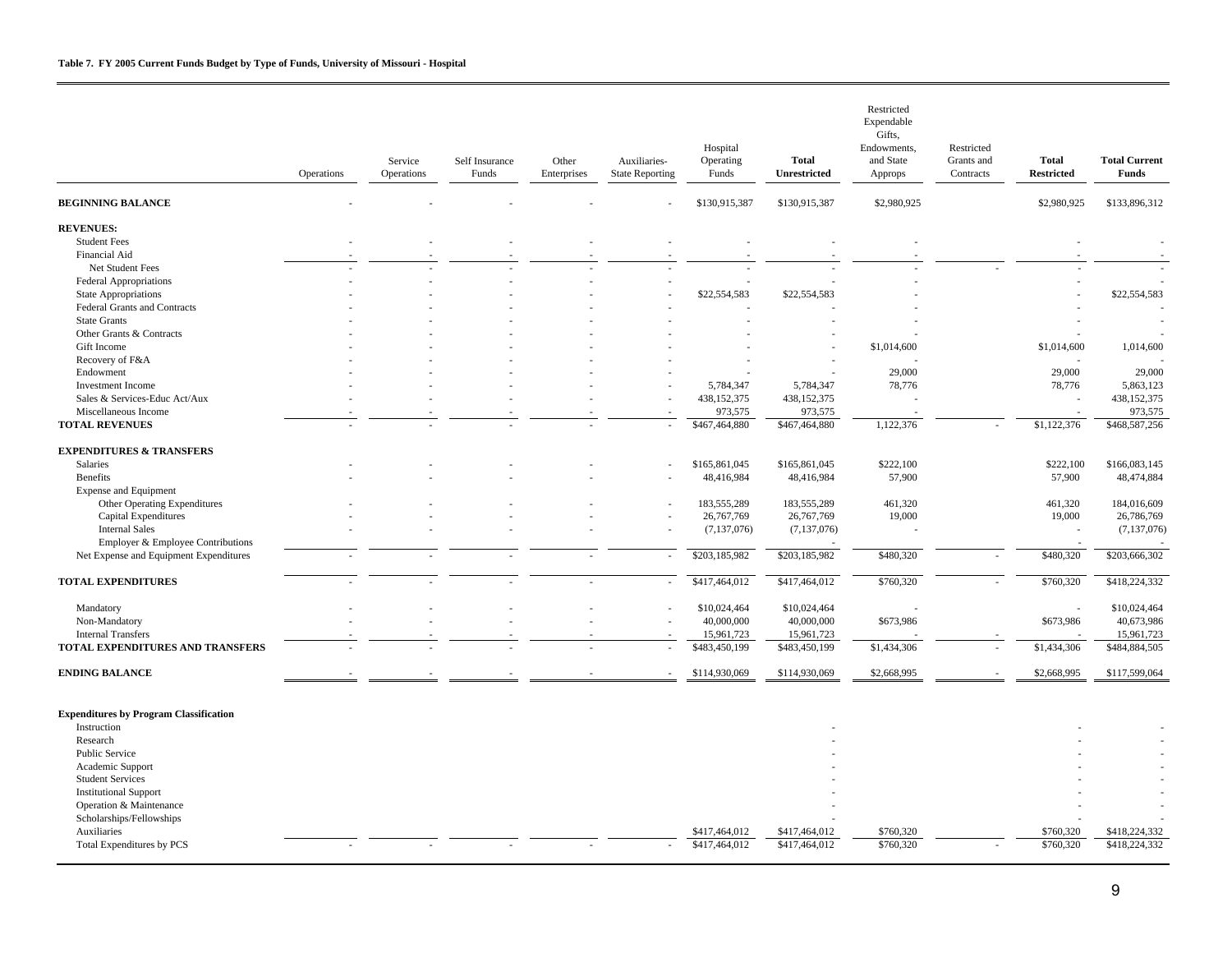|                                               | Operations         | Service<br>Operations | Self Insurance<br>Funds  | Other<br>Enterprises | Auxiliaries-<br><b>State Reporting</b> | Hospital<br>Operating<br>Funds | <b>Total</b><br><b>Unrestricted</b> | Restricted<br>Expendable<br>Gifts,<br>Endowments,<br>and State<br>Approps | Restricted<br>Grants and<br>Contracts | <b>Total</b><br><b>Restricted</b> | <b>Total Current</b><br><b>Funds</b> |
|-----------------------------------------------|--------------------|-----------------------|--------------------------|----------------------|----------------------------------------|--------------------------------|-------------------------------------|---------------------------------------------------------------------------|---------------------------------------|-----------------------------------|--------------------------------------|
| <b>BEGINNING BALANCE</b>                      | \$25,537,834       | \$354,325             |                          | \$22,182             | (\$1,917,619)                          |                                | \$23,996,722                        | \$19,391,398                                                              | \$2,600,000                           | \$21,991,398                      | \$45,988,120                         |
| <b>REVENUES:</b>                              |                    |                       |                          |                      |                                        |                                |                                     |                                                                           |                                       |                                   |                                      |
| <b>Student Fees</b>                           | \$104,419,492      | \$55,000              |                          | \$6,846,822          | \$2,345,380                            |                                | \$113,666,694                       |                                                                           |                                       |                                   | \$113,666,694                        |
| Financial Aid                                 | (24, 422, 175)     |                       |                          | (36, 300)            | (33,800)                               |                                | (24, 492, 275)                      | $(\$2,755,851)$                                                           | $(\$7,000,000)$                       | $(\$9,755,851)$                   | (34, 248, 126)                       |
| Net Student Fees                              | \$79,997,317       | \$55,000              |                          | \$6,810,522          | $\overline{$2,311,580}$                |                                | \$89,174,419                        | (S2.755.851)                                                              | ( \$7,000,000)                        | (S9,755,851)                      | \$79,418,568                         |
| <b>Federal Appropriations</b>                 |                    |                       |                          |                      |                                        |                                |                                     |                                                                           |                                       |                                   |                                      |
| <b>State Appropriations</b>                   | 73,196,344         |                       |                          |                      |                                        |                                | 73,196,344                          |                                                                           |                                       |                                   | 73,196,344                           |
| Federal Grants and Contracts                  |                    |                       |                          |                      |                                        |                                |                                     |                                                                           | 25,000,000                            | 25,000,000                        | 25,000,000                           |
| <b>State Grants</b>                           |                    |                       |                          |                      |                                        |                                |                                     |                                                                           | 2,500,000                             | 2,500,000                         | 2,500,000                            |
| Other Grants & Contracts                      |                    |                       |                          |                      |                                        |                                |                                     |                                                                           | 8,200,000                             | 8,200,000                         | 8,200,000                            |
| Gift Income                                   | 2,345<br>4,779,409 |                       |                          | 3,300                |                                        |                                | 5,645<br>4,779,409                  | 9,201,732                                                                 |                                       | 9,201,732<br>(4,250,000)          | 9,207,377<br>529,409                 |
| Recovery of F&A<br><b>Endowment Income</b>    | 163,000            |                       |                          |                      |                                        |                                | 163,000                             | 5,460,658                                                                 | (4,250,000)                           | 5,460,658                         | 5,623,658                            |
| <b>Investment Income</b>                      | 157,000            |                       |                          |                      |                                        |                                | 157,000                             | 558,438                                                                   |                                       | 558,438                           | 715,438                              |
| Sales & Services-Educ Act/Aux                 | 20,105,403         | 266,665               |                          | 6,095,628            | 16,590,884                             |                                | 43,058,580                          |                                                                           |                                       |                                   | 43,058,580                           |
| Miscellaneous Income                          | 3,392,759          | 764,736               |                          | 530,000              | 1.325.081                              |                                | 6,012,576                           | 2.035.537                                                                 |                                       | 2.035.537                         | 8,048,113                            |
| <b>TOTAL REVENUES</b>                         | \$181,793,577      | \$1,086,401           |                          | \$13,439,450         | \$20,227,545                           |                                | \$216,546,973                       | \$14,500,514                                                              | \$24,450,000                          | \$38,950,514                      | \$255,497,487                        |
|                                               |                    |                       |                          |                      |                                        |                                |                                     |                                                                           |                                       |                                   |                                      |
| <b>EXPENDITURES &amp; TRANSFERS</b>           |                    |                       |                          |                      |                                        |                                |                                     |                                                                           |                                       |                                   |                                      |
| <b>Salaries</b>                               | \$112,245,667      | \$3,851,095           |                          | \$6,318,598          | 4.895.792                              |                                | \$127,311,152                       | \$5,453,509                                                               | \$12,500,000                          | \$17,953,509                      | \$145,264,661                        |
| <b>Benefits</b>                               | 25,812,528         | 1.031.398             |                          | 1,296,517            | 1,303,071                              |                                | 29,443,514                          | 1,205,755                                                                 | 2,550,000                             | 3,755,755                         | 33,199,268                           |
| <b>Expense and Equipment</b>                  |                    |                       |                          |                      |                                        |                                |                                     |                                                                           |                                       |                                   |                                      |
| Other Operating Expenditures                  | 32.159.815         | 4,769,858             |                          | 4,634,941            | 11,599,334                             |                                | 53,163,948                          | 8,903,748                                                                 | 9,400,000                             | 18,303,748                        | 71,467,696                           |
| Capital Expenditures                          | 7,862,171          | 484,500               |                          | 52,700               | 130,000                                |                                | 8,529,371                           | 1,426,375                                                                 |                                       | 1,426,375                         | 9,955,746                            |
| <b>Internal Sales</b>                         | (601,007)          | (8,215,470)           | $\overline{\phantom{a}}$ | (395,050)            | (2,500)                                | i,                             | (9,214,027)                         | (45, 120)                                                                 |                                       | (45, 120)                         | (9, 259, 147)                        |
| Employer & Employee Contributions             |                    |                       |                          |                      |                                        |                                |                                     |                                                                           |                                       |                                   |                                      |
| Net Expense and Equipment Expenditures        | \$39,420,979       | (\$2,961,112)         | ÷.                       | \$4,292,591          | \$11,726,834                           | L.                             | \$52,479,292                        | \$10,285,003                                                              | \$9,400,000                           | \$19,685,003                      | \$72,164,295                         |
| <b>TOTAL EXPENDITURES</b>                     | \$177,479,174      | \$1,921,381           | $\sim$                   | \$11,907,706         | \$17,925,697                           | $\overline{\phantom{a}}$       | \$209,233,958                       | \$16,944,266                                                              | \$24,450,000                          | \$41,394,266                      | \$250,628,224                        |
| <b>Mandatory Transfers</b>                    | \$600,000          |                       |                          |                      | \$2,177,398                            |                                | \$2,777,398                         | (\$12,000)                                                                |                                       | (\$12,000)                        | \$2,765,398                          |
| Non-Mandatory Transfers                       |                    | \$95,720              |                          |                      | 181,308                                |                                | 277,028                             |                                                                           |                                       |                                   | 277,028                              |
| <b>Internal Transfers</b>                     | 2,252,577          | (260, 367)            |                          | \$924,587            | (1,910,402)                            |                                | 1,006,395                           |                                                                           | (\$400,000)                           | (400,000)                         | 606,395                              |
| TOTAL EXPENDITURES AND TRANSFERS              | \$180,331,751      | \$1,756,734           |                          | \$12,832,293         | \$18,374,001                           |                                | \$213,294,779                       | \$16,932,266                                                              | \$24,050,000                          | \$40,982,266                      | \$254,277,045                        |
| <b>ENDING BALANCE</b>                         | \$26,999,660       | (\$316,008)           |                          | \$629,339            | (\$64,075)                             |                                | \$27,248,916                        | \$16,959,646                                                              | \$3,000,000                           | \$19,959,646                      | \$47,208,562                         |
| <b>Expenditures by Program Classification</b> |                    |                       |                          |                      |                                        |                                |                                     |                                                                           |                                       |                                   |                                      |
| Instruction                                   | \$98,175,012       | \$158,910             |                          | \$5,270,052          |                                        |                                | \$103,603,974                       | \$7,440,541                                                               | \$3,509,000                           | \$10,949,541                      | \$114,553,515                        |
| Research                                      | 9,725,235          | 2,500                 |                          | 55,000               |                                        |                                | 9,782,735                           | 966,163                                                                   | 11,419,000                            | 12,385,163                        | 22.167.898                           |
| <b>Public Service</b>                         | 3.217.307          | 145,750               |                          | 781,095              |                                        |                                | 4,144,152                           | 2,879,649                                                                 | 8,538,000                             | 11,417,649                        | 15,561,801                           |
| Academic Support                              | 19,837,255         | 70,500                |                          | 4,950,600            |                                        |                                | 24,858,355                          | 2,102,467                                                                 |                                       | 2,102,467                         | 26,960,822                           |
| <b>Student Services</b>                       | 9,852,260          |                       |                          | 835,759              |                                        |                                | 10,688,019                          | 790,500                                                                   |                                       | 790,500                           | 11,478,519                           |
| <b>Institutional Support</b>                  | 19.819.923         | 1.380.105             |                          | 15.200               |                                        |                                | 21.215.228                          | 2.236.927                                                                 |                                       | 2,236,927                         | 23.452.155                           |
| Operation & Maintenance                       | 16,764,682         | 163,616               |                          |                      |                                        |                                | 16,928,298                          | 105,750                                                                   |                                       | 105,750                           | 17,034,048                           |
| Scholarships/Fellowships                      | 87,500             |                       |                          |                      |                                        |                                | 87,500                              | 422,270                                                                   | 984,000                               | 1,406,270                         | 1,493,770                            |
| Auxiliaries                                   |                    |                       |                          |                      | \$17,925,697                           |                                | 17,925,697                          |                                                                           |                                       |                                   | 17,925,697                           |
| Total Expenditures by PCS                     | \$177,479,174      | \$1,921,381           |                          | \$11,907,706         | \$17,925,697                           |                                | \$209,233,958                       | \$16,944,266                                                              | \$24,450,000                          | \$41,394,266                      | \$250,628,224                        |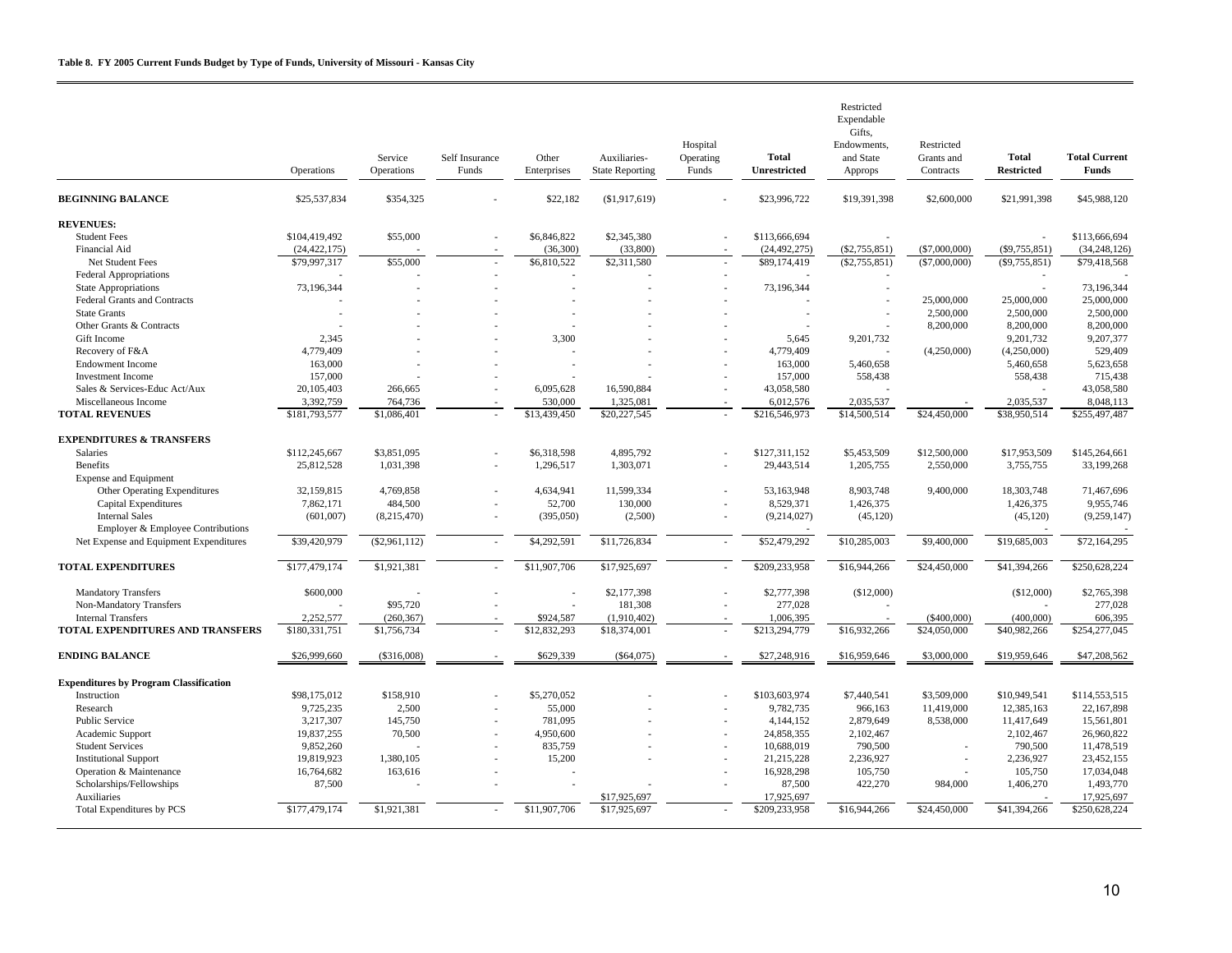|                                               | Operations   | Service<br>Operations | Self Insurance<br>Funds | Other<br>Enterprises | Auxiliaries-<br><b>State Reporting</b> | Hospital<br>Operating<br>Funds | <b>Total</b><br>Unrestricted | Restricted<br>Expendable<br>Gifts,<br>Endowments.<br>and State<br>Approps | Restricted<br>Grants and<br>Contracts | <b>Total</b><br><b>Restricted</b> | <b>Total Current</b><br><b>Funds</b> |
|-----------------------------------------------|--------------|-----------------------|-------------------------|----------------------|----------------------------------------|--------------------------------|------------------------------|---------------------------------------------------------------------------|---------------------------------------|-----------------------------------|--------------------------------------|
| <b>BEGINNING BALANCE</b>                      | \$10,094,927 | \$1,347,747           |                         | \$344,203            | \$1,802,007                            |                                | \$13,588,885                 | \$12,024,337                                                              | \$1,700,000                           | \$13,724,337                      | \$27,313,222                         |
| <b>REVENUES:</b>                              |              |                       |                         |                      |                                        |                                |                              |                                                                           |                                       |                                   |                                      |
| <b>Student Fees</b>                           | \$44,486,600 |                       |                         | \$3,430,270          | \$3,099,338                            |                                | \$51,016,208                 |                                                                           |                                       |                                   | \$51,016,208                         |
| Financial Aid                                 | (15,513,934) |                       |                         | (6,000)              | (588, 803)                             |                                | (16, 108, 737)               | (S2, 375, 638)                                                            | (\$4,300,000)                         | ( \$6,675,638)                    | (22, 784, 375)                       |
| Net Student Fees                              | \$28,972,666 |                       |                         | \$3,424,270          | \$2,510,535                            |                                | \$34,907,471                 | $(\$2,375,638)$                                                           | (\$4,300,000)                         | $(\$6,675,638)$                   | \$28,231,833                         |
| <b>Federal Appropriations</b>                 |              |                       |                         |                      |                                        |                                |                              |                                                                           |                                       |                                   |                                      |
| <b>State Appropriations</b>                   | 44,218,075   |                       |                         |                      |                                        |                                | 44,218,075                   |                                                                           |                                       |                                   | 44,218,075                           |
| Federal Grants and Contracts                  |              |                       |                         |                      |                                        |                                |                              |                                                                           | 21,100,000                            | 21,100,000                        | 21,100,000                           |
| <b>State Grants</b>                           |              |                       |                         |                      |                                        |                                |                              |                                                                           | 2,500,000                             | 2,500,000                         | 2,500,000                            |
| Other Grants & Contracts                      |              |                       |                         |                      |                                        |                                |                              |                                                                           | 10,500,000                            | 10,500,000                        | 10,500,000                           |
| Gift Income                                   | 119,500      |                       |                         |                      |                                        |                                | 119,500                      | 2,536,951                                                                 |                                       | 2,536,951                         | 2,656,451                            |
| Recovery of F&A                               | 6,900,000    |                       |                         |                      |                                        |                                | 6,900,000                    |                                                                           | (6,900,000)                           | (6,900,000)                       |                                      |
| <b>Endowment Income</b>                       | 28,500       |                       |                         |                      |                                        |                                | 28,500                       | 3,056,539                                                                 |                                       | 3,056,539                         | 3,085,039                            |
| <b>Investment Income</b>                      | 140,000      |                       |                         |                      | 43,000                                 |                                | 183,000                      | 223,592                                                                   |                                       | 223,592                           | 406,592                              |
| Sales & Services-Educ Act/Aux                 | 130,050      |                       |                         | 23,000               | 9,434,333                              |                                | 9,587,383                    | 4,000                                                                     |                                       | 4,000                             | 9,591,383                            |
| Miscellaneous Income                          | 685,420      | 90,000                |                         | 69,726               | 361,500                                |                                | 1,206,646                    | 157,135                                                                   |                                       | 157,135                           | 1,363,781                            |
| <b>TOTAL REVENUES</b>                         | \$81,194,211 | \$90,000              |                         | \$3,516,996          | \$12,349,368                           |                                | \$97,150,575                 | \$3,602,579                                                               | \$22,900,000                          | \$26,502,579                      | \$123,653,154                        |
| <b>EXPENDITURES &amp; TRANSFERS</b>           |              |                       |                         |                      |                                        |                                |                              |                                                                           |                                       |                                   |                                      |
| <b>Salaries</b>                               | \$52,219,103 | \$998,367             |                         | \$972,208            | 1,581,780                              |                                | \$55,771,458                 | \$1,662,922                                                               | \$13,100,000                          | \$14,762,922                      | \$70,534,380                         |
| <b>Benefits</b>                               | 13,039,774   | 292,997               |                         | 209,029              | 320,210                                |                                | 13,862,010                   | 225,068                                                                   | 1,700,000                             | 1,925,068                         | 15,787,078                           |
| <b>Expense and Equipment</b>                  |              |                       |                         |                      |                                        |                                |                              |                                                                           |                                       |                                   |                                      |
| Other Operating Expenditures                  | 13,364,655   | 3,824,850             |                         | 1,486,249            | 6,710,167                              |                                | 25,385,921                   | 1,788,741                                                                 | 8,100,000                             | 9,888,741                         | 35,274,663                           |
| Capital Expenditures                          | 3,801,875    | 103,280               |                         | 13,000               | 285,000                                |                                | 4,203,155                    | 596,142                                                                   |                                       | 596,142                           | 4,799,297                            |
| <b>Internal Sales</b>                         | (451, 555)   | (5,016,215)           |                         |                      | (204, 340)                             | $\overline{\phantom{a}}$       | (5,672,111)                  | (4,750)                                                                   |                                       | (4,750)                           | (5,676,861)                          |
| Employer & Employee Contributions             |              |                       |                         |                      |                                        |                                |                              |                                                                           |                                       |                                   |                                      |
| Net Expense and Equipment Expenditures        | \$16,714,974 | (\$1,088,085)         | ÷                       | \$1,499,249          | $\overline{86,790,827}$                | $\sim$                         | \$23,916,965                 | \$2,380,133                                                               | \$8,100,000                           | \$10,480,133                      | \$34,397,099                         |
| <b>TOTAL EXPENDITURES</b>                     | \$81,973,851 | \$203,279             | $\sim$                  | \$2,680,487          | \$8,692,817                            | $\epsilon$                     | \$93,550,434                 | \$4,268,123                                                               | \$22,900,000                          | \$27,168,123                      | \$120,718,557                        |
| <b>Mandatory Transfers</b>                    | \$82,000     |                       |                         |                      | \$2,382,371                            |                                | \$2,464,371                  | $(\$65,000)$                                                              |                                       | $(\$65,000)$                      | \$2,399,371                          |
| Non-Mandatory Transfers                       | 3,000        | \$10,707              |                         |                      | 1,105,000                              |                                | 1,118,707                    | (36,000)                                                                  |                                       | (36,000)                          | 1,082,707                            |
| <b>Internal Transfers</b>                     | (151,600)    |                       |                         | \$923,000            |                                        |                                | 771,400                      |                                                                           | (\$135,000)                           | (135,000)                         | 636,400                              |
| TOTAL EXPENDITURES AND TRANSFERS              | \$81,907,251 | \$213,986             |                         | \$3,603,487          | \$12,180,188                           |                                | \$97,904,912                 | \$4,167,123                                                               | \$22,765,000                          | \$26,932,123                      | \$124,837,035                        |
| <b>ENDING BALANCE</b>                         | \$9,381,888  | \$1,223,761           |                         | \$257,712            | \$1,971,187                            |                                | \$12,834,548                 | \$11,459,792                                                              | \$1,835,000                           | \$13,294,792                      | \$26,129,340                         |
| <b>Expenditures by Program Classification</b> |              |                       |                         |                      |                                        |                                |                              |                                                                           |                                       |                                   |                                      |
| Instruction                                   | \$41,923,234 |                       |                         | \$2,666,587          |                                        |                                | \$44,589,821                 | \$2,311,087                                                               | \$1,290,000                           | \$3,601,087                       | \$48,190,908                         |
| Research                                      | 4,991,855    |                       |                         |                      |                                        |                                | 4,991,855                    | 902,068                                                                   | 21,232,000                            | 22,134,068                        | 27,125,923                           |
| <b>Public Service</b>                         | 596.156      |                       |                         | 13,900               |                                        |                                | 610,056                      | 262,280                                                                   | 253,000                               | 515,280                           | 1,125,336                            |
| Academic Support                              | 6,340,965    |                       |                         |                      |                                        |                                | 6,340,965                    | 190,655                                                                   | 23,000                                | 213,655                           | 6,554,619                            |
| <b>Student Services</b>                       | 9,973,584    | \$35,630              |                         |                      |                                        |                                | 10,009,214                   | 151,881                                                                   | 23,000                                | 174,881                           | 10,184,095                           |
| <b>Institutional Support</b>                  | 8,657,187    | 41,193                |                         |                      |                                        |                                | 8,698,380                    | 241,418                                                                   | 9,000                                 | 250,418                           | 8,948,798                            |
| Operation & Maintenance                       | 9,466,835    | 126,456               |                         |                      |                                        |                                | 9,593,291                    |                                                                           |                                       |                                   | 9,593,291                            |
| Scholarships/Fellowships                      | 24,035       |                       |                         |                      |                                        |                                | 24,035                       | 208,735                                                                   | 70,000                                | 278,735                           | 302,770                              |
| Auxiliaries                                   |              |                       |                         |                      | \$8,692,817                            |                                | 8,692,817                    |                                                                           |                                       |                                   | 8,692,817                            |
| Total Expenditures by PCS                     | \$81,973,851 | \$203,279             |                         | \$2,680,487          | \$8,692,817                            |                                | \$93,550,434                 | \$4,268,123                                                               | \$22,900,000                          | \$27,168,123                      | \$120,718,557                        |
|                                               |              |                       |                         |                      |                                        |                                |                              |                                                                           |                                       |                                   |                                      |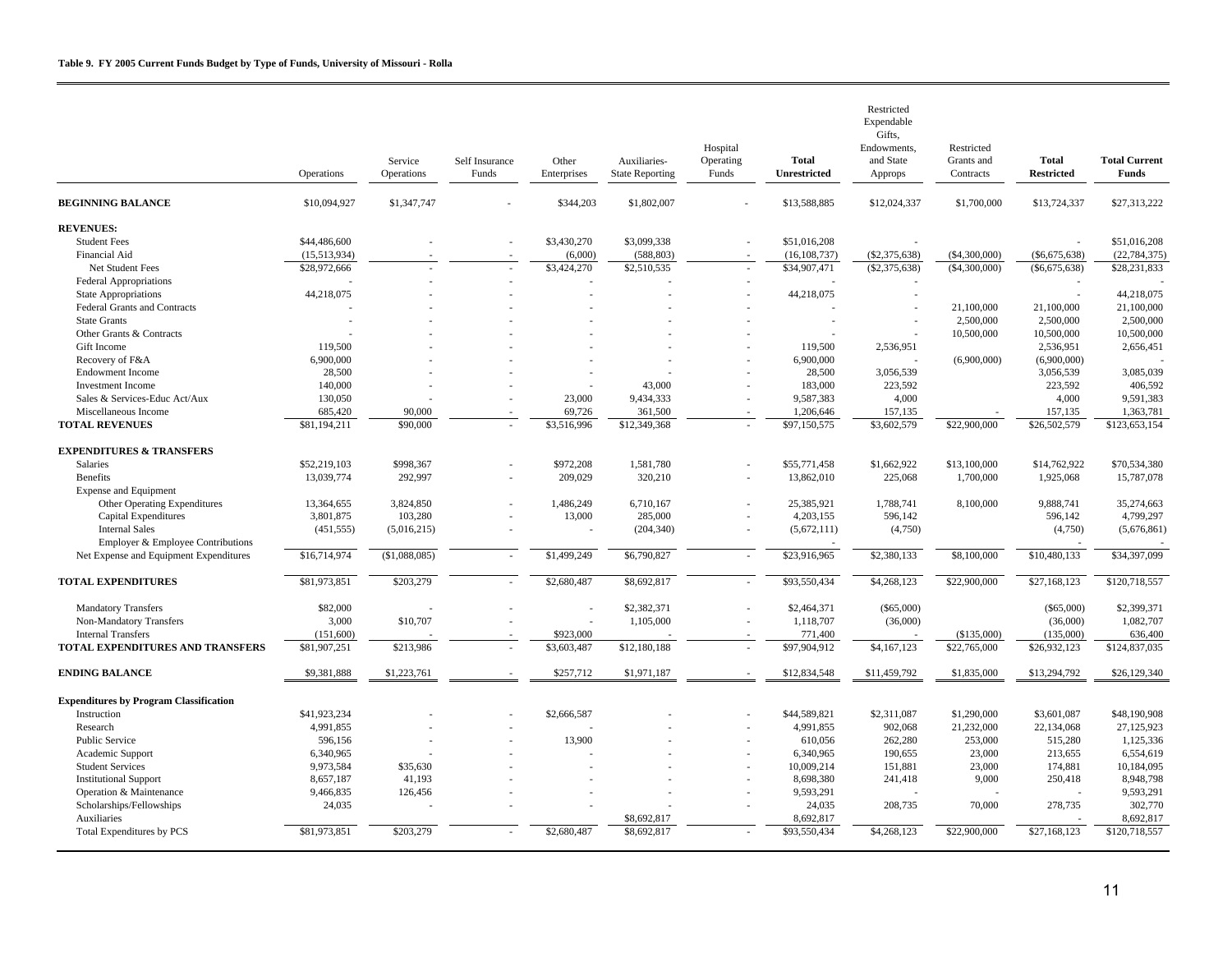|                                               | Operations     | Service<br>Operations | Self Insurance<br>Funds | Other<br>Enterprises | Auxiliaries-<br><b>State Reporting</b> | Hospital<br>Operating<br>Funds | <b>Total</b><br><b>Unrestricted</b> | Restricted<br>Expendable<br>Gifts,<br>Endowments,<br>and State<br>Approps | Restricted<br>Grants and<br>Contracts | <b>Total</b><br><b>Restricted</b> | <b>Total Current</b><br>Funds |
|-----------------------------------------------|----------------|-----------------------|-------------------------|----------------------|----------------------------------------|--------------------------------|-------------------------------------|---------------------------------------------------------------------------|---------------------------------------|-----------------------------------|-------------------------------|
| <b>BEGINNING BALANCE</b>                      | \$15,410,930   | $(\$26,165)$          |                         | \$910,097            | (\$1,143,610)                          |                                | \$15,151,253                        | \$7,597,246                                                               | \$1,800,000                           | \$9,397,246                       | \$24,548,499                  |
| <b>REVENUES:</b>                              |                |                       |                         |                      |                                        |                                |                                     |                                                                           |                                       |                                   |                               |
| <b>Student Fees</b>                           | \$69,610,509   |                       |                         | \$6,850,722          | \$6,459,240                            | ÷,                             | \$82,920,471                        |                                                                           |                                       | ÷.                                | \$82,920,471                  |
| Financial Aid                                 | (10, 716, 743) |                       |                         | (215, 925)           | (659, 775)                             |                                | (11, 592, 443)                      | $(\$960,812)$                                                             | $(\$8,000,000)$                       | $(\$8,960,812)$                   | (20, 553, 255)                |
| Net Student Fees                              | \$58,893,766   |                       |                         | \$6,634,797          | \$5,799,465                            |                                | \$71,328,028                        | (\$960, 812)                                                              | $($ \$8,000,000)                      | $(\$8,960,812)$                   | \$62,367,216                  |
| <b>Federal Appropriations</b>                 |                |                       |                         |                      |                                        |                                |                                     |                                                                           |                                       |                                   |                               |
| State Appropriations                          | 48,989,314     |                       |                         |                      |                                        |                                | 48,989,314                          |                                                                           |                                       |                                   | 48,989,314                    |
| Federal Grants and Contracts                  |                |                       |                         |                      |                                        |                                |                                     |                                                                           | 16,500,000                            | 16,500,000                        | 16,500,000                    |
| <b>State Grants</b>                           |                |                       |                         |                      |                                        |                                | ÷.                                  |                                                                           | 2,500,000                             | 2,500,000                         | 2,500,000                     |
| Other Grants & Contracts                      |                |                       |                         |                      |                                        |                                |                                     |                                                                           | 4,500,000                             | 4,500,000                         | 4,500,000                     |
| Gift Income                                   | 10,000         |                       |                         |                      |                                        |                                | 10,000                              | 6,023,880                                                                 |                                       | 6,023,880                         | 6,033,880                     |
| Recovery of F&A                               | 1,900,000      |                       |                         |                      |                                        |                                | 1,900,000                           |                                                                           | (1,900,000)                           | (1,900,000)                       |                               |
| <b>Endowment Income</b>                       |                |                       |                         |                      |                                        |                                |                                     | 2,031,708                                                                 |                                       | 2,031,708                         | 2,031,708                     |
| <b>Investment Income</b>                      | 6,509          |                       |                         |                      |                                        |                                | 6,509                               | 228,338                                                                   |                                       | 228,338                           | 234,847                       |
| Sales & Services-Educ Act/Aux                 | 589,700        | 25,000                |                         | 41,967               | 18,885,101                             |                                | 19,541,768                          |                                                                           |                                       |                                   | 19,541,768                    |
| Miscellaneous Income                          | 752,911        | 287,665               |                         | 170,037              | 99,400                                 |                                | 1,310,013                           | 96,815                                                                    |                                       | 96,815                            | 1,406,828                     |
| <b>TOTAL REVENUES</b>                         | \$111,142,200  | \$312,665             |                         | \$6,846,801          | \$24,783,966                           |                                | \$143,085,632                       | \$7,419,929                                                               | \$13,600,000                          | \$21,019,929                      | \$164,105,561                 |
| <b>EXPENDITURES &amp; TRANSFERS</b>           |                |                       |                         |                      |                                        |                                |                                     |                                                                           |                                       |                                   |                               |
| Salaries                                      | \$65,338,416   | \$4,408,749           |                         | \$3,000,779          | 3,841,401                              |                                | \$76,589,345                        | \$2,518,716                                                               | \$8,000,000                           | \$10,518,716                      | \$87,108,061                  |
| <b>Benefits</b>                               | 15,453,636     | 1,089,936             |                         | 693,274              | 865,285                                | ÷,                             | 18,102,131                          | 563,977                                                                   | 1,500,000                             | 2,063,977                         | 20,166,108                    |
| <b>Expense and Equipment</b>                  |                |                       |                         |                      |                                        |                                |                                     |                                                                           |                                       |                                   |                               |
| Other Operating Expenditures                  | 24,130,582     | 6,444,588             |                         | 2,351,609            | 14,923,654                             | ÷,                             | 47,850,433                          | 2,641,631                                                                 | 4,100,000                             | 6,741,631                         | 54,592,064                    |
| Capital Expenditures                          | 2,807,030      | 35,500                |                         | 15,000               |                                        |                                | 2,857,530                           | 254,451                                                                   |                                       | 254,451                           | 3,111,981                     |
| <b>Internal Sales</b>                         | (157, 858)     | (11, 141, 349)        |                         | (44, 629)            | (492,900)                              | L,                             | (11, 836, 736)                      |                                                                           |                                       |                                   | (11, 836, 736)                |
| Employer & Employee Contributions             |                |                       |                         |                      |                                        |                                |                                     |                                                                           |                                       |                                   |                               |
| Net Expense and Equipment Expenditures        | \$26,779,754   | (\$4,661,261)         |                         | \$2,321,980          | \$14,430,754                           | $\overline{a}$                 | \$38,871,227                        | \$2,896,082                                                               | \$4,100,000                           | \$6,996,082                       | \$45,867,309                  |
| <b>TOTAL EXPENDITURES</b>                     | \$107,571,807  | \$837,424             |                         | \$6,016,033          | \$19,137,440                           | $\overline{\phantom{a}}$       | \$133,562,704                       | \$5,978,775                                                               | \$13,600,000                          | \$19,578,775                      | \$153,141,479                 |
| <b>Mandatory Transfers</b>                    |                |                       |                         |                      | \$3,901,068                            |                                | \$3,901,068                         |                                                                           |                                       | ÷.                                | \$3,901,068                   |
| Non-Mandatory Transfers                       | \$958,203      | \$211,484             |                         |                      | 2,699,283                              |                                | 3,868,970                           | \$20,976                                                                  |                                       | \$20,976                          | 3,889,946                     |
| <b>Internal Transfers</b>                     | 3,040,108      | (716, 486)            |                         |                      | (1, 199, 235)                          |                                | 1,124,387                           |                                                                           | $(\$214,649)$                         | (214, 649)                        | 909,738                       |
| TOTAL EXPENDITURES AND TRANSFERS              | \$111,570,118  | \$332,422             |                         | \$6,016,033          | \$24,538,556                           |                                | \$142,457,129                       | \$5,999,751                                                               | \$13,385,351                          | \$19,385,102                      | \$161,842,231                 |
| <b>ENDING BALANCE</b>                         | \$14,983,013   | ( \$45, 922)          |                         | \$1,740,865          | (\$898,200)                            |                                | \$15,779,756                        | \$9,017,424                                                               | \$2,014,649                           | \$11,032,073                      | \$26,811,829                  |
| <b>Expenditures by Program Classification</b> |                |                       |                         |                      |                                        |                                |                                     |                                                                           |                                       |                                   |                               |
| Instruction                                   | \$55,682,418   | \$6,500               |                         | \$5,855,014          |                                        |                                | \$61,543,932                        | \$2,109,240                                                               | \$2,359,000                           | \$4,468,240                       | \$66,012,172                  |
| Research                                      | 4.043.729      |                       |                         |                      |                                        |                                | 4.043.729                           | 276.452                                                                   | 4,520,000                             | 4,796,452                         | 8.840.181                     |
| <b>Public Service</b>                         | 2.844.456      |                       |                         | 10.592               |                                        |                                | 2,855,048                           | 2,409,000                                                                 | 5,934,000                             | 8,343,000                         | 11,198,048                    |
| Academic Support                              | 18,229,663     |                       |                         | 150,427              |                                        |                                | 18,380,090                          | 929.021                                                                   |                                       | 929,021                           | 19,309,111                    |
| <b>Student Services</b>                       | 6,985,611      |                       |                         |                      |                                        |                                | 6,985,611                           | 10,290                                                                    |                                       | 10,290                            | 6,995,901                     |
| <b>Institutional Support</b>                  | 9.843.234      | 842,636               |                         |                      |                                        |                                | 10.685.870                          | 195,802                                                                   |                                       | 195.802                           | 10.881.672                    |
| Operation & Maintenance                       | 9,611,280      | (11, 712)             |                         |                      |                                        |                                | 9,599,568                           | 438                                                                       |                                       | 438                               | 9,600,006                     |
| Scholarships/Fellowships                      | 331,417        |                       |                         |                      |                                        |                                | 331,417                             | 48,532                                                                    | 787,000                               | 835,532                           | 1,166,949                     |
| Auxiliaries                                   |                |                       |                         |                      | \$19,137,440                           |                                | 19,137,440                          |                                                                           |                                       |                                   | 19,137,440                    |
| Total Expenditures by PCS                     | \$107,571,807  | \$837,424             |                         | \$6,016,033          | \$19,137,440                           |                                | \$133,562,704                       | \$5,978,775                                                               | \$13,600,000                          | \$19,578,775                      | \$153,141,479                 |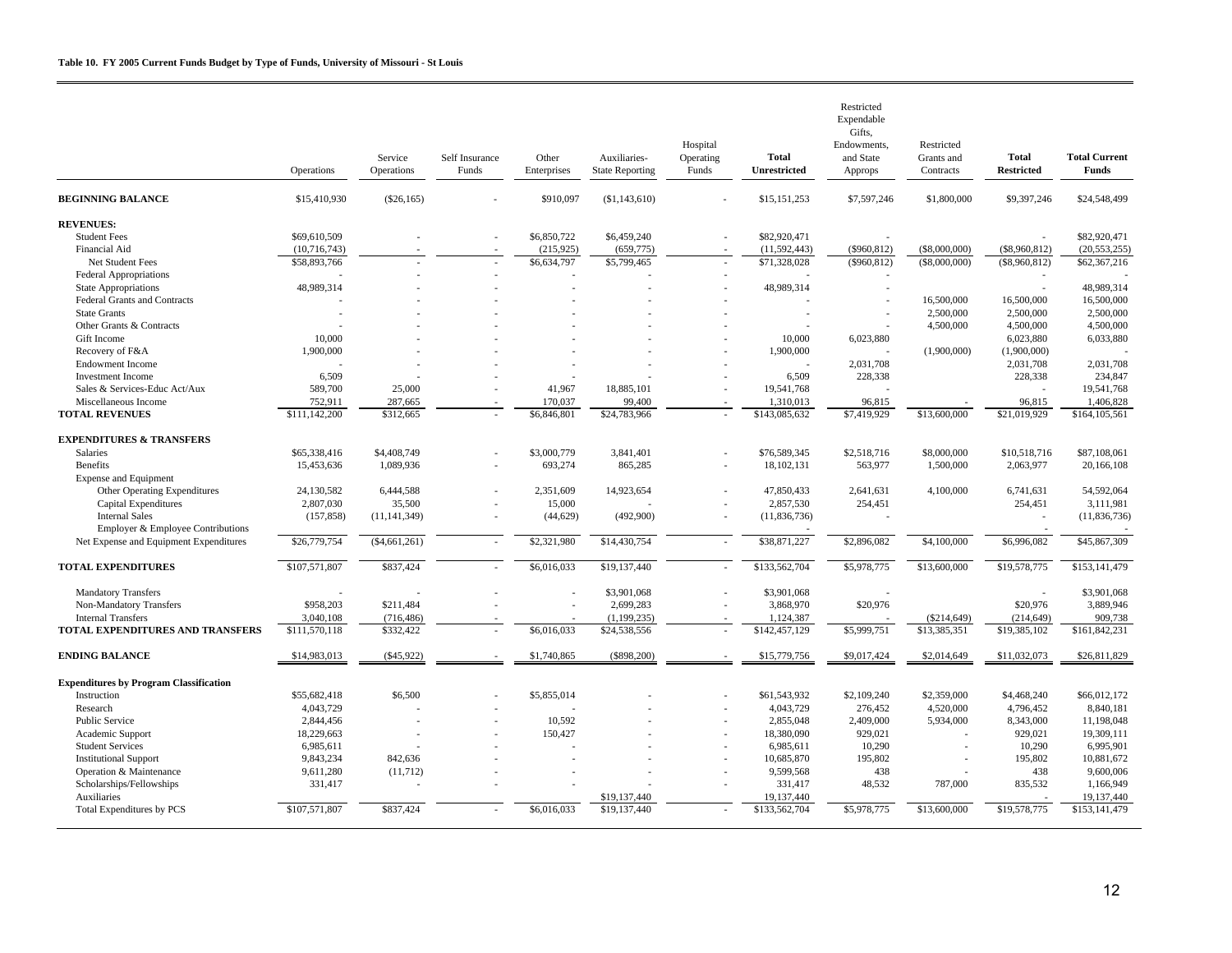|                                               | Operations    | Service<br>Operations | Self Insurance<br>Funds | Other<br>Enterprises | Auxiliaries-<br><b>State Reporting</b> | Hospital<br>Operating<br>Funds | <b>Total</b><br><b>Unrestricted</b> | Restricted<br>Expendable<br>Gifts,<br>Endowments.<br>and State<br>Approps | Restricted<br>Grants and<br>Contracts | <b>Total</b><br><b>Restricted</b> | <b>Total Current</b><br><b>Funds</b> |
|-----------------------------------------------|---------------|-----------------------|-------------------------|----------------------|----------------------------------------|--------------------------------|-------------------------------------|---------------------------------------------------------------------------|---------------------------------------|-----------------------------------|--------------------------------------|
| <b>BEGINNING BALANCE</b>                      | \$17,419,285  | \$87,284              |                         | \$1,500              |                                        |                                | \$17,508,069                        | \$1,566,046                                                               | \$2,343,850                           | \$3,909,896                       | \$21,417,965                         |
| <b>REVENUES:</b>                              |               |                       |                         |                      |                                        |                                |                                     |                                                                           |                                       |                                   |                                      |
| <b>Student Fees</b>                           |               |                       |                         |                      |                                        |                                |                                     |                                                                           |                                       |                                   |                                      |
| Financial Aid                                 |               |                       |                         |                      |                                        |                                |                                     |                                                                           |                                       |                                   |                                      |
| Net Student Fees                              |               |                       |                         |                      |                                        |                                |                                     |                                                                           |                                       |                                   |                                      |
| <b>Federal Appropriations</b>                 |               |                       |                         |                      |                                        |                                |                                     |                                                                           |                                       |                                   |                                      |
| <b>State Appropriations</b>                   | \$15,367,252  |                       |                         |                      |                                        |                                | \$15,367,252                        | \$14,653,795                                                              |                                       | \$14,653,795                      | \$30,021,047                         |
| Federal Grants and Contracts                  |               |                       |                         |                      |                                        |                                |                                     |                                                                           | \$150,000                             | 150,000                           | 150,000                              |
| <b>State Grants</b>                           |               |                       |                         |                      |                                        |                                |                                     | ٠                                                                         | 3,009,250                             | 3,009,250                         | 3,009,250                            |
| Other Grants & Contracts                      |               |                       |                         |                      |                                        |                                |                                     |                                                                           |                                       |                                   |                                      |
| Gift Income                                   | 200           |                       |                         |                      |                                        |                                | 200                                 | 28,385                                                                    |                                       | 28,385                            | 28,585                               |
| Recovery of F&A                               | 328,688       |                       |                         |                      |                                        |                                | 328,688                             |                                                                           | (330,000)                             | (330,000)                         | (1, 312)                             |
| <b>Endowment Income</b>                       | 257,500       |                       |                         |                      |                                        |                                | 257,500                             | 76,640                                                                    |                                       | 76,640                            | 334,140                              |
| <b>Investment Income</b>                      | 7,005,000     |                       |                         |                      |                                        |                                | 7,005,000                           | 50,572                                                                    |                                       | 50,572                            | 7,055,572                            |
| Sales & Services-Educ Act/Aux                 | 32,999        |                       |                         |                      |                                        |                                | 32,999                              |                                                                           |                                       |                                   | 32,999                               |
| Miscellaneous Income                          | 14,804,629    | \$348,000             |                         | \$1,625,000          |                                        |                                | 16,777,629                          | 93,100                                                                    | 1,161,629                             | 1,254,729                         | 18,032,358                           |
| <b>TOTAL REVENUES</b>                         | \$37,796,268  | \$348,000             |                         | \$1,625,000          |                                        |                                | \$39,769,268                        | 14,902,492                                                                | $\overline{33,990,879}$               | \$18,893,371                      | \$58,662,639                         |
| <b>EXPENDITURES &amp; TRANSFERS</b>           |               |                       |                         |                      |                                        |                                |                                     |                                                                           |                                       |                                   |                                      |
| <b>Salaries</b>                               | \$22,892,341  | \$1,000               |                         | \$942,274            |                                        |                                | \$23,835,615                        | \$43,000                                                                  | \$571,927                             | \$614,927                         | \$24,450,542                         |
| Benefits                                      | 5,948,628     | 80                    |                         | 257,353              |                                        |                                | 6,206,061                           | 3,900                                                                     | 166,579                               | 170,479                           | 6,376,540                            |
| <b>Expense and Equipment</b>                  |               |                       |                         |                      |                                        |                                |                                     |                                                                           |                                       |                                   |                                      |
| Other Operating Expenditures                  | 16,627,921    | 338,160               |                         | 1,126,000            |                                        |                                | 18,092,081                          | 13,985,007                                                                | 3,161,989                             | 17,146,996                        | 35,239,077                           |
| Capital Expenditures                          | 250,127       | 1,632,500             |                         |                      |                                        |                                | 1,882,627                           | 471,790                                                                   |                                       | 471,790                           | 2,354,417                            |
| <b>Internal Sales</b>                         | (2, 139, 858) | (240, 850)            |                         |                      |                                        |                                | (2,380,708)                         |                                                                           |                                       |                                   | (2,380,708)                          |
| Employer & Employee Contributions             |               |                       |                         |                      |                                        |                                |                                     |                                                                           |                                       |                                   |                                      |
| Net Expense and Equipment Expenditures        | \$14,738,190  | \$1,729,810           | $\sim$                  | \$1,126,000          |                                        |                                | \$17,594,000                        | \$14,456,797                                                              | \$3,161,989                           | \$17,618,786                      | \$35,212,786                         |
| <b>TOTAL EXPENDITURES</b>                     | \$43,579,159  | \$1,730,890           | ×.                      | \$2,325,627          |                                        |                                | \$47,635,676                        | \$14,503,697                                                              | \$3,900,495                           | \$18,404,192                      | \$66,039,868                         |
| <b>Mandatory Transfers</b>                    |               |                       |                         |                      |                                        |                                |                                     |                                                                           |                                       |                                   |                                      |
| Non-Mandatory Transfers                       | \$37,565      | \$25,000              |                         | \$55,032             |                                        |                                | \$117,597                           |                                                                           |                                       |                                   | \$117,597                            |
| <b>Internal Transfers</b>                     | (5,865,338)   | (1,425,000)           |                         | (755, 659)           |                                        |                                | (8,045,997)                         | \$341,997                                                                 |                                       | \$341,997                         | (7,704,000)                          |
| TOTAL EXPENDITURES AND TRANSFERS              | \$37,751,386  | \$330,890             |                         | \$1,625,000          |                                        |                                | \$39,707,276                        | \$14,845,694                                                              | \$3,900,495                           | \$18,746,189                      | \$58,453,465                         |
| <b>ENDING BALANCE</b>                         | \$17,464,167  | \$104,394             |                         | \$1,500              |                                        |                                | \$17,570,061                        | \$1,622,844                                                               | \$2,434,234                           | \$4,057,078                       | \$21,627,139                         |
| <b>Expenditures by Program Classification</b> |               |                       |                         |                      |                                        |                                |                                     |                                                                           |                                       |                                   |                                      |
| Instruction                                   |               |                       |                         |                      |                                        |                                |                                     |                                                                           |                                       |                                   |                                      |
| Research                                      |               |                       |                         |                      |                                        |                                |                                     | \$277,953                                                                 | \$14,000                              | \$291,953                         | \$291,953                            |
| <b>Public Service</b>                         | \$9,185,466   |                       |                         |                      |                                        |                                | \$9,185,466                         | 14,069,269                                                                | 3,620,495                             | 17,689,764                        | 26,875,230                           |
| Academic Support                              | 8,239,382     |                       |                         | \$2,325,627          |                                        |                                | 10,565,009                          | 117,475                                                                   |                                       | 117,475                           | 10,682,484                           |
| <b>Student Services</b>                       | 2,217,747     |                       |                         |                      |                                        |                                | 2,217,747                           |                                                                           | 251,000                               | 251,000                           | 2,468,747                            |
| <b>Institutional Support</b>                  | 22,765,816    | \$1,730,890           |                         |                      |                                        |                                | 24,496,706                          | 39,000                                                                    |                                       | 39,000                            | 24,535,706                           |
| Operation & Maintenance                       | 1,160,748     |                       |                         |                      |                                        |                                | 1,160,748                           |                                                                           |                                       |                                   | 1,160,748                            |
| Scholarships/Fellowships                      | 10,000        |                       |                         |                      |                                        |                                | 10,000                              | ä,                                                                        | 15,000                                | 15,000                            | 25,000                               |
| Auxiliaries                                   |               |                       |                         |                      |                                        |                                |                                     |                                                                           |                                       |                                   |                                      |
| Total Expenditures by PCS                     | \$43,579,159  | \$1,730,890           |                         | \$2,325,627          |                                        |                                | \$47,635,676                        | \$14,503,697                                                              | \$3,900,495                           | \$18,404,192                      | \$66,039,868                         |

=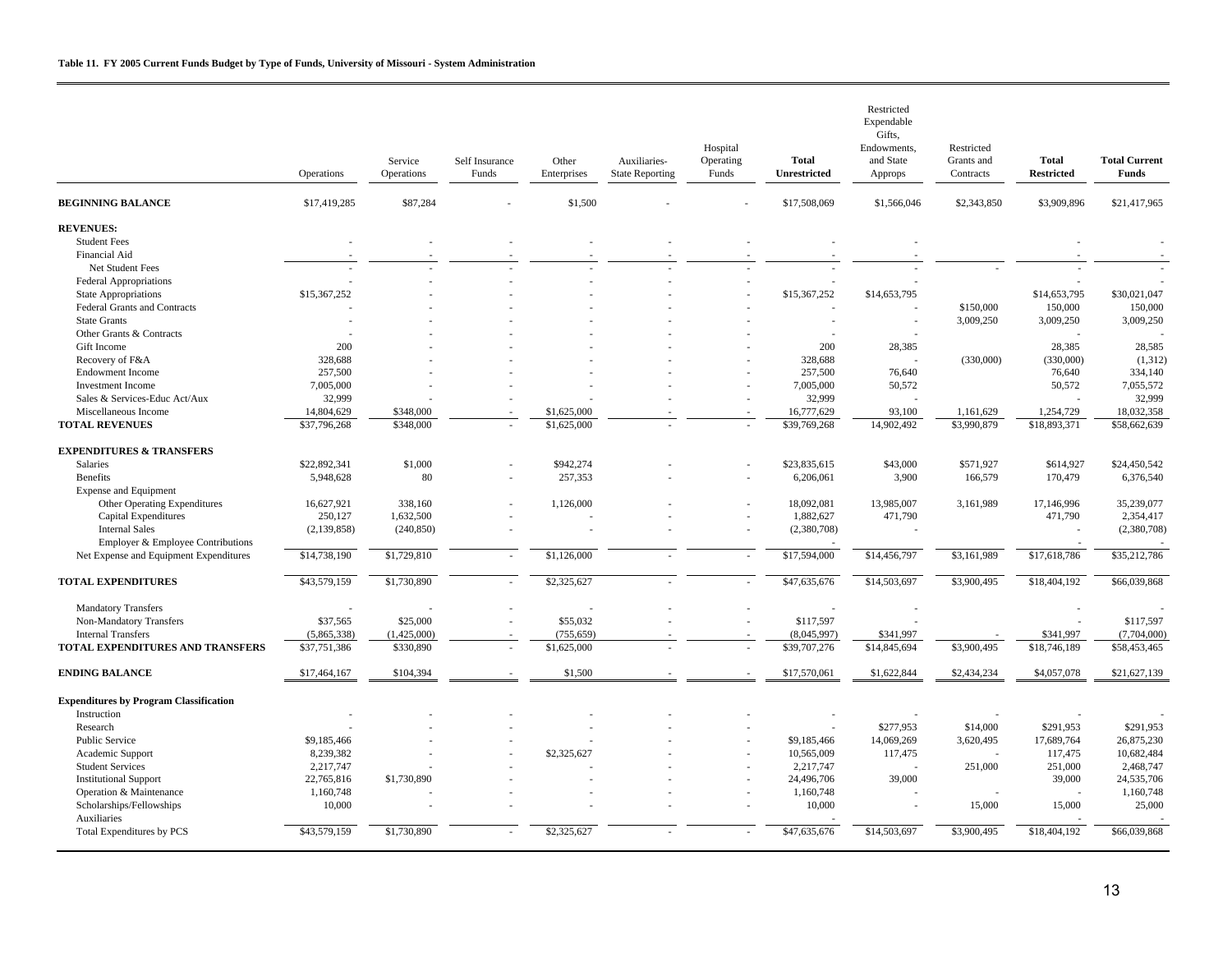|                                               | Operations   | Service<br>Operations | Self Insurance<br>Funds | Other<br>Enterprises | Auxiliaries-<br><b>State Reporting</b> | Hospital<br>Operating<br>Funds | <b>Total</b><br>Unrestricted | Restricted<br>Expendable<br>Gifts,<br>Endowments,<br>and State<br>Approps | Restricted<br>Grants and<br>Contracts | Total<br><b>Restricted</b> | <b>Total Current</b><br><b>Funds</b> |
|-----------------------------------------------|--------------|-----------------------|-------------------------|----------------------|----------------------------------------|--------------------------------|------------------------------|---------------------------------------------------------------------------|---------------------------------------|----------------------------|--------------------------------------|
| <b>BEGINNING BALANCE</b>                      | \$6,781,047  |                       | \$37,337,100            |                      | \$0                                    |                                | \$44,118,147                 | \$2,200                                                                   |                                       | \$2,200                    | \$44,120,347                         |
| <b>REVENUES:</b>                              |              |                       |                         |                      |                                        |                                |                              |                                                                           |                                       |                            |                                      |
| <b>Student Fees</b>                           |              |                       |                         |                      |                                        |                                |                              |                                                                           |                                       |                            |                                      |
| Financial Aid                                 |              |                       |                         |                      |                                        |                                |                              | (\$1,500)                                                                 |                                       | (\$1,500)                  | (\$1,500)                            |
| Net Student Fees                              |              |                       |                         |                      |                                        |                                |                              | (\$1,500)                                                                 |                                       | (\$1,500)                  | (\$1,500)                            |
| <b>Federal Appropriations</b>                 |              |                       |                         |                      |                                        |                                |                              |                                                                           |                                       |                            |                                      |
| <b>State Appropriations</b>                   | \$13,459,280 |                       |                         |                      |                                        |                                | \$13,459,280                 |                                                                           |                                       |                            | 13,459,280                           |
| Federal Grants and Contracts                  |              |                       |                         |                      |                                        |                                |                              |                                                                           |                                       |                            |                                      |
| <b>State Grants</b>                           |              |                       |                         |                      |                                        |                                |                              |                                                                           |                                       |                            |                                      |
| Other Grants & Contracts                      |              |                       |                         |                      |                                        |                                |                              |                                                                           |                                       |                            |                                      |
| Gift Income                                   |              |                       |                         |                      |                                        |                                |                              |                                                                           |                                       |                            |                                      |
| Recovery of F&A                               |              |                       |                         |                      |                                        |                                |                              |                                                                           |                                       |                            |                                      |
| <b>Endowment Income</b>                       | 2,100,000    |                       |                         |                      |                                        |                                | 2,100,000                    | 1,425                                                                     |                                       | \$1,425                    | 2,101,425                            |
| <b>Investment Income</b>                      | 24,222       |                       | \$4,731,299             |                      | \$1,000                                |                                | 4,756,521                    | 75                                                                        |                                       | 75                         | 4,756,596                            |
| Sales & Services-Educ Act/Aux                 |              |                       |                         |                      |                                        |                                |                              |                                                                           |                                       |                            |                                      |
| Miscellaneous Income                          | (3,630,000)  |                       | 5,000                   |                      |                                        |                                | (3,625,000)                  |                                                                           |                                       |                            | (3,625,000)                          |
| <b>TOTAL REVENUES</b>                         | \$11,953,502 |                       | \$4,736,299             |                      | \$1,000                                |                                | \$16,690,801                 | $\overline{50}$                                                           |                                       | $\sqrt{50}$                | \$16,690,801                         |
| <b>EXPENDITURES &amp; TRANSFERS</b>           |              |                       |                         |                      |                                        |                                |                              |                                                                           |                                       |                            |                                      |
| Salaries                                      | \$253,906    |                       | \$332,176               |                      |                                        |                                | \$586,082                    | \$0                                                                       |                                       | \$0                        | \$586,082                            |
| Benefits                                      | 56,644       |                       | 90,617                  |                      |                                        |                                | 147,261                      |                                                                           |                                       |                            | 147,261                              |
| <b>Expense and Equipment</b>                  |              |                       |                         |                      |                                        |                                |                              |                                                                           |                                       |                            |                                      |
| Other Operating Expenditures                  | 129,873      |                       | 156,985,647             |                      | \$165,000                              |                                | 157,280,520                  |                                                                           |                                       |                            | 157,280,520                          |
| Capital Expenditures                          | 25,000       |                       |                         |                      |                                        |                                | 25,000                       |                                                                           |                                       |                            | 25,000                               |
| <b>Internal Sales</b>                         |              |                       |                         |                      |                                        |                                |                              |                                                                           |                                       |                            |                                      |
| Employer & Employee Contributions             |              |                       | (163, 290, 826)         |                      |                                        |                                | (163, 290, 826)              |                                                                           |                                       |                            | (163, 290, 826)                      |
| Net Expense and Equipment Expenditures        | \$154,873    |                       | ( \$6,305,179)          | ×.                   | \$165,000                              |                                | $(\$5,985,306)$              | \$0                                                                       |                                       | \$0                        | $(\$5,985,306)$                      |
|                                               |              |                       |                         |                      |                                        |                                |                              |                                                                           |                                       |                            |                                      |
| <b>TOTAL EXPENDITURES</b>                     | \$465,423    | $\sim$                | $(\$5,882,386)$         | $\sim$               | \$165,000                              | $\sim$                         | $(\$5,251,963)$              | $\overline{50}$                                                           |                                       | \$0                        | $(\$5,251,963)$                      |
| <b>Mandatory Transfers</b>                    | (\$352,824)  |                       |                         |                      | $(*476,192)$                           |                                | (\$829,016)                  |                                                                           |                                       |                            | $(\$829,016)$                        |
| Non-Mandatory Transfers                       | 296,024      |                       |                         |                      | 286,192                                |                                | 582,216                      |                                                                           |                                       |                            | 582,216                              |
| <b>Internal Transfers</b>                     | 500,500      |                       |                         |                      | 26,000                                 |                                | 526,500                      |                                                                           |                                       |                            | 526,500                              |
| TOTAL EXPENDITURES AND TRANSFERS              | \$909,123    | ÷,                    | $(\$5,882,386)$         | ×.                   | \$1,000                                | $\sim$                         | ( \$4,972,263)               | \$0                                                                       |                                       | \$0                        | (\$4,972,263)                        |
| <b>ENDING BALANCE</b>                         | \$17,825,426 |                       | \$47,955,785            |                      | \$0                                    |                                | \$65,781,211                 | \$2,200                                                                   |                                       | \$2,200                    | \$65,783,411                         |
|                                               |              |                       |                         |                      |                                        |                                |                              |                                                                           |                                       |                            |                                      |
| <b>Expenditures by Program Classification</b> |              |                       |                         |                      |                                        |                                |                              |                                                                           |                                       |                            |                                      |
| Instruction                                   | \$242,823    |                       |                         |                      |                                        |                                | \$242,823                    |                                                                           |                                       |                            | \$242,823                            |
| Research                                      | 32,300       |                       |                         |                      |                                        |                                | 32,300                       |                                                                           |                                       |                            | 32,300                               |
| Public Service                                |              |                       |                         |                      |                                        |                                |                              |                                                                           |                                       |                            |                                      |
| Academic Support                              | 118,000      |                       |                         |                      |                                        |                                | 118,000                      |                                                                           |                                       |                            | 118,000                              |
| <b>Student Services</b>                       |              |                       |                         |                      |                                        |                                |                              |                                                                           |                                       |                            |                                      |
| <b>Institutional Support</b>                  | 72,300       |                       | $(\$5,882,386)$         |                      |                                        |                                | (5,810,086)                  |                                                                           |                                       |                            | (5,810,086)                          |
| Operation & Maintenance                       |              |                       |                         |                      |                                        |                                |                              |                                                                           |                                       |                            |                                      |
| Scholarships/Fellowships                      |              |                       |                         |                      |                                        |                                |                              |                                                                           |                                       |                            |                                      |
| Auxiliaries                                   | \$465,423    | $\sim$                |                         |                      | \$165,000                              |                                | 165,000<br>$(\$5,251,963)$   | $\overline{50}$                                                           |                                       | $\sqrt{50}$                | 165,000<br>$(\$5,251,963)$           |
| Total Expenditures by PCS                     |              |                       | $(\$5,882,386)$         |                      | \$165,000                              |                                |                              |                                                                           |                                       |                            |                                      |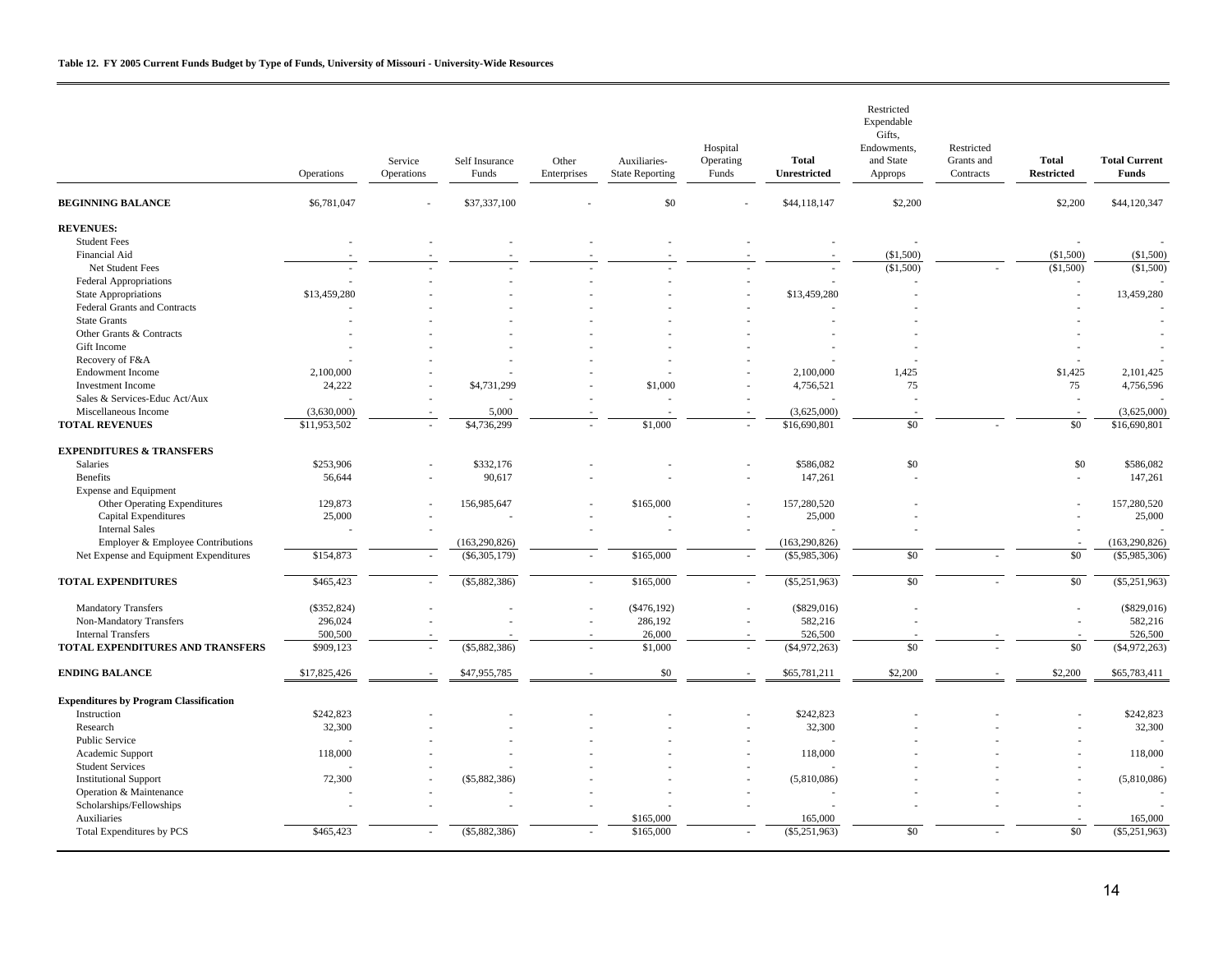## **University of Missouri System FY 2005 Operations Fund Budget Summary**

The Operations Fund expenditure budget for the University of Missouri System for fiscal year 2005 totals \$851.0 million. The State of Missouri normally withholds 3.0% of the gross state appropriations therefore state funds are budgeted at 97.0% of the amount appropriated. Table 13 displays the FY 2005 Operations Fund budget by source of funds and expenditure category.

|                                           | <b>UM</b> System | Percent             |
|-------------------------------------------|------------------|---------------------|
|                                           | <b>Total</b>     | <b>Distribution</b> |
| <b>BUDGETED BEGINNING BALANCE</b>         | \$161,803,921    |                     |
| <b>REVENUES:</b>                          |                  |                     |
| <b>Gross Student Fees</b>                 | \$435,481,240    |                     |
| Less Financial Aid                        | (103, 654, 624)  |                     |
| Net Student Fees                          | \$331,826,616    | 38.9%               |
| <b>Federal Appropriations</b>             | 14,836,763       | 1.7%                |
| <b>State Appropriations</b>               | 388,794,779      | 45.6%               |
| Gift Income                               | 132,045          | 0.0%                |
| Recovery of F&A                           | 41,010,551       | 4.8%                |
| <b>Endowment Income</b>                   | 2,658,100        | 0.3%                |
| <b>Investment Income</b>                  | 7,385,432        | 0.9%                |
| Sales & Services-Educ Activities          | 32,458,669       | 3.8%                |
| Miscellaneous Income                      | 33,191,827       | 4.0%                |
| <b>TOTAL REVENUES</b>                     | \$852,294,783    | 100.0%              |
| <b>EXPENDITURES &amp; TRANSFERS</b>       |                  |                     |
| Salaries & Wages                          | \$518,129,820    | 61.3%               |
| <b>Staff Benefits</b>                     | 123,698,467      | 14.6%               |
| <b>Total Compensation</b>                 | \$641,828,287    | 75.9%               |
| Expense & Equipment                       |                  |                     |
| <b>Other Operating Expenses</b>           | \$183,959,726    | 21.7%               |
| Internal Sales & Services                 | (5,309,634)      | $-0.6%$             |
| Capital Expenditures                      | 30,472,573       | 3.6%                |
| Net Expense & Equipment Expenditures      | \$209,122,665    | 24.7%               |
| <b>TOTAL EXPENDITURES</b>                 | \$850,950,952    | 100.6%              |
| <b>Transfers</b>                          | (5,175,574)      | $-0.6%$             |
| <b>TOTAL EXPENDITURES &amp; TRANSFERS</b> | \$845,775,379    | 100.0%              |
| <b>ENDING BALANCE</b>                     | \$168,323,325    |                     |

### **Table 13. University of Missouri System FY 2005 Original Operations Fund Budget**

Gross Student fees contribute 45.6% of gross revenues, making them the largest contributor of gross revenues. State Appropriations contribute 40.7% of gross revenues. When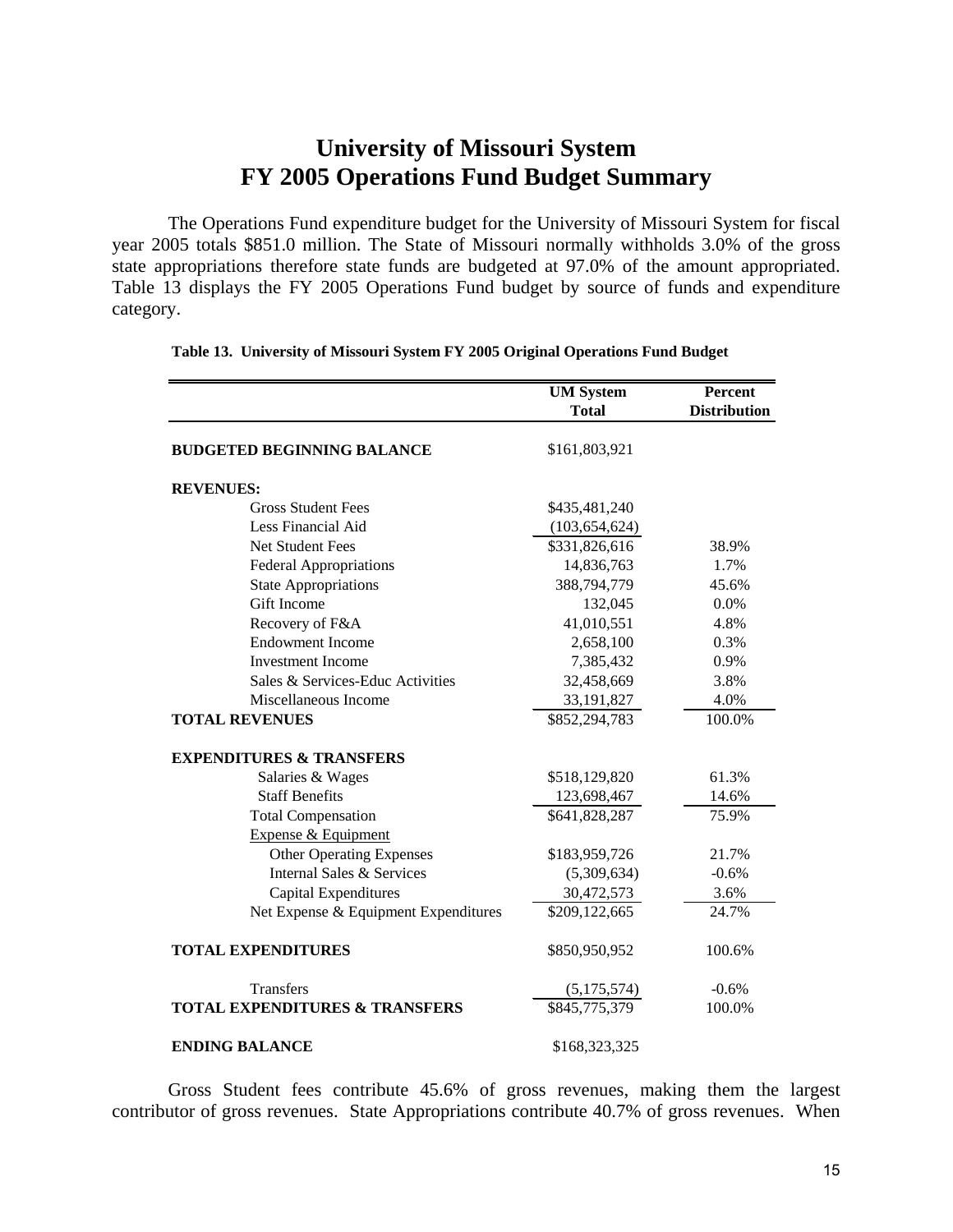financial aid is netted against student fees in accordance with GASB 34/35 the net student fees contribution declines to 38.9% of net revenues making them the second largest contributor. State Appropriations in the amount of \$388.8 million is the largest source of net revenue at 45.6%. Together, they fund 84.6% of the Operations budget. Compensation is the largest expenditure category in the Operations Fund at \$641.8 million, or 75.9%. Expense and Equipment expenditures of \$209.1 million are 24.7% of the total. The remaining -0.6% represents net Transfers into the operations fund in the amount of (\$5.2 million).

Table 14 displays the percentage distribution of FY 2005 operations fund net revenues by major source for each campus.

|                                   |         |         |            |             | <b>UM</b> System | <b>U-Wide</b>    | <b>System</b> |
|-----------------------------------|---------|---------|------------|-------------|------------------|------------------|---------------|
|                                   | $UMC*$  | UMKC    | <b>UMR</b> | <b>UMSL</b> | Admin.           | <b>Resources</b> | Total         |
| Net Student Fees                  | 38.3%   | 44.0%   | 35.7%      | 53.0%       | $0.0\%$          | $0.0\%$          | 38.9%         |
| <b>Federal Appropriations</b>     | 3.5%    | $0.0\%$ | $0.0\%$    | $0.0\%$     | $0.0\%$          | $0.0\%$          | 1.7%          |
| <b>State Appropriations</b>       | 45.2%   | 40.3%   | 54.5%      | 44.1%       | 40.7%            | 112.6%           | 45.6%         |
| <b>State Grants</b>               | $0.0\%$ | $0.0\%$ | $0.0\%$    | $0.0\%$     | $0.0\%$          | $0.0\%$          | $0.0\%$       |
| Gift Income                       | $0.0\%$ | $0.0\%$ | 0.1%       | $0.0\%$     | $0.0\%$          | $0.0\%$          | $0.0\%$       |
| Recovery of Facilities & Admin.   | 6.3%    | 2.6%    | 8.5%       | 1.7%        | 0.8%             | 0.0%             | 4.8%          |
| Endowment Income                  | $0.0\%$ | $0.1\%$ | $0.0\%$    | $0.0\%$     | $0.7\%$          | 17.6%            | 0.3%          |
| Investment Income                 | $0.0\%$ | $0.1\%$ | 0.2%       | $0.0\%$     | 18.5%            | $0.2\%$          | 0.9%          |
| Sales & Services-Educ. Activities | 2.7%    | 11.0%   | 0.2%       | 0.5%        | 0.1%             | $0.0\%$          | 3.9%          |
| Miscellaneous Income              | 4.0%    | 1.9%    | 0.8%       | $0.7\%$     | 39.2%            | $-30.4%$         | 3.9%          |
| <b>Total Revenues</b>             | 100.0%  | 100.0%  | 100.0%     | 100.0%      | 100.0%           | 100.0%           | 100.0%        |

**Table 14. Percentage Distribution of FY 2005 Operations Fund Budgeted Revenues by Major Source, by Campus**

\*UMC includes University of Missouri Extension

Student Fees (net of financial aid) and State Appropriations are the primary sources of revenue for all four campuses. These two sources of revenue fund 83.5% of the Operations Fund budget at the University of Missouri-Columbia, 84.3% at the University of Missouri-Kansas City, 90.2% at the University of Missouri-Rolla, and 97.1% at the University of Missouri-St. Louis. All Cooperative Extension funds are budgeted at the University of Missouri – Columbia and are allocated to the campuses by the Director of Cooperative Extension on an annual basis. At the University of Missouri System Administration, the major sources of funds are State Appropriations and Miscellaneous Income, and for University-Wide Resources, State Appropriations constitute the majority of revenue.

Table 15 displays the percentage distribution of Operations Fund expenditure budgets by object of expense by campus for FY 2005. Compensation accounts for the majority of the expenditures for each unit except University-Wide Resources, which primarily budgets funds that are used for cooperative programming, much of which is transferred to the campuses during the year. Included in the 2005 budget is \$9.0 million in state appropriation which will be allocated at a later date.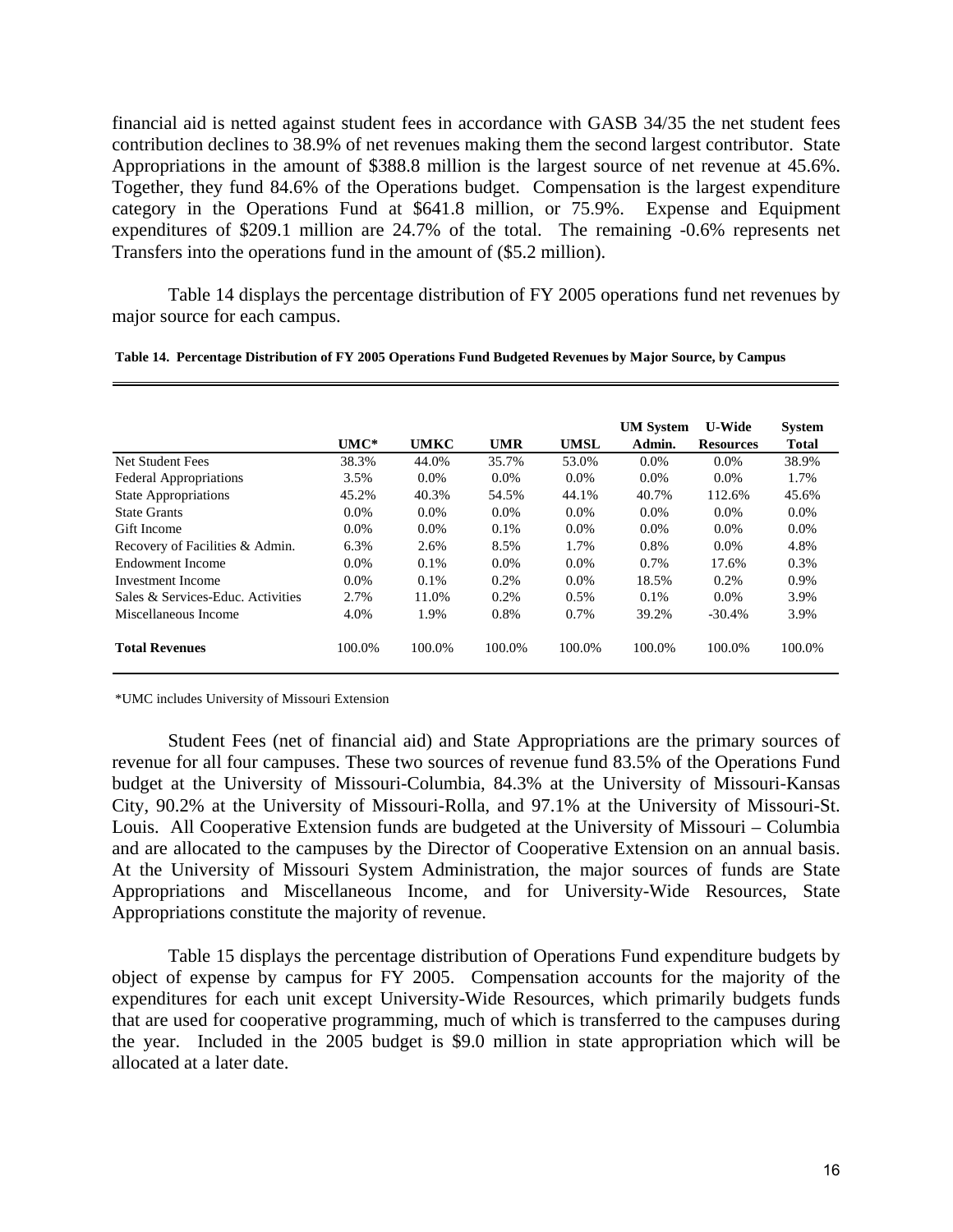|                                           | $UMC*$  | <b>UMKC</b> | <b>UMR</b> | <b>UMSL</b> | <b>UM System</b><br>Admin. | <b>U-Wide</b><br><b>Resources</b> | <b>System Total</b> |
|-------------------------------------------|---------|-------------|------------|-------------|----------------------------|-----------------------------------|---------------------|
| Salaries & Wages                          | 61.2%   | 62.2%       | 63.8%      | 58.6%       | 60.6%                      | 27.9%                             | 61.3%               |
| <b>Staff Benefits</b>                     | 14.6%   | 14.3%       | 15.9%      | 13.8%       | 15.8%                      | 6.3%                              | 14.6%               |
| <b>Total Compensation</b>                 | 75.8%   | 76.5%       | 79.7%      | 72.4%       | 76.4%                      | 34.2%                             | 75.9%               |
| Expense and Equipment                     | 22.1%   | 17.5%       | 15.8%      | 21.5%       | 38.4%                      | 14.3%                             | 21.1%               |
| Capital Expenditures                      | 3.6%    | 4.4%        | 4.6%       | 2.5%        | 0.7%                       | 2.7%                              | 3.6%                |
| <b>Total Expenditures</b>                 | 101.5%  | 98.4%       | 100.1%     | 96.4%       | 115.5%                     | 51.2%                             | 100.6%              |
| <b>Transfers</b>                          | $-1.5%$ | 1.6%        | $-0.1\%$   | 3.6%        | $-15.5%$                   | 48.8%                             | $-0.6%$             |
| <b>Total Expenditures &amp; Transfers</b> | 100.0%  | 100.0%      | 100.0%     | 100.0%      | 100.0%                     | 100.0%                            | 100.0%              |

**Table 15. Percentage Distribution of FY 2005 Operations Fund Expenditure Budgets by Object of Expense, by Campus**

\*UMC includes University of Missouri Extension

As shown in Table 16, Operations Fund Budget by Program Classification, approximately 60% of the recurring expenditures on all campuses are devoted to the primary missions of instruction, research and public service. When academic support is included, this distribution reaches 76.8% at University of Missouri-Columbia, with a total system-wide of 73.1%. Other classifications are Student Services, with a system total of 6.3%, Institutional Support, of 10.8%, Operation & Maintenance of 9.7% and Scholarships & Fellowships of .1%. Most student aid is shown as a reduction of student fee income instead of an expenditure.

| Table 16. Percentage Distribution of FY 2005 Operations Fund Budgeted Expenditures by Program Classification, by Campus* |  |
|--------------------------------------------------------------------------------------------------------------------------|--|
|--------------------------------------------------------------------------------------------------------------------------|--|

|                                       | $UMC*$ | <b>UMKC</b> | <b>UMR</b> | <b>UMSL</b> | <b>UM System</b><br>Admin. | <b>U-Wide</b><br><b>Resources</b> | <b>System</b><br><b>Total</b> |
|---------------------------------------|--------|-------------|------------|-------------|----------------------------|-----------------------------------|-------------------------------|
| Instruction                           | 43.2%  | 55.3%       | 51.2%      | 51.8%       | 0.0%                       | 52.2%                             | 45.4%                         |
| Research                              | 11.1%  | 5.5%        | 6.1%       | 3.8%        | $0.0\%$                    | 6.9%                              | 8.0%                          |
| <b>Public Service</b>                 | 11.1%  | 1.8%        | 0.7%       | 2.6%        | 21.1%                      | 0.0%                              | 7.6%                          |
| Academic Support                      | 11.4%  | 11.2%       | 7.7%       | 16.9%       | 18.9%                      | 25.4%                             | 12.1%                         |
| <b>Student Services</b>               | 5.7%   | 5.6%        | 12.2%      | 6.5%        | 5.1%                       | $0.0\%$                           | 6.3%                          |
| <b>Institutional Support</b>          | 7.1%   | 11.2%       | 10.6%      | 9.2%        | 52.2%                      | 15.5%                             | 10.8%                         |
| Operation & Maintenance               | 10.4%  | 9.4%        | 11.5%      | 8.9%        | 2.7%                       | $0.0\%$                           | 9.7%                          |
| Scholarships & Fellowships            | 0.0%   | $0.0\%$     | $0.0\%$    | 0.3%        | $0.0\%$                    | $0.0\%$                           | 0.1%                          |
| <b>Total Expenditures</b>             | 100.0% | 100.0%      | 100.0%     | 100.0%      | 100.0%                     | 100.0%                            | 100.0%                        |
| *Hospital business unit not included. |        |             |            |             |                            |                                   |                               |

\*UMC includes University of Missouri Extension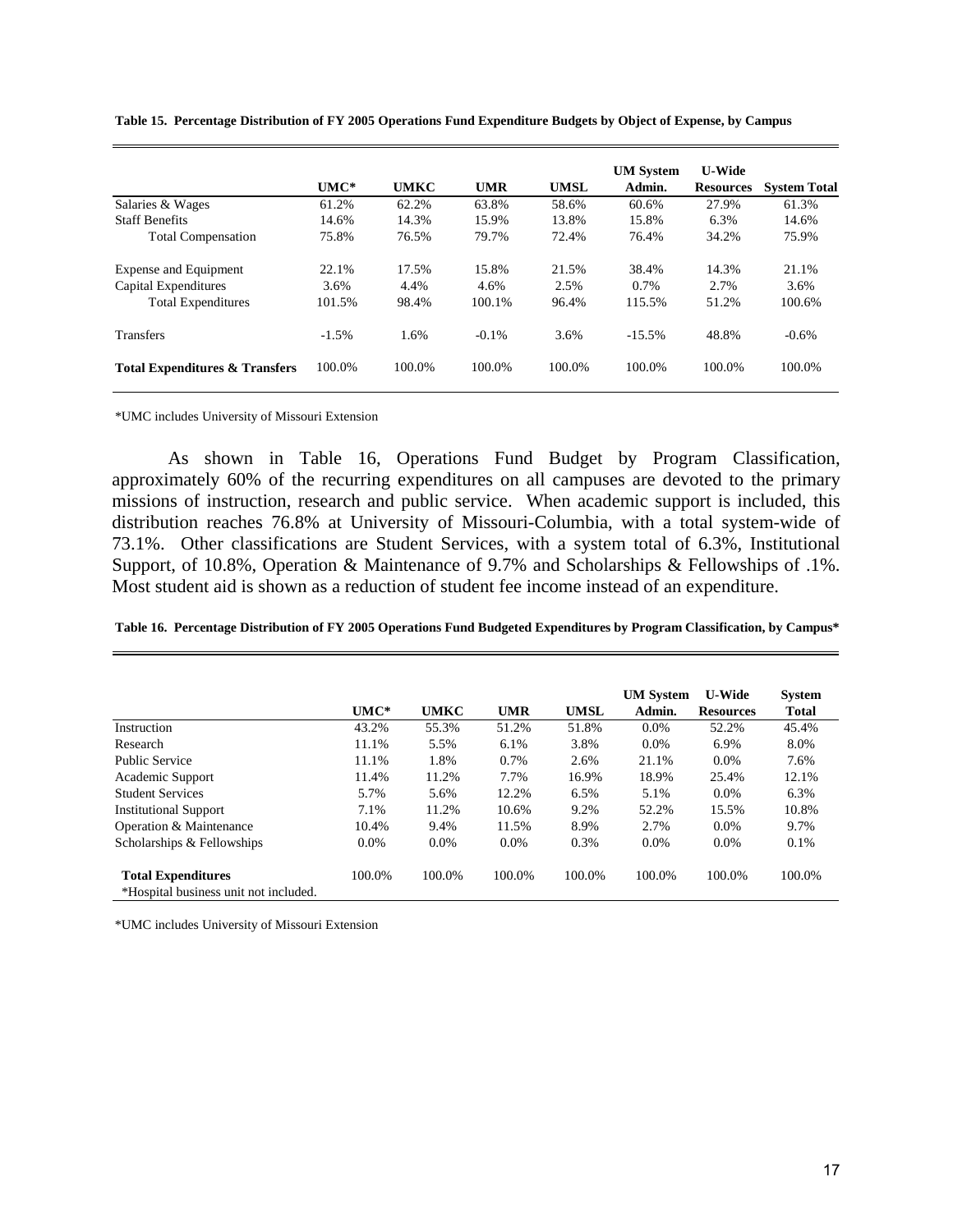Tables A1 through A6 in the appendix present the Operations Fund expenditure budgets by administrative division for each campus and system administrative unit. The tables provide summary totals for Salaries & Wages, Staff Benefits, Other Operating Expenses, Capital Expenditures, and Transfers for each college, school and division.

Tables A7 through A13 in the appendix present the Operations Fund budget by minor program classification (PCS) category for the campuses and system administrative units. The tables provide summary totals for Salaries & Wages, Staff Benefits, Other Operating Expenses, Capital Expenditures, and Transfers.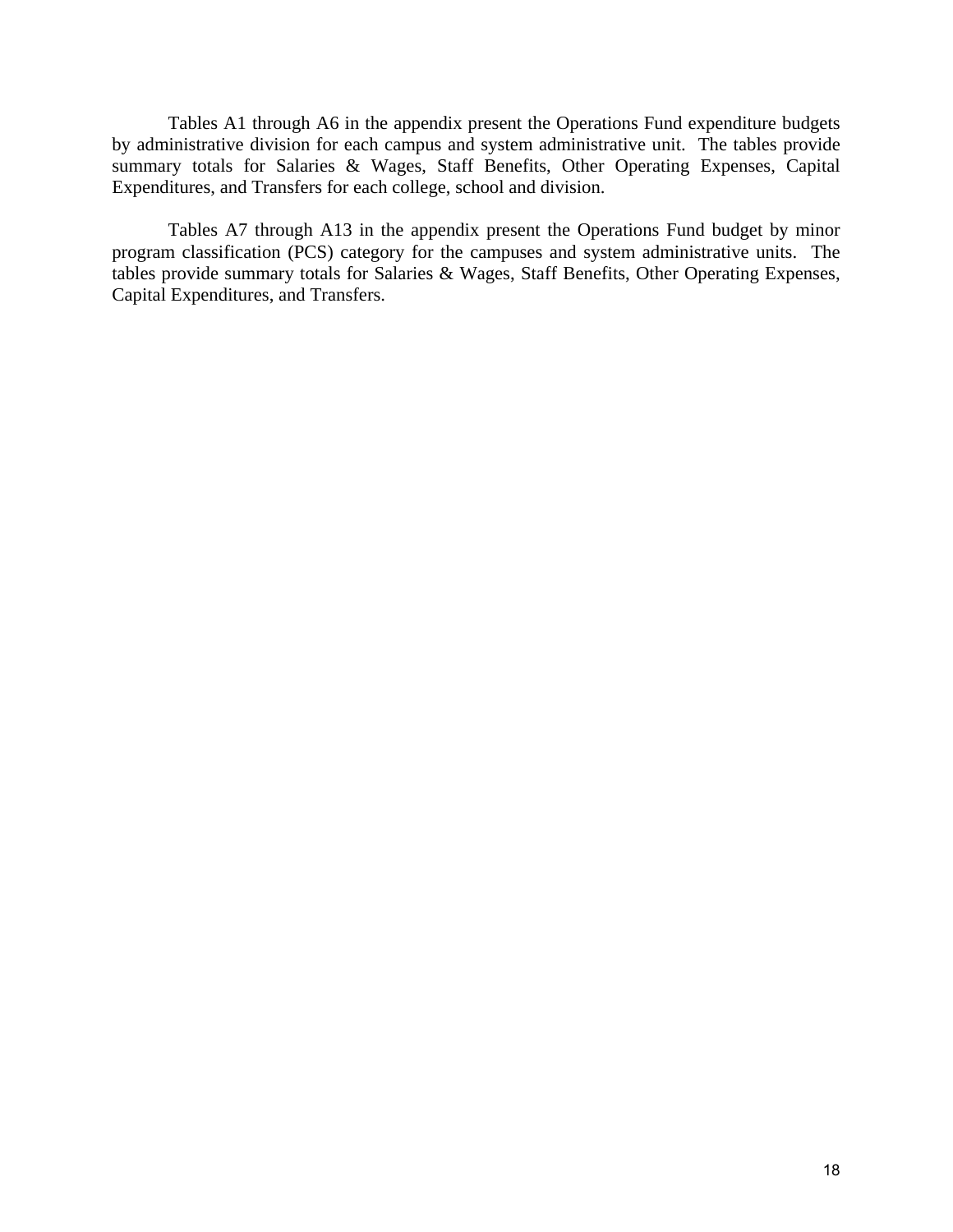### **FY 2005 Other Curators' Programs Budget Summary**

 The Curators receive line-itemed state appropriations from the State of Missouri for the University Hospitals & Clinics, Missouri Kidney Program, Missouri Institute of Mental Health, Alzheimer's Research, Spinal Cord Injury Research, Missouri Research and Education Network (MOREnet), State Historical Society of Missouri and the Missouri Bibliographic and Information User System (MOBIUS).

Table 17 presents summary budget data from the PeopleSoft system for University of Missouri Health Care except for University Physicians which is reported as part of the Columbia Campus. Budgets for University Hospitals & Clinics (which includes Ellis Fischel Cancer Center), Columbia Regional Hospital, and the Missouri Rehabilitation Center are included. These activities are Unrestricted Current Funds.

|                                         | Columbia<br>Regional Hospital<br>Fund 0440 | Missouri<br>Rehabilitation<br>Center<br>Fund 0535 | University<br>Hospitals &<br>Clinics<br>Fund 0585 | <b>Total UM Health</b><br>Care |
|-----------------------------------------|--------------------------------------------|---------------------------------------------------|---------------------------------------------------|--------------------------------|
| <b>BEGINNING BALANCE</b>                | $(\$61,750,666)$                           | \$14,668,925                                      | \$177,997,128                                     | \$130,915,387                  |
| <b>REVENUES:</b>                        |                                            |                                                   |                                                   |                                |
| <b>State Appropriations</b>             | \$780,000                                  | \$9,813,190                                       | \$11,961,393                                      | \$22,554,583                   |
| <b>Investment Income</b>                | 1,419,553                                  | 1.500                                             | 4,363,294                                         | 5,784,347                      |
| Sales & Services                        | 92,019,578                                 | 24,176,185                                        | 321,956,613                                       | 438,152,375                    |
| Miscellaneous Income                    | 300,989                                    | 21,240                                            | 651,346                                           | 973,575                        |
| <b>TOTAL REVENUES</b>                   | \$94,520,120                               | \$34,012,115                                      | \$338,932,646                                     | \$467,464,880                  |
| <b>EXPENDITURES &amp; TRANSFERS</b>     |                                            |                                                   |                                                   |                                |
| Salaries & Wages                        | \$28,420,213                               | \$17,420,842                                      | \$120,019,991                                     | \$165,861,045                  |
| <b>Staff Benefits</b>                   | 7,919,682                                  | 5,156,534                                         | 35,340,768                                        | 48,416,984                     |
| <b>Expense and Equipment</b>            |                                            |                                                   |                                                   |                                |
| <b>Other Operating Expenditures</b>     | 48,332,396                                 | 8,571,785                                         | 126,651,109                                       | 183,555,289                    |
| Capital Expenditures                    | 3,977,500                                  | 1,150,000                                         | 21,640,269                                        | 26,767,769                     |
| Internal Sales & Services               | (772, 314)                                 |                                                   | (6,364,762)                                       | (7,137,076)                    |
| Net Expense and Equipment Expenditures  | \$51,537,582                               | \$9,721,785                                       | \$141,926,616                                     | \$203,185,982                  |
| <b>TOTAL EXPENDITURES</b>               | \$87,877,477                               | \$32,299,160                                      | \$297,287,374                                     | \$417,464,012                  |
| <b>TRANSFERS</b>                        |                                            |                                                   |                                                   |                                |
| <b>Mandatory Transfers</b>              | 854,113                                    |                                                   | 9,170,351                                         | 10,024,464                     |
| Non Mandatory Transfers                 |                                            |                                                   | 40,000,000                                        | 40,000,000                     |
| <b>Internal Transfers</b>               | \$1,938,750                                | \$0                                               | \$14,023,071                                      | \$15,961,821                   |
| <b>TOTAL EXPENDITURES AND TRANSFERS</b> | \$90,670,340                               | \$32,299,160                                      | \$360,480,797                                     | \$483,450,297                  |
| <b>CALC FUND BALANCE AT END OF YEAR</b> | ( \$57,900,886)                            | \$16,381,879                                      | \$156,448,977                                     | \$114,929,970                  |

**Table 17. Summary of the FY 2005 Operating Budget for University of Missouri Health Care\***

Note: Columns may not add due to rounding

\* See University Physicians note above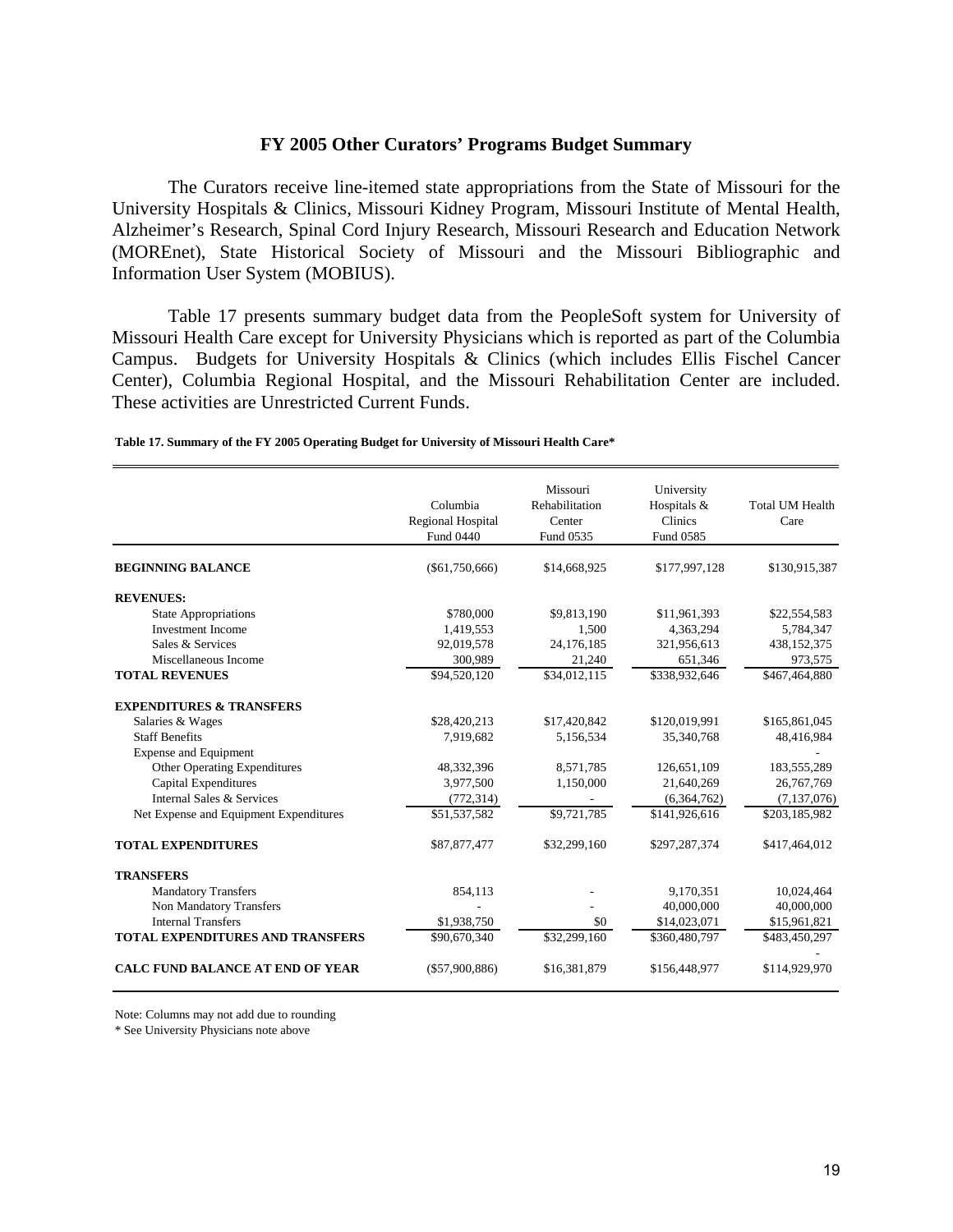Table 18 presents summary budget data for the Missouri Kidney Program, Missouri Institute of Mental Health, Alzheimer's Research and Spinal Cord Injury Research. These programs are recorded as Restricted Current Funds.

|                                         | Missouri Kidney<br>Program<br>Fund 2010 | MO Inst of<br>Mental Health<br>Fund 2020 | Alzheimer's<br>Research<br>Fund 2030 | Spinal Cord<br><b>Injury Research</b><br>Fund 2050 |
|-----------------------------------------|-----------------------------------------|------------------------------------------|--------------------------------------|----------------------------------------------------|
| <b>BEGINNING BALANCE</b>                | \$0                                     | \$0                                      | (50)                                 | \$0                                                |
| <b>REVENUES:</b>                        |                                         |                                          |                                      |                                                    |
| <b>State Appropriations</b>             | \$3,896,271                             | \$2,230,854                              | \$209,516                            | \$375,000                                          |
| <b>TOTAL REVENUES</b>                   | \$3,896,271                             | \$2,230,854                              | \$209,516                            | \$375,000                                          |
| <b>EXPENDITURES &amp; TRANSFERS</b>     |                                         |                                          |                                      |                                                    |
| <b>Salaries</b>                         | \$416,088                               | \$1,438,074                              | \$45,060                             | \$2,000                                            |
| <b>Benefits</b>                         | 93,976                                  | 427,988                                  | 11,335                               | 200                                                |
| <b>Other Operating Expenses</b>         | 3,386,207                               | 364,792                                  | 548                                  | 60,000                                             |
| <b>TOTAL EXPENDITURES</b>               | 3,896,271                               | 2,230,854                                | 56,943                               | 62,200                                             |
| <b>TRANSFERS</b>                        |                                         |                                          |                                      |                                                    |
| <b>TOTAL EXPENDITURES AND TRANSFERS</b> | \$3,896,271                             | \$2,230,854                              | \$56,943                             | \$62,200                                           |
| <b>ENDING BALANCE</b>                   | \$0                                     | \$0                                      | \$152,573                            | \$312,800                                          |

**Table 18. FY 2005 Operating Budget Summary for the Missouri Kidney Program, the Missouri Institute of Mental Health, Alzheimer's Research and Spinal Cord Injury Research**

Table 19 is a budget summary of the activities of the Missouri Research and Education Network (MOREnet) and provides separate budgets by type of fund.

**Table 19. FY 2005 Operating Budget Summary for the Missouri Research and Education Network (MOREnet)**

|                                         | Operations       | Restricted<br><b>Expendable Gifts</b><br>& Endow. Income | <b>Restricted State</b><br><b>Appropriations Fund</b> | FY Estimate of<br>Grants & Contracts |                          |
|-----------------------------------------|------------------|----------------------------------------------------------|-------------------------------------------------------|--------------------------------------|--------------------------|
|                                         | <b>Fund 0000</b> | <b>Fund 2000</b>                                         | 2040                                                  | <b>Project Budgets</b>               | <b>Total for MOREnet</b> |
| <b>BEGINNING BALANCE</b>                | \$6,900,451      | \$201,084                                                | \$0                                                   | \$2,343,850                          | \$9,445,385              |
| <b>REVENUES:</b>                        |                  |                                                          |                                                       |                                      |                          |
| <b>State Appropriations</b>             | \$0              | \$0                                                      | \$14,069,269                                          | \$3,009,250                          | \$17,078,519             |
| Recovery of F&A                         | 28.688           |                                                          |                                                       |                                      | 28.688                   |
| <b>Investment Income</b>                |                  | 5,027                                                    |                                                       |                                      | 5,027                    |
| Miscellaneous Income                    | 10.332.836       |                                                          |                                                       | 831.629                              | 11,164,465               |
| <b>TOTAL REVENUES</b>                   | \$10,361,524     | \$5,027                                                  | \$14,069,269                                          | \$3,840,879                          | \$28,276,699             |
| <b>EXPENDITURES &amp; TRANSFERS</b>     |                  |                                                          |                                                       |                                      |                          |
| Salaries & Wages                        | \$5,048,287      | \$0                                                      | \$0                                                   | \$521,927                            | \$5,570,214              |
| <b>Staff Benefits</b>                   | 1,377,172        |                                                          |                                                       | 156,579                              | 1,533,751                |
| <b>Expense and Equipment</b>            |                  |                                                          |                                                       |                                      |                          |
| Other Operating Expenses                | 3,937,625        |                                                          | 13.597.479                                            | 3,059,583                            | 20,594,687               |
| Capital Expenditures (depr)             | 106.972          |                                                          | 471,790                                               | 12,406                               | 591,168                  |
| Internal Sales & Services               | (1,235,813)      |                                                          |                                                       |                                      | (1,235,813)              |
| Net Expense and Equipment Expenditures  | \$2,808,784      | $\overline{50}$                                          | \$14,069,269                                          | \$3,071,989                          | \$19,950,042             |
| <b>TOTAL EXPENDITURES</b>               | \$9,234,243      | \$0                                                      | \$14,069,269                                          | \$3,750,495                          | \$27,054,007             |
| <b>TRANSFERS</b>                        |                  |                                                          |                                                       |                                      |                          |
| <b>TOTAL EXPENDITURES AND TRANSFERS</b> | \$9,234,243      | \$0                                                      | \$14,069,269                                          | \$3,750,495                          | \$27,054,007             |
| <b>ENDING BALANCE</b>                   | \$8,027,732      | \$206.111                                                | \$0                                                   | \$2,434,234                          | \$10,668,077             |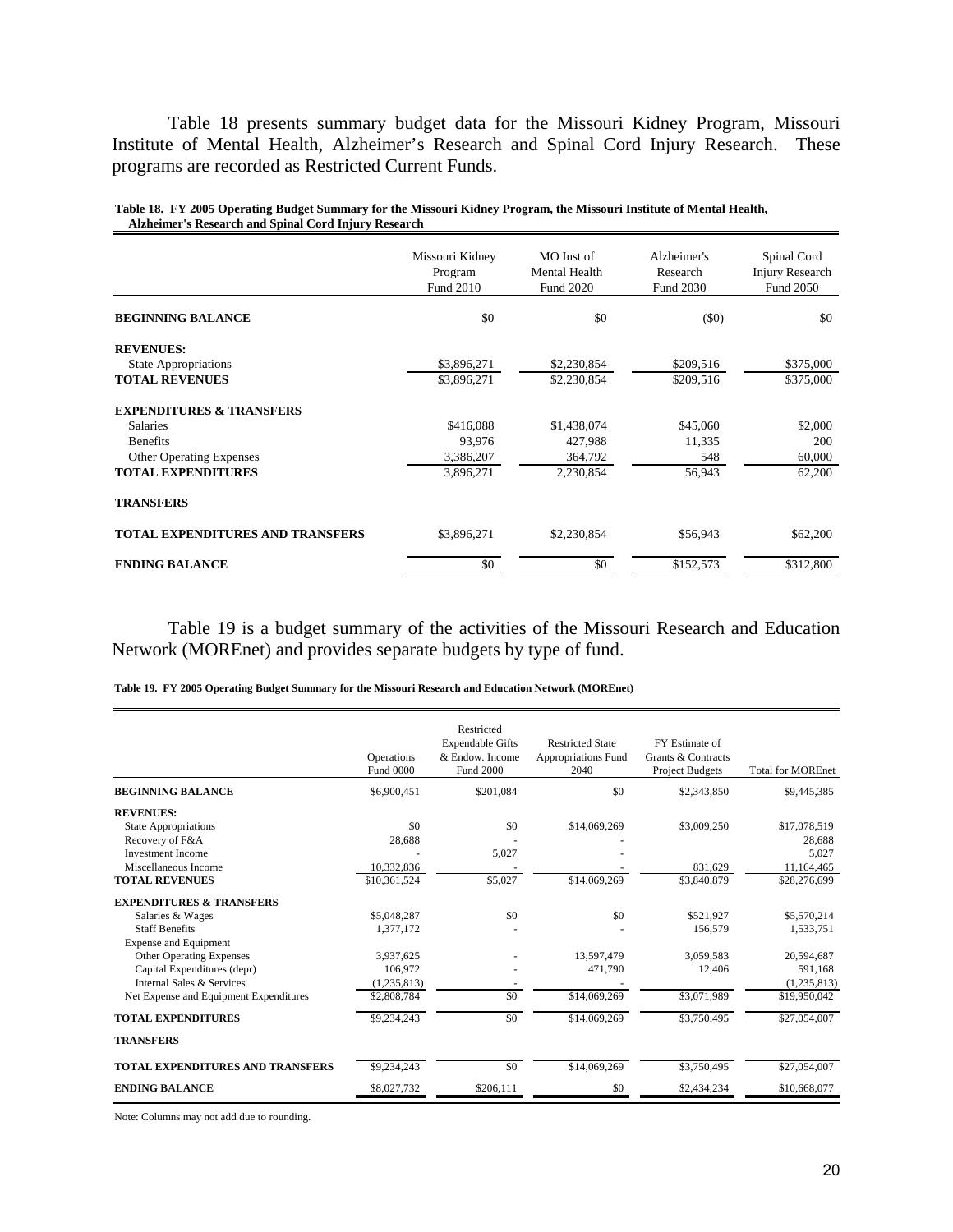Table 20 presents a budget summary for the State Historical Society of Missouri and the Missouri Bibliographic and Information User System (MOBIUS). Both of these operations are agency funds.

|                                         | <b>State Historical</b> |               |
|-----------------------------------------|-------------------------|---------------|
|                                         | Society                 | <b>MOBIUS</b> |
|                                         | Fund 6030               | Fund 6020     |
| <b>BEGINNING BALANCE</b>                | $(\$0)$                 | \$15,747      |
| <b>REVENUES:</b>                        |                         |               |
| <b>State Appropriations</b>             | \$894,923               | \$630,053     |
| Miscellaneous Income                    |                         | 1,506,119     |
| <b>TOTAL REVENUES</b>                   | \$894,923               | \$2,136,172   |
| <b>EXPENDITURES &amp; TRANSFERS</b>     |                         |               |
| Salaries & Wages                        | \$594,914               | \$494,850     |
| <b>Staff Benefits</b>                   | 162,292                 | 134,995       |
| Expense & Equipment                     | 137,717                 | 1,998,607     |
| Capital Expenditures                    |                         | 50,002        |
| Internal Sales & Services               |                         | (568, 881)    |
| Net Expense and Equipment Expenditures  | \$137,717               | \$1,479,728   |
| <b>TOTAL EXPENDITURES</b>               | \$894,923               | \$2,109,573   |
| <b>TRANSFERS</b>                        | \$0                     | \$0           |
| <b>TOTAL EXPENDITURES AND TRANSFERS</b> | \$894,923               | \$2,109,573   |
| <b>ENDING BALANCE</b>                   | $(\$0)$                 | \$42,346      |

**Table 20. FY 2005 University of Missouri Agency Fund Budgets**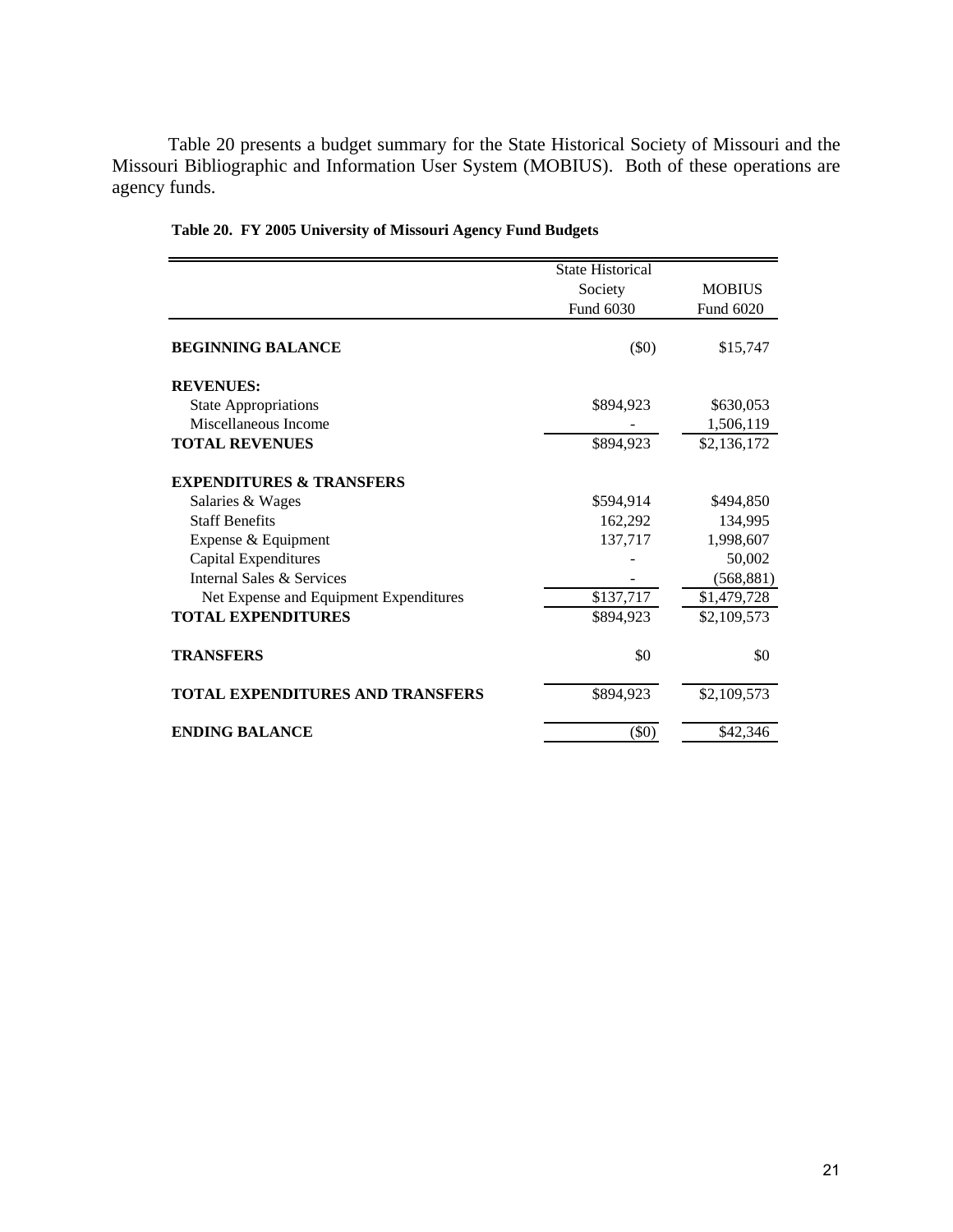#### **Table A1. FY2005, Operations Fund, Original Expenditure Budget, University of Missouri - Columbia,\* by Administrative Unit and Major Object of Expense**

|                                                           | Salaries &<br>Wages      | <b>Staff Benefits</b>  | Other Operating<br>Expenses | Capital<br>Expenditures | Total<br>Expenditures    | Internal<br>Transfers       | Mandatory<br>& Non-<br>Mandatory<br>Transfers | Total<br>Expenditures &<br>Transfers |
|-----------------------------------------------------------|--------------------------|------------------------|-----------------------------|-------------------------|--------------------------|-----------------------------|-----------------------------------------------|--------------------------------------|
| College/School/Division                                   |                          |                        |                             |                         |                          |                             |                                               |                                      |
| Chancellor                                                |                          |                        |                             |                         |                          |                             |                                               |                                      |
| Chancellor                                                | \$722,531                | \$140,546              | \$309,293                   |                         | \$1,172,370              | \$1,681,217                 |                                               | \$2,853,587                          |
| <b>University Affairs</b>                                 |                          |                        |                             |                         |                          |                             |                                               |                                      |
| <b>University Affairs</b>                                 | \$1,571,785              | \$310,385              | \$1,002,005                 | \$5,005                 | \$2,889,179              | \$10,000                    | \$1,827                                       | \$2,901,006                          |
| <b>Intercollegiate Athletics</b>                          |                          |                        |                             |                         |                          |                             |                                               |                                      |
| Intercollegiate Athletics                                 | \$612,819                | \$185,642              | (\$190,668)                 |                         | \$607,793                | (\$611,970)                 | \$362,207                                     | \$358,030                            |
| Campus Budget                                             |                          |                        |                             |                         |                          |                             |                                               |                                      |
| Campus Budget                                             | \$183,142                | \$50,196               | \$5,000                     |                         | \$238,338                |                             |                                               | \$238,338                            |
| <b>Administrative Services</b>                            |                          |                        |                             |                         |                          |                             |                                               |                                      |
| <b>Administrative Services</b>                            | \$6,550,717              | \$1,583,371            | \$808,266                   | \$75,093                | \$9,017,447              | \$29,700                    | \$637,421                                     | \$9,684,568                          |
| <b>Campus Facilities</b>                                  | 9,734,432                | 2,464,970              | 28,877,276                  | 3,405,753               | 44,482,431               | ÷                           | 1,711,192                                     | 46,193,623                           |
| <b>Business Services-Gen Admin</b>                        | 725,532                  | 184,261                | 3,870,227                   |                         | 4,780,020                | (12,000)                    | (25,000)                                      | 4,743,020                            |
| <b>Total Admin services</b>                               | \$17,010,681             | \$4,232,602            | \$33,555,769                | \$3,480,846             | \$58,279,898             | \$17,700                    | \$2,323,613                                   | \$60,621,211                         |
| VC Dev and Alumni Relations                               |                          |                        |                             |                         |                          |                             |                                               |                                      |
| Alumni & Development                                      | \$4,924,912              | \$1,339,406            | \$1,048,182                 |                         | \$7,312,500              |                             |                                               | \$7,312,500                          |
| Total VC Dev and Alumni Relations                         | \$4,924,912              | \$1,339,406            | \$1,048,182                 |                         | \$7,312,500              |                             |                                               | \$7,312,500                          |
| Provost                                                   |                          |                        |                             |                         |                          |                             |                                               |                                      |
| Information & Access Tech Svcs                            | \$4,204,273              | \$1,137,097            | \$1,905,743                 |                         | \$7,247,112              | \$3,638,498                 | \$54,659                                      | \$10,940,269                         |
| <b>Enrollment Management</b>                              | 3,778,844                | 974,341                | 1,440,389                   | \$52,006                | 6,245,580                | (51,000)                    | (700,000)                                     | 5,494,580                            |
| Office of Research                                        | 8,592,099                | 2,321,553              | 4,266,306                   | 314,630                 | 15,494,588               | 6,260,374                   | 30,000                                        | 21,784,962                           |
| Provost                                                   | 11,957,699               | 2,538,891              | 10,016,876                  | 1,257,410               | 25,770,876               | 22,937,687                  | $\sim$                                        | 48,708,563                           |
| Ag, Food & Nat. Resources                                 |                          |                        |                             |                         |                          |                             |                                               |                                      |
| Agriculture - College                                     | 7,653,892                | 1,829,787              | 3,713,638                   | 705,200                 | 13,902,517               | (1,300,155)                 | $\sim$                                        | 12,602,362                           |
| Ag Experiment Station<br>Total Ag, Food & Nat. Resources  | 13,072,980<br>20,726,872 | 2,973,408<br>4,803,195 | 4,504,922<br>8,218,559      | 446,250<br>1,151,450    | 20,997,559<br>34,900,076 | 677,603<br>(622, 552)       | $\sim$                                        | 21,675,162<br>34,277,524             |
| Library                                                   | 5,185,421                | 1,345,800              | 1,136,184                   | 4,853,859               | 12,521,264               | (50,000)                    |                                               | 12,471,264                           |
| Arts & Science                                            | 46,262,364               | 10,130,596             | 6,923,595                   | 537,955                 | 63,854,510               | (4,330,821)                 | ä,                                            | 59,523,689                           |
| <b>Business</b>                                           | 8,223,440                | 1,991,557              | 530,676                     |                         | 10,745,673               | (73, 023)                   | ä,                                            | 10,672,650                           |
| Education                                                 | 11,773,439               | 2,587,534              | 3,510,393                   | 253,500                 | 18,124,866               | (1,994,691)                 | $\overline{\phantom{a}}$                      | 16,130,175                           |
| Engineering                                               | 11,017,169               | 2,453,979              | 2,693,247                   | 910,998                 | 17,075,393               | (1,174,094)                 | $\sim$                                        | 15,901,299                           |
| Extension                                                 |                          |                        |                             |                         |                          |                             |                                               |                                      |
| Continuing Education                                      | 1,995,665                | 450,922                | 3,815,278                   | 194,136                 | 6,456,001                | (13, 355)                   | ÷.                                            | 6,442,646                            |
| Cooperative Extension                                     | 23,322,907               | 6,371,541              | 7,873,546                   | 58,072                  | 37,626,067               | 663,587                     | 147,000                                       | 38,436,654                           |
| <b>Total Extension</b>                                    | 25,318,572               | 6,822,463              | 11,688,824                  | 252,208                 | 44,082,068               | 650,232                     | 147,000                                       | 44,879,300                           |
| Graduate School                                           | 2,982,378                | 677,337                | 466,656                     | 15,122                  | 4, 141, 493              | (20,009,065)                |                                               | (15,867,572)                         |
| Human Environmental Sciences                              | 5,033,418                | 1,347,380              | 416,417                     | 229,078                 | 7,026,293                | (383, 359)                  | $\sim$                                        | 6,642,934                            |
| Journalism                                                | 6,074,989                | 1,396,445              | 840,056                     | 5,000                   | 8,316,490                | (28, 422)                   | $\sim$                                        | 8,288,068                            |
| Law<br>Medicine                                           | 5,215,263<br>37,866,196  | 1,413,252<br>9,302,760 | 1,278,087<br>8,353,276      | 10,000<br>1,844,578     | 7,916,602<br>57,366,810  | (83, 449)<br>(17, 697, 231) |                                               | 7,833,153<br>39,669,579              |
| School of Health Professions                              | 4,306,575                | 1,182,906              | 606,398                     | 46,000                  | 6, 141, 879              | (212,760)                   | 28,492                                        | 5,957,611                            |
| Nursing                                                   | 4,003,669                | 1,057,913              | 678,707                     |                         | 5,740,289                | (210, 895)                  | 2,308                                         | 5,531,702                            |
| Veterinary Medicine                                       | 9,473,717                | 2,095,966              | 1,871,854                   | 354,077                 | 13,795,614               | (861, 548)                  | ÷,                                            | 12,934,066                           |
| Food for the 21st Century                                 | 3,062,231                | 640,803                | 932,699                     | 74,565                  | 4,710,298                |                             |                                               | 4,710,298                            |
| <b>Total Provost</b>                                      | \$235,058,627            | \$56,221,768           | \$67,774,944                | \$12,162,436            | \$371,217,774            | (\$14,296,119)              | $(*437,541)$                                  | \$356,484,114                        |
|                                                           |                          |                        |                             |                         |                          |                             |                                               |                                      |
| Vice Chancellor Student Affairs<br><b>Student Affairs</b> | \$5,095,891              | \$906,713              | \$3,077,663                 | \$78,084                | \$9,158,350              | \$309,519                   | \$2,126,083                                   | \$11,593,952                         |
| Campus Department                                         |                          |                        |                             |                         |                          |                             |                                               |                                      |
| <b>Employee Benefits</b>                                  |                          |                        | $(\$7,000,000)$             |                         | $(\$7,000,000)$          |                             |                                               | $(\$7,000,000)$                      |
| Recovery                                                  |                          |                        | (4,811,053)                 |                         | (4,811,053)              |                             |                                               | (4,811,053)                          |
| <b>Campus Departments</b>                                 |                          |                        | 816,390                     |                         | 816,390                  | \$1,822,435                 |                                               | 2,638,825                            |
| Campus Scholarships Fellowship                            |                          |                        | (\$10,994,663)              |                         | (\$10,994,663)           | 54,240<br>\$1,876,675       | \$61,000<br>\$61,000                          | 115,240<br>$(\$9,056,988)$           |
|                                                           |                          |                        |                             |                         |                          |                             |                                               |                                      |
| Total Expenditures & Transfers                            | \$265,180,387            | \$63,387,257           | \$95,587,523                | \$15,726,371            | \$439,881,538            | (\$11,012,978)              | \$4,437,190                                   | \$433,305,750                        |

\* Includes University of Missouri Extension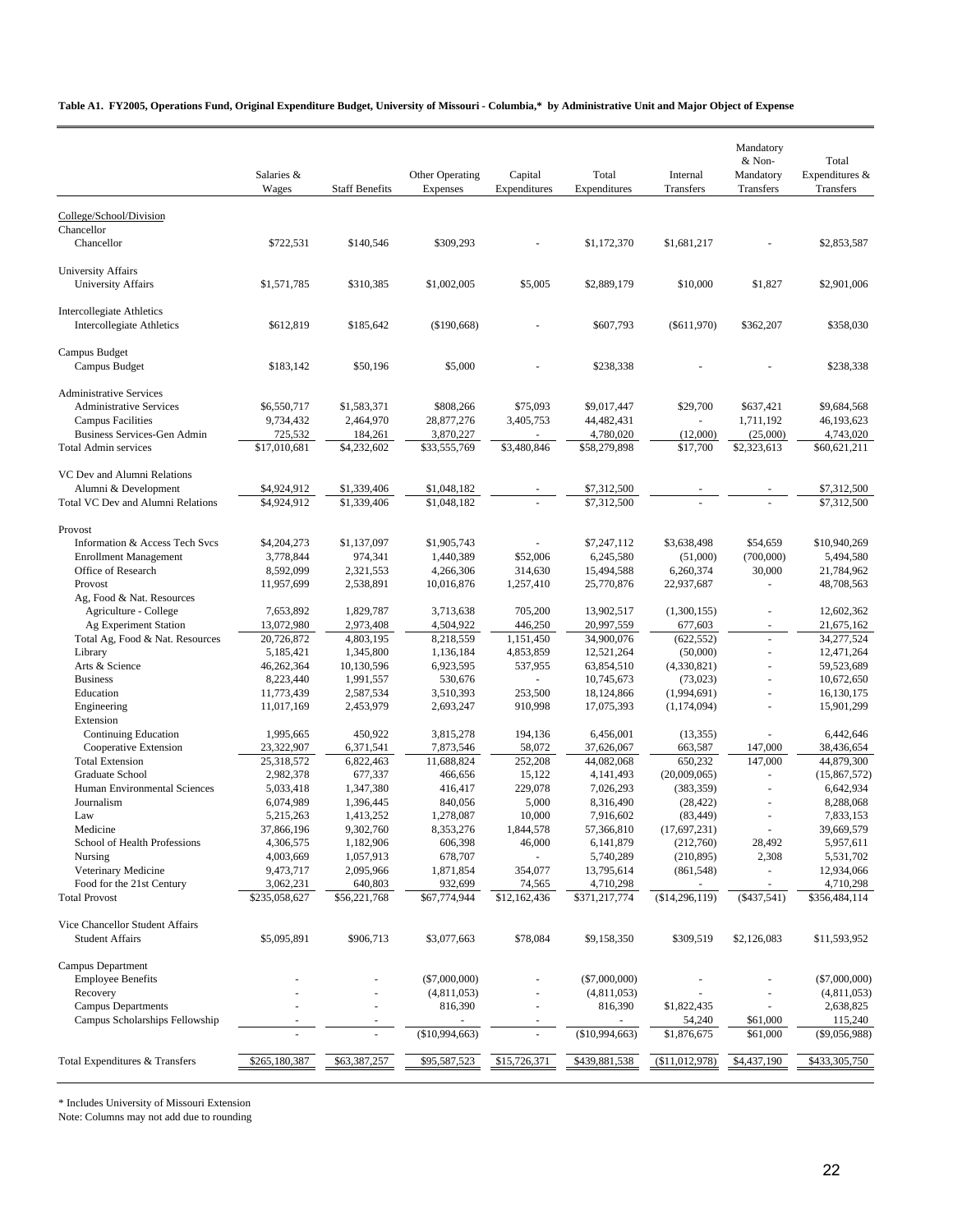**Table A2. FY2005, Operations Fund, Original Expenditure Budget, University of Missouri - Kansas City by Administrative Unit and Major Object of Expense**

|                                                             | Salaries &<br>Wages | <b>Staff Benefits</b> | Other<br>Operating<br>Expenses | Capital<br>Expenditures | Total<br>Expenditures | Internal<br>Transfers | Mandatory<br>& Non-<br>Mandatory<br>Transfers | Total<br>Expenditures<br>& Transfers |
|-------------------------------------------------------------|---------------------|-----------------------|--------------------------------|-------------------------|-----------------------|-----------------------|-----------------------------------------------|--------------------------------------|
|                                                             |                     |                       |                                |                         |                       |                       |                                               |                                      |
| College/School/Division                                     |                     |                       |                                |                         |                       |                       |                                               |                                      |
| VC Institutional Effectiveness                              |                     |                       |                                |                         |                       |                       |                                               |                                      |
| <b>Institutional Effectiveness</b>                          | \$241,092           | \$48,350              | \$49,175                       |                         | \$338,617             | (\$18,240)            |                                               | \$320,377                            |
| Chancellor                                                  |                     |                       |                                |                         |                       |                       |                                               |                                      |
| Chancellor                                                  | \$506,383           | \$138,141             | \$658,605                      |                         | \$1,303,129           | \$23,197              |                                               | \$1,326,326                          |
|                                                             |                     |                       |                                |                         |                       |                       |                                               |                                      |
| Assoc VC of Public Affairs                                  |                     |                       |                                |                         |                       |                       |                                               |                                      |
| <b>Public Affairs</b>                                       | \$917,639           | \$245,424             | \$673,956                      |                         | \$1,837,019           | $(\$204,091)$         |                                               | \$1,632,928                          |
|                                                             |                     |                       |                                |                         |                       |                       |                                               |                                      |
| Vice Chancellor Student Affairs                             |                     |                       |                                |                         |                       |                       |                                               |                                      |
| Campus Scholarships & Waivers                               |                     |                       |                                |                         |                       | (\$10,000)            |                                               | (\$10,000)                           |
| Vice Chancellor Student Affrs                               | \$5,560,135         | \$1,354,695           | \$2,020,007                    | \$75,000                | \$9,009,837           | 73,933                | \$575,000                                     | 9,658,770                            |
| <b>Total VC Student Affairs</b>                             | \$5,560,135         | \$1,354,695           | \$2,020,007                    | \$75,000                | \$9,009,837           | \$63,933              | \$575,000                                     | \$9,648,770                          |
|                                                             |                     |                       |                                |                         |                       |                       |                                               |                                      |
| VC Administrative Affairs                                   |                     |                       |                                |                         |                       |                       |                                               |                                      |
| VC Administration & Finance                                 | \$8,634,138         | \$2,285,904           | \$4,389,428                    | \$2,920,804             | \$18,230,274          | $(\$75,000)$          |                                               | \$18,155,274                         |
| Campus Wide                                                 |                     |                       |                                |                         |                       |                       |                                               |                                      |
| Campus Accounts                                             | \$85,441            | \$21,300              | \$5,168,092                    |                         | \$5,274,833           | \$2,808,791           | \$25,000                                      | \$8,108,624                          |
|                                                             |                     |                       |                                |                         |                       |                       |                                               |                                      |
| VC Academic Affairs                                         |                     |                       |                                |                         |                       |                       |                                               |                                      |
| School of Computing & Engr                                  | \$4,393,659         | \$1,051,753           | \$284,106                      |                         | \$5,729,518           | $(\$55,700)$          |                                               | \$5,673,818                          |
| <b>Information Services</b>                                 | 3,074,876           | 845,590               | 2,907,704                      | \$1,320,000             | 8,148,170             | 1,333,000             | $\overline{\phantom{a}}$                      | 9,481,170                            |
| VC Academic Affairs                                         | 1,674,367           | 448,167               | 606,339                        | 571,600                 | 3,300,473             | (21, 569)             | ÷,                                            | 3,278,904                            |
| College of Arts & Sciences                                  | 16,244,284          | 3,310,753             | 1,839,506                      | 12.965                  | 21,407,508            | (1,064,147)           | $\overline{a}$                                | 20,343,361                           |
| School of Biological Sciences                               | 4,291,606           | 1,143,348             | 1,001,354                      | 289,706                 | 6,726,014             |                       | $\overline{a}$                                | 6,726,014                            |
| School of Business & Pub Admin                              | 4,511,160           | 1,310,908             | 525,028                        |                         | 6,347,096             | (49,000)              |                                               | 6,298,096                            |
| Conservatory of Music                                       | 3,546,323           | 899,906               | 246,753                        | 56,330                  | 4,749,312             |                       | $\overline{a}$                                | 4,749,312                            |
| School of Dentistry                                         | 11,063,003          | 2,787,394             | 2,522,066                      | 135,500                 | 16,507,963            | (410,700)             | ÷,                                            | 16,097,263                           |
| School of Education                                         | 3,970,997           | 957,185               | 280,465                        | 60,578                  | 5,269,225             | (153, 560)            | $\overline{\phantom{a}}$                      | 5,115,665                            |
| Graduate Faculties & Research                               | 559,754             | 131,508               | 256,764                        |                         | 948,026               | (10,000)              | $\overline{\phantom{a}}$                      | 938,026                              |
| School of Law                                               | 4,579,620           | 1,230,781             | 474,700                        | 581,500                 | 6,866,601             | $\overline{a}$        |                                               | 6.866.601                            |
| Libraries                                                   | 2,921,780           | 769,847               | 591,465                        | 1,193,713               | 5,476,805             | $\overline{a}$        | $\overline{a}$                                | 5,476,805                            |
| School of Medicine                                          | 23,221,506          | 3,610,849             | 2,328,617                      | 373,000                 | 29,533,972            |                       |                                               | 29,533,972                           |
| School of Nursing                                           | 3,161,243           | 893,756               | 818,681                        |                         | 4,873,680             | (80,000)              |                                               | 4,793,680                            |
| School of Pharmacy                                          | 3,593,015           | 947,075               | 831,178                        | 114,900                 | 5,486,168             | (306, 038)            |                                               | 5,180,130                            |
| Office of Cultural Events<br><b>Institute for Human Dev</b> | 1,272,442<br>95,332 | 241,617<br>29,379     | 454,505<br>40,289              |                         | 1,968,564<br>165,000  | (165,000)             |                                               | 1,968,564                            |
| <b>Total VC Academic Affairs</b>                            | \$92,174,967        | \$20,609,816          | \$16,009,520                   | \$4,709,792             | \$133,504,095         | (\$982,714)           |                                               | \$132,521,381                        |
|                                                             |                     |                       |                                |                         |                       |                       |                                               |                                      |
| VC University Advancement                                   |                     |                       |                                |                         |                       |                       |                                               |                                      |
| VC for University Advancement                               | \$2,592,158         | \$681,276             | \$446,214                      |                         | \$3,719,648           | $(\$36,982)$          |                                               | \$3,682,666                          |
|                                                             |                     |                       |                                |                         |                       |                       |                                               |                                      |
| <b>VC</b> for Research                                      |                     |                       |                                |                         |                       |                       |                                               |                                      |
| Research                                                    | \$1,533,714         | \$427,622             | \$2,143,811                    | \$156,575               | \$4,261,722           | \$673,683             |                                               | \$4,935,405                          |
|                                                             |                     |                       |                                |                         |                       |                       |                                               |                                      |
| Total Expenditures & Transfers                              | \$112,245,667       | \$25,812,528          | \$31,558,808                   | \$7,862,171             | \$177,479,174         | \$2,252,577           | \$600,000                                     | \$180,331,751                        |
|                                                             |                     |                       |                                |                         |                       |                       |                                               |                                      |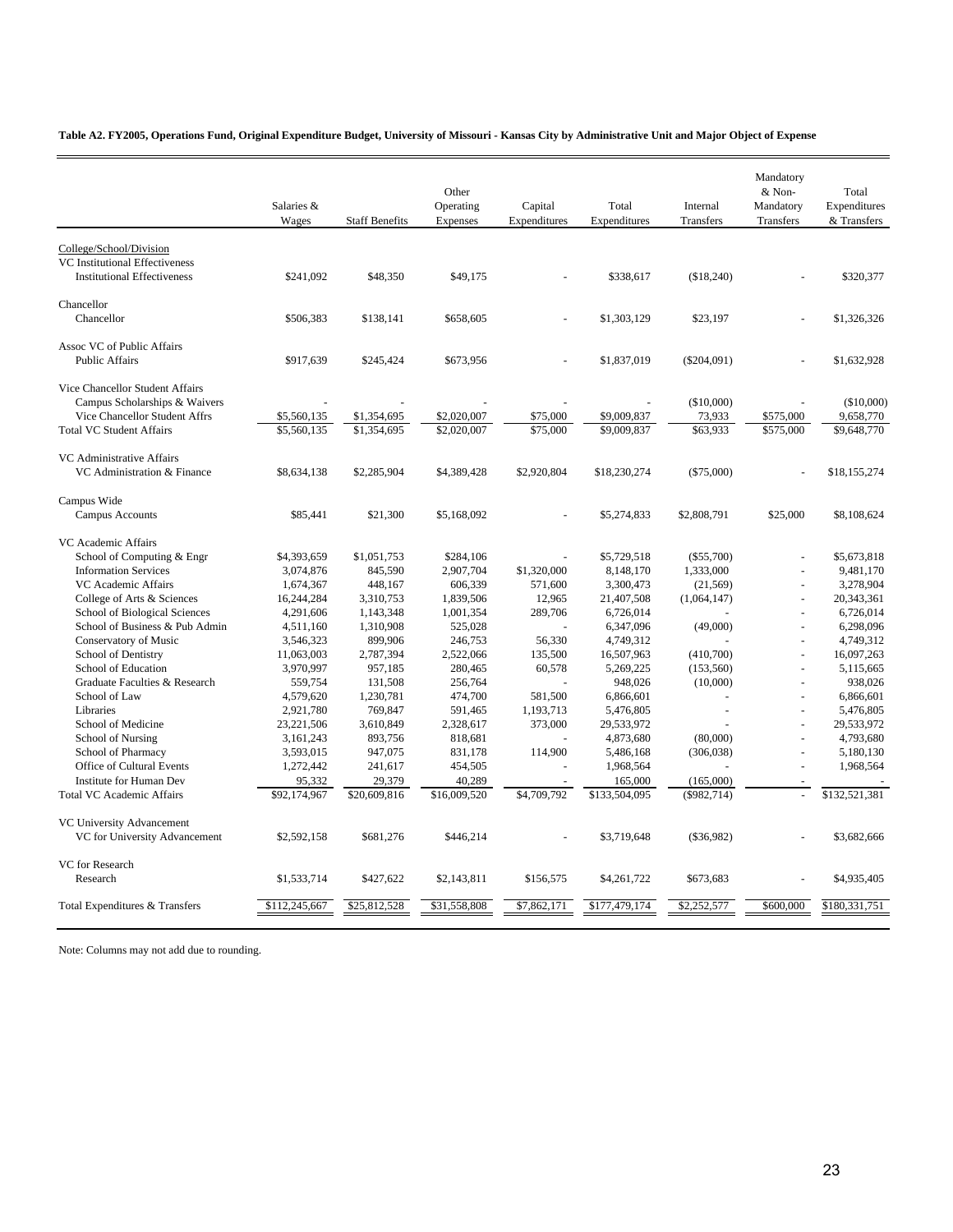**Table A3. FY2005, Operations Fund, Original Expenditure Budget, University of Missouri - Rolla by Administrative Unit and Major Object of Expense**

|                                   | Salaries &<br>Wages | <b>Staff Benefits</b> | Other<br>Operating<br>Expenses | Capital<br>Expenditures | Total<br>Expenditures | Internal<br><b>Transfers</b> | Mandatory<br>& Non-<br>Mandatory<br>Transfers | Total<br>Expenditures<br>& Transfers |
|-----------------------------------|---------------------|-----------------------|--------------------------------|-------------------------|-----------------------|------------------------------|-----------------------------------------------|--------------------------------------|
| College/School/Division           |                     |                       |                                |                         |                       |                              |                                               |                                      |
| Provost                           |                     |                       |                                |                         |                       |                              |                                               |                                      |
| Info Access & Tech Services       | \$3,728,953         | \$965,271             | \$2,169,036                    | \$1,519,042             | \$8,382,302           |                              |                                               | \$8,382,302                          |
| Undergrad & Grad Studies          | 321.930             | 87.823                | 147.561                        |                         | 557,314               |                              |                                               | 557.314                              |
| School of Mgmt. & Info Systems    | 2,093,731           | 544,601               | (16, 168)                      | 5,000                   | 2,627,164             | (\$13,600)                   |                                               | 2,613,564                            |
| <b>UMR</b> Global                 | 1,197,126           | 347,068               | 792,478                        | 65,000                  | 2,401,672             | (923,000)                    | ٠                                             | 1,478,672                            |
| <b>Sponsored Programs</b>         | 1,875,141           | 356,873               | 2,254,799                      | 1,171,959               | 5,658,772             |                              |                                               | 5,658,772                            |
| <b>Enrollment Management</b>      | 1,863,838           | 480,415               | 680,487                        |                         | 3,024,740             |                              | \$3,000                                       | 3,027,740                            |
| College of Arts & Sciences        | 11,183,368          | 2,695,741             | 1,073,335                      | 237,489                 | 15,189,933            |                              | ٠                                             | 15,189,933                           |
| School of Engineering             | 14,354,011          | 3,558,926             | 1,326,720                      | 52,134                  | 19,291,791            |                              | $\sim$                                        | 19,291,791                           |
| School of Mat, Energy, Earth      | 4,481,734           | 1,144,244             | 455,129                        | 53,619                  | 6,134,727             |                              | $\sim$                                        | 6,134,727                            |
| Provost                           | 893,346             | 239,115               | 435,749                        |                         | 1,568,210             |                              |                                               | 1,568,210                            |
|                                   | \$41,993,178        | \$10,420,077          | \$9,319,126                    | \$3,104,244             | \$64,836,624          | $($ \$936,600)               | \$3,000                                       | \$63,903,024                         |
| Chancellor                        |                     |                       |                                |                         |                       |                              |                                               |                                      |
| <b>Chancellors Office</b>         | \$464,343           | \$120,141             | \$153,107                      |                         | \$737,591             |                              |                                               | \$737,591                            |
| Office of Administrative Services |                     |                       |                                |                         |                       |                              |                                               |                                      |
| Office of Administrative Services | \$5,690,173         | \$1,496,070           | \$1,845,615                    | \$1,297,631             | \$10,329,489          |                              |                                               | \$10,329,489                         |
| Office of Student Affairs         |                     |                       |                                |                         |                       |                              |                                               |                                      |
| Office of Student Affairs         | \$2,648,557         | \$633,473             | \$1,194,558                    |                         | \$4,476,588           |                              |                                               | \$4,476,588                          |
| Office of Univ Advancement        |                     |                       |                                |                         |                       |                              |                                               |                                      |
| Office of University Advancement  | \$2,014,252         | \$546,106             | \$461,966                      |                         | \$3,022,324           |                              |                                               | \$3,022,324                          |
| <b>Campus Departments</b>         |                     |                       |                                |                         |                       |                              |                                               |                                      |
| Chancellors Campus Dept - Campus  | (S591, 400)         | (S176.093)            | (S61, 272)                     | (S600,000)              | (S1.428.765)          | \$785,000                    | \$82,000                                      | (S561.765)                           |
| Total Expenditures & Transfers    | \$52,219,103        | \$13,039,774          | \$12,913,100                   | \$3,801,875             | \$81,973,851          | (\$151,600)                  | \$85,000                                      | \$81,907,251                         |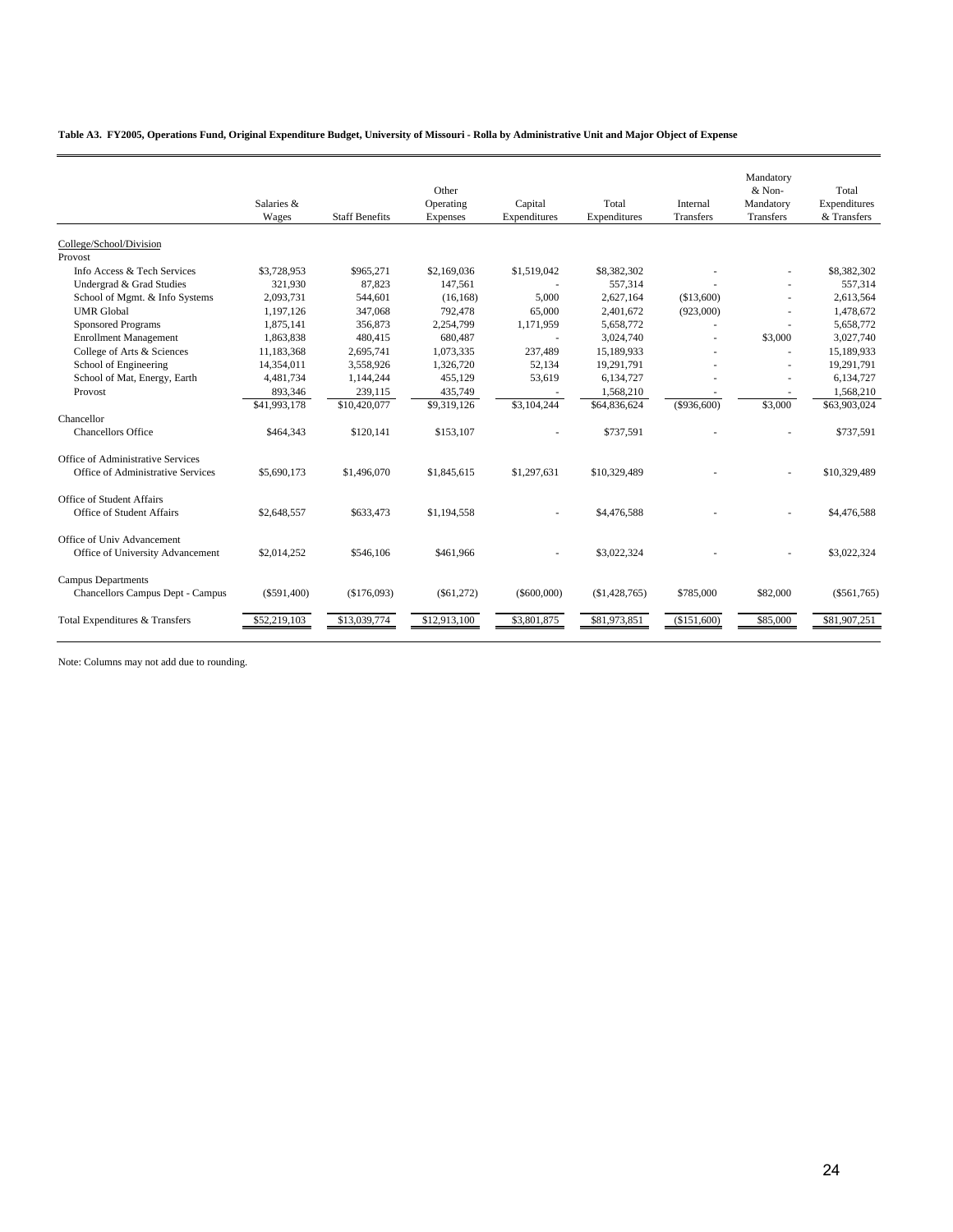**Table A4. FY2005 Operations Fund, Original Expenditure Budget, University of Missouri - St Louis by Administrative Unit and Major Object of Expense**

|                                              | Salaries &<br>Wages | <b>Staff Benefits</b> | Other<br>Operating<br>Expenses | Capital<br>Expenditures | Total<br>Expenditures | Internal<br>Transfers | Mandatory<br>& Non-<br>Mandatory<br>Transfers | Total<br>Expenditures<br>& Transfers |
|----------------------------------------------|---------------------|-----------------------|--------------------------------|-------------------------|-----------------------|-----------------------|-----------------------------------------------|--------------------------------------|
| College/School/Division                      |                     |                       |                                |                         |                       |                       |                                               |                                      |
| Provost/Vice Chancellor for Academic Affairs |                     |                       |                                |                         |                       |                       |                                               |                                      |
| College of Fine Arts & Communication         | \$3,323,103         | \$889,944             | \$307,470                      | \$5,000                 | \$4,525,517           | $(\$99,245)$          |                                               | \$4,426,272                          |
| College of Arts & Sciences                   | 15,821,278          | 3,609,667             | 1,199,209                      | 10,000                  | 20,640,154            |                       | L,                                            | 20,640,154                           |
| College of Business Administration           | 5,363,656           | 1,420,819             | 197,899                        |                         | 6,982,374             |                       | L,                                            | 6,982,374                            |
| College of Education                         | 5,044,941           | 1,291,673             | 908,933                        | L,                      | 7,245,547             |                       | L,                                            | 7,245,547                            |
| <b>Evening College</b>                       | 1,849,599           | 395,605               | 70,820                         |                         | 2,316,024             |                       |                                               | 2,316,024                            |
| Graduate School                              | 745,227             | 189,885               | 40,364                         | L,                      | 975,476               |                       |                                               | 975,476                              |
| <b>Extension Division</b>                    | 1,510,848           | 408,741               | 267,733                        |                         | 2,187,322             | (225, 262)            | L,                                            | 1.962.060                            |
| Libraries                                    | 2,050,216           | 501.021               | 517,444                        | 2,030,000               | 5,098,681             |                       | L,                                            | 5,098,681                            |
| College of Optometry                         | 3,425,600           | 934,435               | 1,049,200                      | 378,000                 | 5,787,235             |                       | L,                                            | 5,787,235                            |
| VC Academic Affairs                          | 1,645,847           | 375,837               | 17,920                         |                         | 2,039,604             |                       | L,                                            | 2,039,604                            |
| Barnes Col of Nurs & Hlth Stud               | 3,556,317           | 781,459               | 396,185                        | 10,001                  | 4,743,962             |                       |                                               | 4,743,962                            |
| <b>Honors College</b>                        | 629,034             | 138,901               | 80,800                         |                         | 848,735               |                       |                                               | 848,735                              |
| Center for International Studies             | 998,538             | 244,029               | 275,980                        | 9,049                   | 1,527,596             | (14, 253)             |                                               | 1,513,343                            |
| Center for Academic Development              | 614,297             | 111,490               | 76,800                         |                         | 802,587               |                       | L,                                            | 802,587                              |
| Center for the Humanities                    | 56,560              | 15,730                | 25,000                         |                         | 97,290                |                       |                                               | 97,290                               |
| Total Provost/VC for Academic Affairs        | \$46,635,061        | \$11,309,236          | \$5,431,758                    | \$2,442,050             | \$65,818,104          | $(\$338,760)$         |                                               | \$65,479,344                         |
| Vice Provost Research                        |                     |                       |                                |                         |                       |                       |                                               |                                      |
| <b>VP</b> Research                           | \$597,017           | \$156,149             | \$371,115                      | \$100,000               | \$1,224,281           |                       |                                               | \$1,224,281                          |
| <b>Public Policy Research Centers</b>        | 339,559             | 76,291                | 94,899                         |                         | 510,749               | $(\$25,000)$          |                                               | 485,749                              |
| <b>Total VP Research</b>                     | \$936,576           | \$232,440             | \$466,014                      | \$100,000               | \$1,735,030           | $(\$25,000)$          |                                               | \$1,710,030                          |
| Vice Provost for Student Affairs             |                     |                       |                                |                         |                       |                       |                                               |                                      |
| <b>Enrollment Services</b>                   | \$1,771,000         | \$240,000             | \$140,949                      |                         | \$2,151,949           |                       |                                               | \$2,151,949                          |
| <b>VP Student Affairs</b>                    | 1,493,400           | 328,731               | 1,470,631                      | \$14,680                | 3,307,442             | $(\$19,571)$          |                                               | 3,287,871                            |
| <b>Total VP for Student Affairs</b>          | \$3,264,400         | \$568,731             | \$1,611,580                    | \$14,680                | \$5,459,391           | (\$19,571)            |                                               | \$5,439,820                          |
| Chancellor                                   |                     |                       |                                |                         |                       |                       |                                               |                                      |
| Chancellor-Special Units                     | \$1,128,398         | \$336,541             | \$390,227                      | \$9,300                 | \$1,864,466           | \$41,000              |                                               | \$1,905,466                          |
| Chancellor                                   | 891,490             | 244,560               | 213,835                        | 10,000                  | 1,359,885             | (5,000)               | $\overline{\phantom{a}}$                      | 1,354,885                            |
| UMSL/Washington Univ. Engineering            | 142,400             | 30,600                | 2,319,883                      |                         | 2,492,883             |                       |                                               | 2,492,883                            |
| <b>Total Chancellor</b>                      | \$2,162,288         | \$611,701             | \$2,923,945                    | \$19,300                | \$5,717,234           | \$36,000              |                                               | \$5,753,234                          |
| Vice Chancellor Administrative               |                     |                       |                                |                         |                       |                       |                                               |                                      |
| VC Administrative Services                   | \$323,094           | \$88,140              | \$1,835,329                    |                         | \$2,246,563           | \$919,498             | \$24,967                                      | \$3,191,028                          |
| ASC Financial & Comp Support                 | 199,072             | 54,363                | 488,119                        |                         | 741,554               | $\overline{a}$        | 30,000                                        | 771,554                              |
| <b>Facilities Services</b>                   | 1,652,712           | 450,860               | 5,023,482                      |                         | 7,127,054             | (32,000)              | 853,838                                       | 7,948,892                            |
| <b>Institutional Safety</b>                  | 1,179,983           | 321,899               | 537,098                        | L,                      | 2,038,980             | (15,000)              | 49,398                                        | 2,073,378                            |
| <b>Human Resources</b>                       | 475,449             | 129,702               | 46,475                         |                         | 651,626               |                       |                                               | 651,626                              |
| Total Vice Chancellor Administrative         | \$3,830,310         | \$1,044,964           | \$7,930,503                    |                         | \$12,805,777          | \$872,498             | \$958,203                                     | \$14,636,478                         |
| VC for University Relations                  |                     |                       |                                |                         |                       |                       |                                               |                                      |
| <b>VC University Relations</b>               | \$1,509,520         | \$447,354             | \$1,556,060                    |                         | \$3,512,934           |                       |                                               | \$3,512,934                          |
| Budget Development & Planning                |                     |                       |                                |                         |                       |                       |                                               |                                      |
| Budget Development & Planning                | \$2,012,776         |                       | \$665,705                      |                         | \$2,678,481           | \$1,822,430           |                                               | \$4,500,911                          |
| VC for Managerial & Tech Svcs                |                     |                       |                                |                         |                       |                       |                                               |                                      |
| <b>Information Technology Svcs</b>           | \$3,941,001         | \$955,010             | \$3,176,345                    | \$231,000               | \$8,303,356           | \$482,571             |                                               | \$8,785,927                          |
| VC for Managerial & Technologies             | 351,010             | 95,874                | 54,343                         |                         | 501,227               |                       |                                               | 501,227                              |
| Finance                                      | 603,919             | 163,320               | 150,814                        |                         | 918,053               |                       |                                               | 918,053                              |
| <b>Business Services</b>                     | 91,555              | 25,007                | 5,658                          |                         | 122,220               | 209,940               |                                               | 332,160                              |
| Total VC for Managerial & Tech Svcs          | \$4,987,485         | \$1,239,211           | \$3,387,160                    | \$231,000               | \$9,844,856           | \$692,511             |                                               | \$10,537,367                         |
| Total Expenditures & Transfers               | \$65,338,416        | \$15,453,636          | \$23,972,724                   | \$2,807,030             | \$107,571,807         | \$3,040,108           | \$958,203                                     | \$111,570,118                        |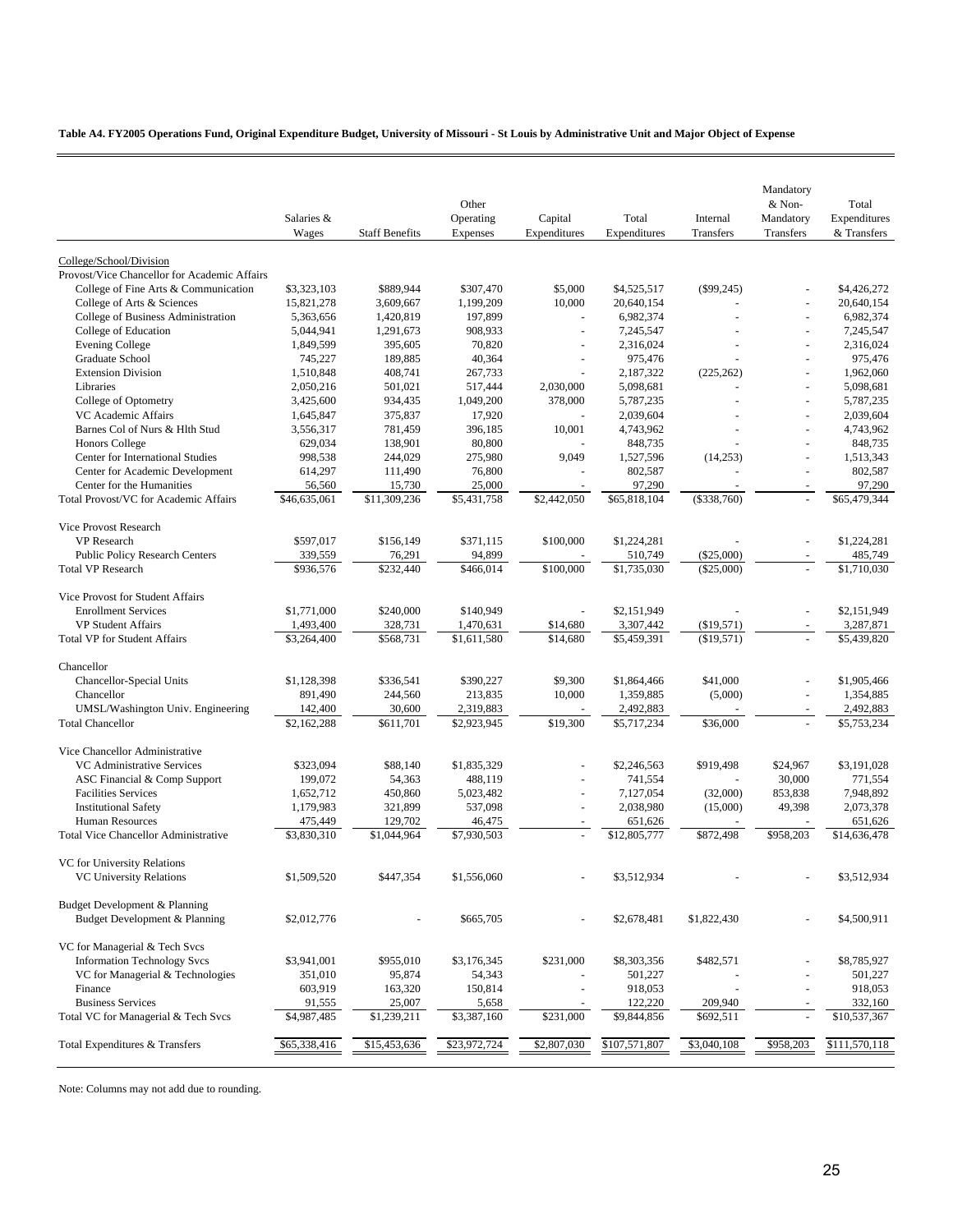**Table A5. FY2005, Operations Fund, Original Expenditure Budget, University of Missouri - System Administration by Administrative Unit and Major Object of Expense**

|                                | Salaries &<br>Wages | Staff<br><b>Benefits</b> | Other<br>Operating<br>Expenses | Capital<br>Expenditures  | Total<br>Expenditures | Internal<br>Transfers | Mandatory<br>& Non-<br>Mandatory<br>Transfers | Total<br>Expenditures<br>& Transfers |
|--------------------------------|---------------------|--------------------------|--------------------------------|--------------------------|-----------------------|-----------------------|-----------------------------------------------|--------------------------------------|
|                                |                     |                          |                                |                          |                       |                       |                                               |                                      |
| College/School/Division        |                     |                          |                                |                          |                       |                       |                                               |                                      |
| VP Finance & Administration    |                     |                          |                                |                          |                       |                       |                                               |                                      |
| VP Finance & Administration    | \$316,000           | \$74,300                 | \$102,839                      |                          | \$493,139             |                       |                                               | \$493,139                            |
| <b>Internal Auditing</b>       |                     |                          | 943,972                        |                          | 943.972               |                       |                                               | 943,972                              |
| Controller                     | 1,130,059           | 304,353                  | 313,540                        |                          | 1,747,952             | (\$8,200)             |                                               | 1,739,752                            |
| Economic Development           | 201,000             | 47,000                   | 330,000                        |                          | 578,000               | 1,425,000             |                                               | 2,003,000                            |
| Planning & Budget              | 713,918             | 184,961                  | 37,065                         |                          | 935,944               |                       |                                               | 935,944                              |
| <b>Management Services</b>     | 3,181,841           | 787,505                  | 1,279,580                      | \$32,452                 | 5,281,378             | $\sim$                | \$134,462                                     | 5,415,840                            |
| Treasurer's Office             | 513,500             | 143,662                  | (476, 387)                     |                          | 180,775               |                       |                                               | 180,775                              |
| Total VP Finance & Admin       | \$6,056,318         | \$1,541,781              | \$2,530,609                    | \$32,452                 | \$10,161,160          | \$1,416,800           | \$134,462                                     | \$11,712,422                         |
| <b>Campus Wide Departments</b> |                     |                          |                                |                          |                       |                       |                                               |                                      |
| <b>Campus Wide Departments</b> |                     |                          | (\$1,899,978)                  | \$5,700                  | (\$1,894,278)         | \$683,000             | (\$1,000,000)                                 | $(\$2,211,278)$                      |
| <b>General Counsel</b>         |                     |                          |                                |                          |                       |                       |                                               |                                      |
| <b>General Counsel</b>         | \$966,057           | \$219,539                | \$452,648                      |                          | \$1,638,244           | (\$25,000)            |                                               | \$1,613,244                          |
| VP Academic Affairs            |                     |                          |                                |                          |                       |                       |                                               |                                      |
| <b>Academic Affairs</b>        | \$2,329,891         | \$589,941                | \$1,817,735                    | \$10,000                 | \$4,747,567           | \$296,662             | $\overline{\phantom{a}}$                      | \$5,044,229                          |
| President                      |                     |                          |                                |                          |                       |                       |                                               |                                      |
| President                      | \$1,205,980         | \$290,064                | \$354.186                      |                          | \$1,850,230           | (S69,000)             |                                               | \$1,781,230                          |
| <b>Board of Curators</b>       |                     |                          |                                |                          |                       |                       |                                               |                                      |
| <b>Board of Curators</b>       | \$132,606           | \$36,617                 | \$149,000                      |                          | \$318,223             | (\$32,000)            |                                               | \$286,223                            |
| <b>Government Relations</b>    |                     |                          |                                |                          |                       |                       |                                               |                                      |
| <b>Government Relations</b>    | \$673,864           | \$174,438                | \$550,547                      | $\overline{\phantom{a}}$ | \$1,398,849           | $(\$535,800)$         |                                               | \$863,049                            |
| <b>Human Resources</b>         |                     |                          |                                |                          |                       |                       |                                               |                                      |
| <b>Human Resources</b>         | \$904,724           | \$238,409                | \$418,989                      |                          | \$1,562,122           |                       |                                               | \$1,562,122                          |
| <b>Information Systems</b>     |                     |                          |                                |                          |                       |                       |                                               |                                      |
| <b>Information Systems</b>     | \$10,622,901        | \$2,857,839              | \$10,114,327                   | \$201,975                | \$23,797,042          | $(\$7,600,000)$       | \$903,103                                     | \$17,100,145                         |
| Total Expenditures & Transfers | \$22,892,341        | \$5,948,628              | \$14,488,063                   | \$250,127                | \$43,579,159          | $(*5,865,338)$        | \$37,565                                      | \$37,751,386                         |
|                                |                     |                          |                                |                          |                       |                       |                                               |                                      |

Note: Columns may not add due to rounding.

**Table A6. FY 2005,Operations Fund, Original Expenditure Budget, University of Missouri - University Wide Resources by Administrative Unit and Major Object of Expense**

|                                                        | Salaries &<br>Wages | Staff<br>Benefits | Other<br>Operating<br>Expenses | Capital<br>Expenditures | Total<br>Expenditures | Internal<br>Transfers | Mandatory<br>& Non-<br>Mandatory<br>Transfers | Total<br>Expenditures<br>& Transfers |
|--------------------------------------------------------|---------------------|-------------------|--------------------------------|-------------------------|-----------------------|-----------------------|-----------------------------------------------|--------------------------------------|
| College/School/Division                                |                     |                   |                                |                         |                       |                       |                                               |                                      |
| University Wide Resources<br>University Wide Resources | \$253,906           | \$56,644          | \$129,873                      | \$25,000                | \$465,423             | \$500,500             | (\$56,800)                                    | \$909,123                            |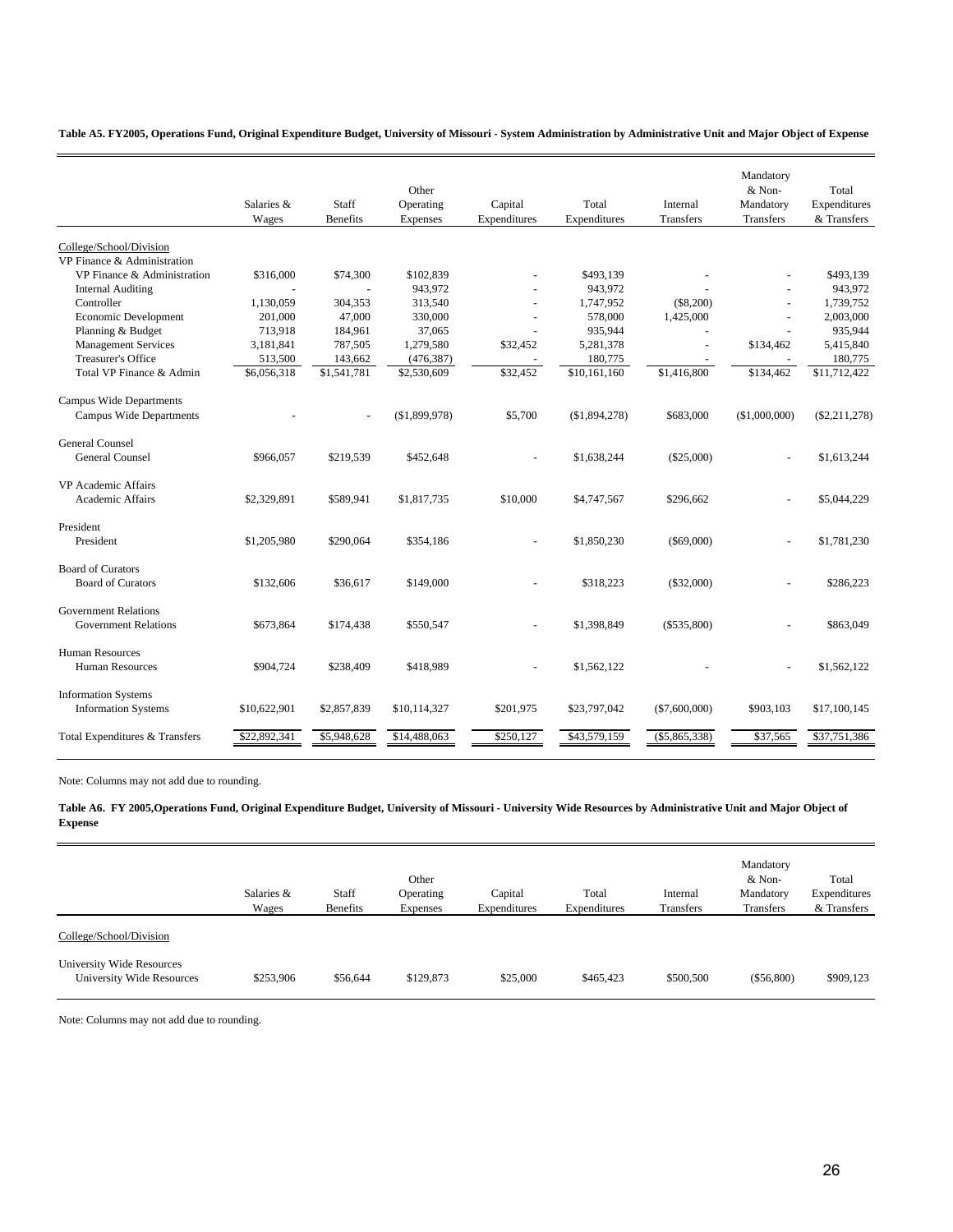### **Table A7. FY 2005 Operations Fund Budgeted Expenditures by Program by Major Object of Expense, University of Missouri - Consolidated**

 $\overline{a}$ 

|                                                          | Salaries &           |                       | Other Operating      | Capital          | Total                 | Internal                 | Mandatory &<br>NonMandatory                                                                                                                                                                                                                                                                                                           | Total<br>Expenditures & |
|----------------------------------------------------------|----------------------|-----------------------|----------------------|------------------|-----------------------|--------------------------|---------------------------------------------------------------------------------------------------------------------------------------------------------------------------------------------------------------------------------------------------------------------------------------------------------------------------------------|-------------------------|
|                                                          | Wages                | <b>Staff Benefits</b> | Expenses             | Expenditures     | Expenditures          | Transfers                | Transfers<br>\$4,562<br>21,410<br>\$25,972<br>\$30,000<br>\$30,000<br>\$147,000<br>\$147,000<br>\$104,828<br>\$104,828<br>(S661, 693)<br>2,729,776<br>15,000<br>3,000<br>\$2,086,083<br>(\$31,800)<br>503,283<br>1,827<br>\$473,310<br>\$11,000<br>1,157,303<br>43,710<br>41,998<br>33,040<br>1,748,152<br>\$3,035,202<br>\$5,902,396 | Transfers               |
| <b>INSTRUCTION</b>                                       |                      |                       |                      |                  |                       |                          |                                                                                                                                                                                                                                                                                                                                       |                         |
| General Academic Instruction                             | \$278,381,507        | \$63,784,716          | \$34,481,600         | \$5,357,935      | \$382,005,757         | (S11, 840, 136)          |                                                                                                                                                                                                                                                                                                                                       | \$370,170,183           |
| <b>Community Education</b>                               | 909,647              | 185,066               | 1,942,920            | 183,136          | 3,220,769             | 474,685                  |                                                                                                                                                                                                                                                                                                                                       | 3,716,864               |
| Off Campus Instruction                                   | 561,697              | 138,994               | 263,918              |                  | 964,609               |                          |                                                                                                                                                                                                                                                                                                                                       | 964,609                 |
| <b>TOTAL INSTRUCTION</b>                                 | \$279,852,851        | \$64,108,776          | \$36,688,438         | \$5,541,071      | \$386,191,135         | (\$11,365,451)           |                                                                                                                                                                                                                                                                                                                                       | \$374,851,656           |
| <b>RESEARCH</b>                                          |                      |                       |                      |                  |                       |                          |                                                                                                                                                                                                                                                                                                                                       |                         |
| Institutes & Research Centers                            | \$18,496,737         | \$4,165,728           | \$7,400,239          | \$2,026,113      | \$32,088,818          | \$478,568                |                                                                                                                                                                                                                                                                                                                                       | \$32,567,385            |
| <b>Individual or Project Research</b>                    | 17,264,589           | 3,771,241             | 11,616,242           | 3,002,448        | 35,654,521            | (2, 219, 476)            |                                                                                                                                                                                                                                                                                                                                       | 33,465,045              |
| <b>TOTAL RESEARCH</b>                                    | \$35,761,326         | \$7,936,970           | \$19,016,482         | \$5,028,561      | \$67,743,339          | (\$1,740,908)            |                                                                                                                                                                                                                                                                                                                                       | \$66,032,431            |
| <b>PUBLIC SERVICE</b>                                    |                      |                       |                      |                  |                       |                          |                                                                                                                                                                                                                                                                                                                                       |                         |
| <b>Community Services</b>                                | \$15,117,453         | \$4,059,158           | \$7,883,561          | \$251,186        | \$27,311,358          | $(\$294,205)$            |                                                                                                                                                                                                                                                                                                                                       | \$27,017,153            |
| Cooperative Extension Services                           | 23,197,754           | 6,321,793             | 7,603,966            | 63,072           | 37,186,586            | 459,001                  |                                                                                                                                                                                                                                                                                                                                       | 37,792,587              |
| <b>TOTAL PUBLIC SERVICE</b>                              | \$38,315,207         | \$10,380,951          | \$15,487,528         | \$314,258        | \$64,497,944          | \$164,796                |                                                                                                                                                                                                                                                                                                                                       | \$64,809,740            |
|                                                          |                      |                       |                      |                  |                       |                          |                                                                                                                                                                                                                                                                                                                                       |                         |
| <b>ACADEMIC SUPPORT</b>                                  |                      |                       |                      |                  |                       |                          |                                                                                                                                                                                                                                                                                                                                       |                         |
| Libraries                                                | \$13,436,704         | \$3,465,050           | \$5,601,314          | \$9,692,472      | \$32,195,540          | $(\$95,095)$             |                                                                                                                                                                                                                                                                                                                                       | \$32,100,445            |
| Museum & Galleries<br><b>Education Media Services</b>    | 316,496<br>3,277,444 | 48,519<br>867,662     | 55,567<br>1,971,296  | 1,000<br>109,368 | 421,582<br>6,225,770  | (29,000)<br>(155,906)    |                                                                                                                                                                                                                                                                                                                                       | 392,582<br>6,069,864    |
| <b>Ancillary Support</b>                                 | 9,615,798            | 2,366,455             | 7,965,100            | 314,700          | 20,262,053            | 1,518,698                |                                                                                                                                                                                                                                                                                                                                       | 21,885,579              |
| Acad Admin & Personnel Develop                           | 27,546,891           | 6,792,891             | 8,815,914            | 697,394          | 43.853.091            | (2,491,147)              |                                                                                                                                                                                                                                                                                                                                       | 41,361,943              |
| TOTAL ACADEMIC SUPPORT                                   | \$54,193,333         | \$13,540,577          | \$24,409,191         | \$10,814,934     | \$102,958,035         | (\$1,252,450)            |                                                                                                                                                                                                                                                                                                                                       | \$101,810,413           |
|                                                          |                      |                       |                      |                  |                       |                          |                                                                                                                                                                                                                                                                                                                                       |                         |
| <b>STUDENT SERVICES</b><br><b>Student Services Admin</b> | \$7,464,931          | \$1,945,622           | \$3,604,846          | \$125,001        | \$13,140,400          |                          |                                                                                                                                                                                                                                                                                                                                       | \$10,593,784            |
| Social & Cultural Development                            | 6,275,289            | 1,055,509             | 5,542,423            | 104,764          | 12,977,985            | (\$1,884,923)<br>688,607 |                                                                                                                                                                                                                                                                                                                                       | 16,396,368              |
| Counseling & Career Guidance                             | 4,057,933            | 993,837               | 601,271              | 6,000            | 5.659.041             | (552,046)                |                                                                                                                                                                                                                                                                                                                                       | 5,106,995               |
| Financial Aid Administration                             | 2,722,576            | 620,261               | 294,421              | 5,001            | 3,642,259             | 165,000                  |                                                                                                                                                                                                                                                                                                                                       | 3,822,259               |
| <b>Student Health Services</b>                           | 3,229,632            | 822,812               | 739,200              |                  | 4,791,644             | (64,000)                 |                                                                                                                                                                                                                                                                                                                                       | 4,727,644               |
| <b>Intercollegiate Athletics</b>                         | 741,543              | 199,452               | 350,776              | 7,000            | 1,298,771             | 1,750,000                |                                                                                                                                                                                                                                                                                                                                       | 3,048,771               |
| Student Admission & Records                              | 7,679,114            | 1,805,109             | 2,891,471            | 42,004           | 12,417,698            | (58, 176)                |                                                                                                                                                                                                                                                                                                                                       | 12,362,522              |
| <b>TOTAL STUDENT SVCS</b>                                | \$32,171,018         | \$7,442,602           | \$14,024,408         | \$289,770        | \$53,927,798          | \$44,462                 |                                                                                                                                                                                                                                                                                                                                       | \$56,058,343            |
| <b>INSTITUTIONAL SUPPORT</b>                             |                      |                       |                      |                  |                       |                          |                                                                                                                                                                                                                                                                                                                                       |                         |
| <b>Executive Management</b>                              | \$10,805,299         | \$2,726,645           | \$1,781,924          | \$25,000         | \$15,338,868          | \$1,030,307              |                                                                                                                                                                                                                                                                                                                                       | \$16,369,175            |
| <b>Fiscal Operations</b>                                 | 7,314,324            | 1,900,286             | 5,241,408            | 326,843          | 14,782,861            | 1,480,861                |                                                                                                                                                                                                                                                                                                                                       | 16,231,922              |
| Gen Administrative Services                              | 22,917,146           | 6,012,771             | 6,625,692            | 346,793          | 35,902,403            | 479,439                  |                                                                                                                                                                                                                                                                                                                                       | 36,885,124              |
| Public Relations & Development                           | 15,376,011           | 4,034,513             | 6,926,535            | 167,905          | 26,504,964            | 528,802                  |                                                                                                                                                                                                                                                                                                                                       | 27,035,593              |
| TOTAL INSTITUTIONAL SUPPORT                              | \$56,412,781         | \$14,674,215          | \$20,575,559         | \$866,541        | \$92,529,096          | \$3,519,409              |                                                                                                                                                                                                                                                                                                                                       | \$96,521,815            |
| <b>OPERATIONS &amp; MAINT. OF PLANT</b>                  |                      |                       |                      |                  |                       |                          |                                                                                                                                                                                                                                                                                                                                       |                         |
| Physical Plant Administration                            | \$2,829,348          | \$775,737             | $(\$74,454)$         | \$35,753         | \$3,566,384           |                          |                                                                                                                                                                                                                                                                                                                                       | \$3,577,384             |
| <b>Building Maintenance</b>                              | 5,818,244            | 1,599,226             | 10,728,807           | 6,047,004        | 24,193,282            | $(\$317,709)$            |                                                                                                                                                                                                                                                                                                                                       | 25,032,875              |
| <b>Custodial Services</b>                                | 9,182,041            | 2,290,582             | 1,018,166            | 30,200           | 12,520,989            | (292, 427)               |                                                                                                                                                                                                                                                                                                                                       | 12,272,272              |
| Landscape & Grounds Maintenance                          | 1,732,774            | 465,451               | 885,016              |                  | 3,083,241             |                          |                                                                                                                                                                                                                                                                                                                                       | 3,125,239               |
| Fuel & Utility Purchases                                 |                      |                       | 9,994,037            |                  | 9,994,037             |                          |                                                                                                                                                                                                                                                                                                                                       | 10,027,077              |
| Architecture/Engineering<br>Fuel & Utility Generated     | 105,845<br>1,610,813 | 28,332<br>436,232     | 18,680<br>23,703,510 | 30,600           | 152,857<br>25,781,155 |                          |                                                                                                                                                                                                                                                                                                                                       | 152,857<br>25,781,155   |
| <b>Building Repairs</b>                                  | 69,239               | 18,816                | 1,751,562            | 1,473,881        | 3,313,498             | (25,000)                 |                                                                                                                                                                                                                                                                                                                                       | 5,036,650               |
| <b>Equipment Repairs</b>                                 |                      |                       | 40,000               |                  | 40,000                | (21)                     |                                                                                                                                                                                                                                                                                                                                       | 39,979                  |
| TOTAL OPERATION & MAINT.-PLANT                           | \$21,348,304         | \$5,614,376           | \$48,065,324         | \$7,617,438      | \$82,645,443          | $(\$635,157)$            |                                                                                                                                                                                                                                                                                                                                       | \$85,045,488            |
|                                                          |                      |                       |                      |                  |                       |                          |                                                                                                                                                                                                                                                                                                                                       |                         |
| <b>SCHOLARSHIPS</b><br>Scholarships                      |                      |                       | \$368,652            |                  | \$368,652             | \$78,889                 |                                                                                                                                                                                                                                                                                                                                       | \$447,541               |
| Fellowships                                              | \$75,000             |                       | 14,510               |                  | 89,510                | (50, 321)                |                                                                                                                                                                                                                                                                                                                                       | 39,189                  |
| <b>TOTAL SCHOLARSHIPS</b>                                | \$75,000             |                       | \$383,162            |                  | \$458,162             | \$28,568                 |                                                                                                                                                                                                                                                                                                                                       | \$486,730               |
| <b>TOTAL OPERATIONS EXPENDITURES</b>                     | \$518,129,820        | \$123,698,467         | \$178,650,091        | \$30,472,573     | \$850,950,952         | (\$11,236,731)           |                                                                                                                                                                                                                                                                                                                                       | \$845,616,617           |
| <b>TRANSFERS</b>                                         |                      |                       |                      |                  |                       |                          |                                                                                                                                                                                                                                                                                                                                       |                         |
| <b>Mandatory Transfers</b>                               |                      |                       |                      |                  |                       |                          | \$61,000                                                                                                                                                                                                                                                                                                                              | \$61,000                |
| Non-Mandatory Transfers                                  |                      |                       |                      |                  |                       |                          | 97,762                                                                                                                                                                                                                                                                                                                                | 97,762                  |
| <b>TOTAL TRANSFERS</b>                                   |                      |                       |                      |                  |                       |                          | \$158,762                                                                                                                                                                                                                                                                                                                             | \$158,762               |
| TOTAL EXPENDITURES & TRANSFERS                           | \$518,129,820        | \$123,698,467         | \$178,650,091        | \$30,472,573     | \$850,950,952         | (\$11,236,731)           | \$6,061,158                                                                                                                                                                                                                                                                                                                           | \$845,775,379           |
|                                                          |                      |                       |                      |                  |                       |                          |                                                                                                                                                                                                                                                                                                                                       |                         |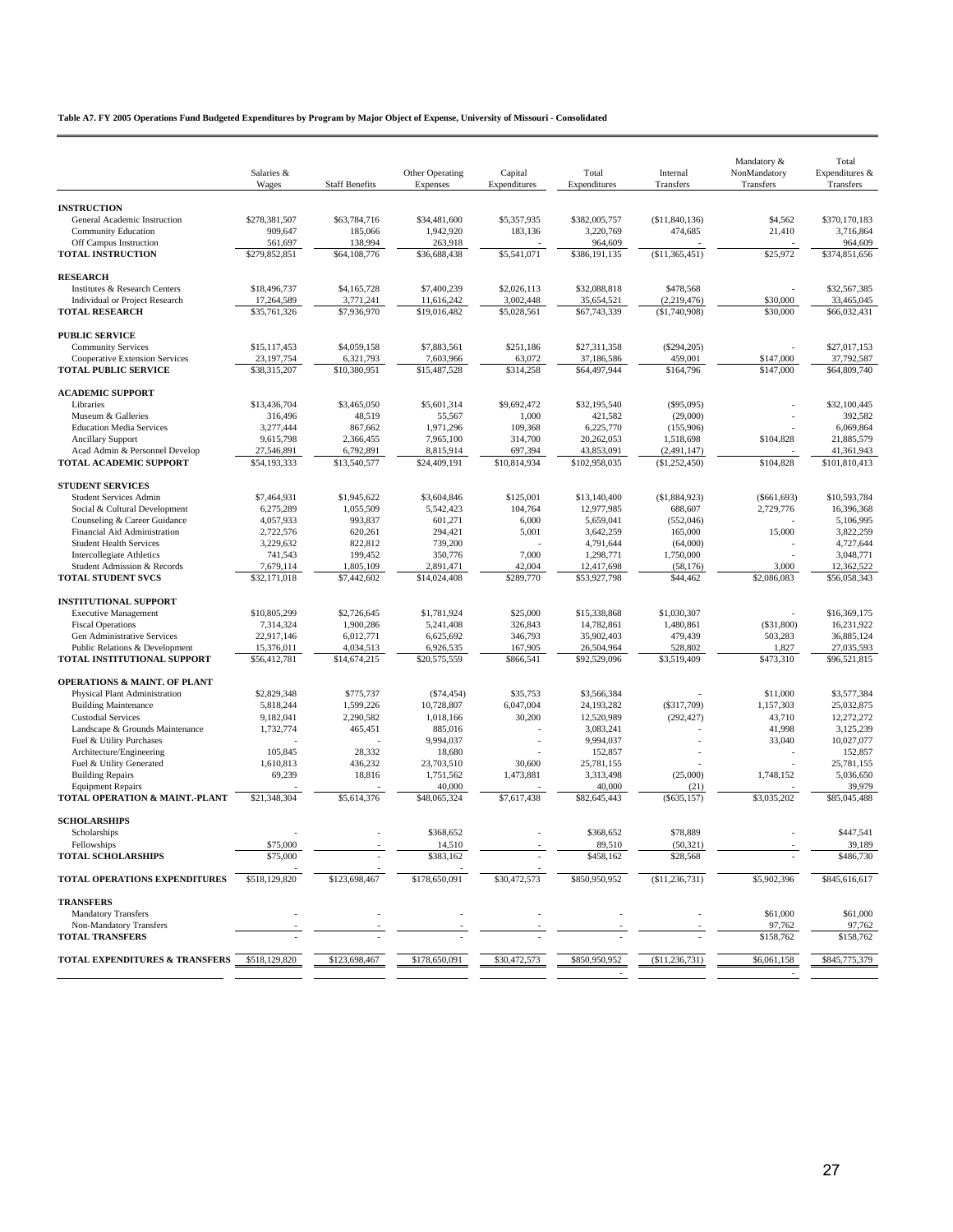#### **Table A8. FY 2005 Operations Fund Budgeted Expenditures by Program by Major Object of Expense, University of Missouri - Columbia\***

|                                                             | Salaries &<br>Wages       | <b>Staff Benefits</b>              | Other Operating<br>Expenses | Capital                | Total<br>Expenditures      | Internal<br>Transfers     | Mandatory &<br>NonMandatory<br>Transfers | Total<br>Expenditures &<br>Transfers |
|-------------------------------------------------------------|---------------------------|------------------------------------|-----------------------------|------------------------|----------------------------|---------------------------|------------------------------------------|--------------------------------------|
|                                                             |                           |                                    |                             | Expenditures           |                            |                           |                                          |                                      |
| <b>INSTRUCTION</b>                                          |                           |                                    |                             |                        |                            |                           |                                          |                                      |
| General Academic Instruction<br><b>Community Education</b>  | \$134,748,103<br>908,547  | \$31,333,379<br>184,766            | \$17,986,193<br>1,833,706   | \$2,989,819<br>183,136 | \$187,057,493<br>3,110,155 | (\$13,625,538)<br>474,785 | \$4,562<br>21,410                        | \$173,436,518<br>3,606,350           |
| Off Campus Instruction<br><b>TOTAL INSTRUCTION</b>          | \$135,656,650             | \$31,518,145                       | \$19,819,899                | \$3,172,955            | \$190,167,648              | (\$13,150,753)            | \$25,972                                 | \$177,042,868                        |
| <b>RESEARCH</b>                                             |                           |                                    |                             |                        |                            |                           |                                          |                                      |
| Institutes & Research Centers                               | \$15,734,295              | \$3,605,262                        | \$6,521,013                 | \$1,852,805            | \$27,713,375               | \$669,406                 |                                          | \$28,382,781                         |
| Individual or Project Research                              | 12,209,311                | 2,670,135                          | 4,725,888                   | 1,631,510              | 21,236,845                 | (2,277,541)               | \$30,000                                 | 18,989,304                           |
| <b>TOTAL RESEARCH</b>                                       | \$27,943,606              | \$6,275,398                        | \$11,246,901                | \$3,484,315            | \$48,950,220               | (\$1,608,135)             | \$30,000                                 | \$47,372,085                         |
| <b>PUBLIC SERVICE</b>                                       |                           |                                    |                             |                        |                            |                           |                                          |                                      |
| <b>Community Services</b>                                   | \$6,626,302               | \$1,708,712                        | \$3,413,467                 | \$146,977              | \$11,895,458               | (\$171,707)               |                                          | \$11,723,751                         |
| Cooperative Extension Services                              | 22,720,453                | 6,205,106                          | 7,775,469                   | 58,072                 | 36,759,101                 | 655,963                   | \$147,000                                | 37,562,064                           |
| <b>TOTAL PUBLIC SERVICE</b>                                 | \$29,346,755              | \$7,913,818                        | \$11,188,936                | \$205,049              | \$48,654,559               | \$484,256                 | \$147,000                                | \$49,285,815                         |
| <b>ACADEMIC SUPPORT</b>                                     |                           |                                    |                             |                        |                            |                           |                                          |                                      |
| Libraries                                                   | \$5,895,530               | \$1,531,404                        | \$1,588,552                 | \$4,868,424            | \$13,883,910               | $(\$95,095)$              |                                          | \$13,788,815                         |
| Museum & Galleries                                          | 266,003                   | 36,173                             | 43,292                      | 1,000                  | 346,468                    | (29,000)                  |                                          | 317,468                              |
| <b>Education Media Services</b>                             | 1,176,921<br>5,579,965    | 310,332<br>1,293,403               | 176,643<br>6,014,531        | 28,865<br>280,000      | 1,692,761<br>13,167,899    | 94,519                    | \$104,828                                | 1,692,761<br>13,367,246              |
| <b>Ancillary Support</b><br>Acad Admin & Personnel Develop  | 14,384,215                | 3,443,004                          | 3,215,892                   | 58,622                 | 21,101,733                 | (970, 187)                |                                          | 20, 131, 545                         |
| <b>TOTAL ACADEMIC SUPPORT</b>                               | \$27,302,634              | \$6,614,316                        | \$11,038,910                | \$5,236,911            | \$50,192,771               | $(\$999,763)$             | \$104,828                                | \$49,297,836                         |
| <b>STUDENT SERVICES</b>                                     |                           |                                    |                             |                        |                            |                           |                                          |                                      |
| <b>Student Services Admin</b>                               | \$2,531,262               | \$629,288                          | \$777,066                   | \$50,001               | \$3,987,617                | \$167,595                 | $(\$661,693)$                            | \$3,493,519                          |
| Social & Cultural Development                               | 3,732,655                 | 552,533                            | 2,854,042                   | 90,084                 | 7,229,313                  | (196, 522)                | 2,087,776                                | 9,120,567                            |
| Counseling & Career Guidance                                | 1,664,318                 | 426,822                            | 275,095                     | 6,000                  | 2,372,235                  | (235,300)                 |                                          | 2,136,935                            |
| Financial Aid Administration                                | 1,160,042                 | 273.335                            | 129,102                     | 5,001                  | 1,567,480                  |                           |                                          | 1,567,480                            |
| <b>Student Health Services</b>                              | 2,764,632                 | 729.542                            | 624,500                     |                        | 4,118,674                  | (64,000)                  |                                          | 4,054,674                            |
| <b>Intercollegiate Athletics</b>                            | 49,429                    | 12,283                             | 68,925                      | 7,000                  | 137,637                    | 1,750,000                 |                                          | 1,887,637                            |
| Student Admission & Records<br><b>TOTAL STUDENT SVCS</b>    | 3,008,625<br>\$14,910,963 | 766,737<br>$\overline{33,390,540}$ | 1,670,275<br>\$6,399,005    | 40,004<br>\$198,090    | 5,485,641<br>\$24,898,597  | (30, 262)<br>\$1,391,511  | \$1,426,083                              | 5,455,379<br>\$27,716,191            |
|                                                             |                           |                                    |                             |                        |                            |                           |                                          |                                      |
| <b>INSTITUTIONAL SUPPORT</b><br><b>Executive Management</b> | \$2,668,665               | \$657,524                          | \$684,687                   |                        | \$4,010,876                | \$299,725                 |                                          | \$4,310,601                          |
| <b>Fiscal Operations</b>                                    | 2,286,837                 | 546,924                            | 1,155,492                   | \$6,093                | 3,995,346                  | 7,700                     |                                          | 4,003,046                            |
| Gen Administrative Services                                 | 7,166,529                 | 1,902,028                          | 2,133,383                   | 5,000                  | 11,206,939                 | 3,685,974                 | \$567,080                                | 15,459,993                           |
| Public Relations & Development                              | 7,548,498                 | 1,917,953                          | 2,678,819                   | 12,205                 | 12,157,475                 | (4,255)                   | 1,827                                    | 12,155,047                           |
| TOTAL INSTITUTIONAL SUPPORT                                 | \$19,670,529              | \$5,024,429                        | \$6,652,381                 | \$23,298               | \$31,370,637               | \$3,989,144               | \$568,907                                | \$35,928,687                         |
| <b>OPERATIONS &amp; MAINT. OF PLANT</b>                     |                           |                                    |                             |                        |                            |                           |                                          |                                      |
| Physical Plant Administration                               | \$1,426,336               | \$393,000                          | (\$125,473)                 | \$35,753               | \$1,729,616                |                           |                                          | \$1,729,616                          |
| <b>Building Maintenance</b>                                 | 4,266,443                 | 1,176,202                          | 4,654,260                   | 3,070,000              | 13,166,905                 | $(\$372,709)$             | \$248,498                                | 13,042,693                           |
| <b>Custodial Services</b>                                   | 3,776,237                 | 843,555                            | 598,900                     | 20,000                 | 5,238,692                  | (260, 427)                | 43,710                                   | 5,021,975                            |
| Landscape & Grounds Maintenance                             | 880,235                   | 237,855                            | 374,573                     |                        | 1,492,663                  |                           |                                          | 1,492,663                            |
| Fuel & Utility Purchases<br>Architecture/Engineering        |                           |                                    | 91,000                      |                        | 91,000                     |                           | 33,040                                   | 124,040                              |
| Fuel & Utility Generated                                    |                           |                                    | 23,524,022                  |                        | 23,524,022                 |                           |                                          | 23.524.022                           |
| <b>Building Repairs</b>                                     |                           |                                    | 119,000                     | 280,000                | 399,000                    |                           | 1,748,152                                | 2,147,152                            |
| <b>Equipment Repairs</b>                                    |                           |                                    |                             |                        |                            | (21)                      |                                          | (21)                                 |
| <b>TOTAL OPERATION &amp; MAINT.-PLANT</b>                   | \$10.349.251              | \$2,650,612                        | \$29,236,282                | \$3,405,753            | \$45,641,898               | (S633.157)                | \$2,073,399                              | \$47,082,140                         |
| <b>SCHOLARSHIPS</b>                                         |                           |                                    |                             |                        |                            |                           |                                          |                                      |
| Scholarships                                                |                           |                                    | \$700                       |                        | \$700                      | ( \$435,760)              |                                          | (\$435,060)                          |
| Fellowships                                                 |                           |                                    |                             |                        |                            |                           |                                          | (45,811)                             |
| <b>TOTAL SCHOLARSHIPS</b>                                   |                           |                                    | \$5,210                     |                        | \$5,210                    | $(*486,081)$              |                                          | (\$480,871)                          |
| TOTAL OPERATIONS EXPENDITURES                               | \$265,180,387             | \$63,387,257                       | \$95,587,523                | \$15,726,371           | \$439,881,538              | (\$11,012,978)            | \$4,376,190                              | \$433,244,750                        |
| <b>TRANSFERS</b>                                            |                           |                                    |                             |                        |                            |                           |                                          |                                      |
| <b>Mandatory Transfers</b>                                  |                           |                                    |                             |                        |                            |                           | \$61,000                                 | \$61,000                             |
| Non-Mandatory Transfers<br><b>TOTAL TRANSFERS</b>           |                           |                                    |                             |                        |                            |                           | \$61,000                                 | \$61,000                             |
|                                                             |                           |                                    |                             |                        |                            |                           |                                          |                                      |
| TOTAL EXPENDITURES & TRANSFERS                              | \$265,180,387             | \$63,387,257                       | \$95,587,523                | \$15,726,371           | \$439,881,538              | (\$11,012,978)            | \$4,437,190                              | \$433,305,750                        |

\*Includes University of Missorui Extension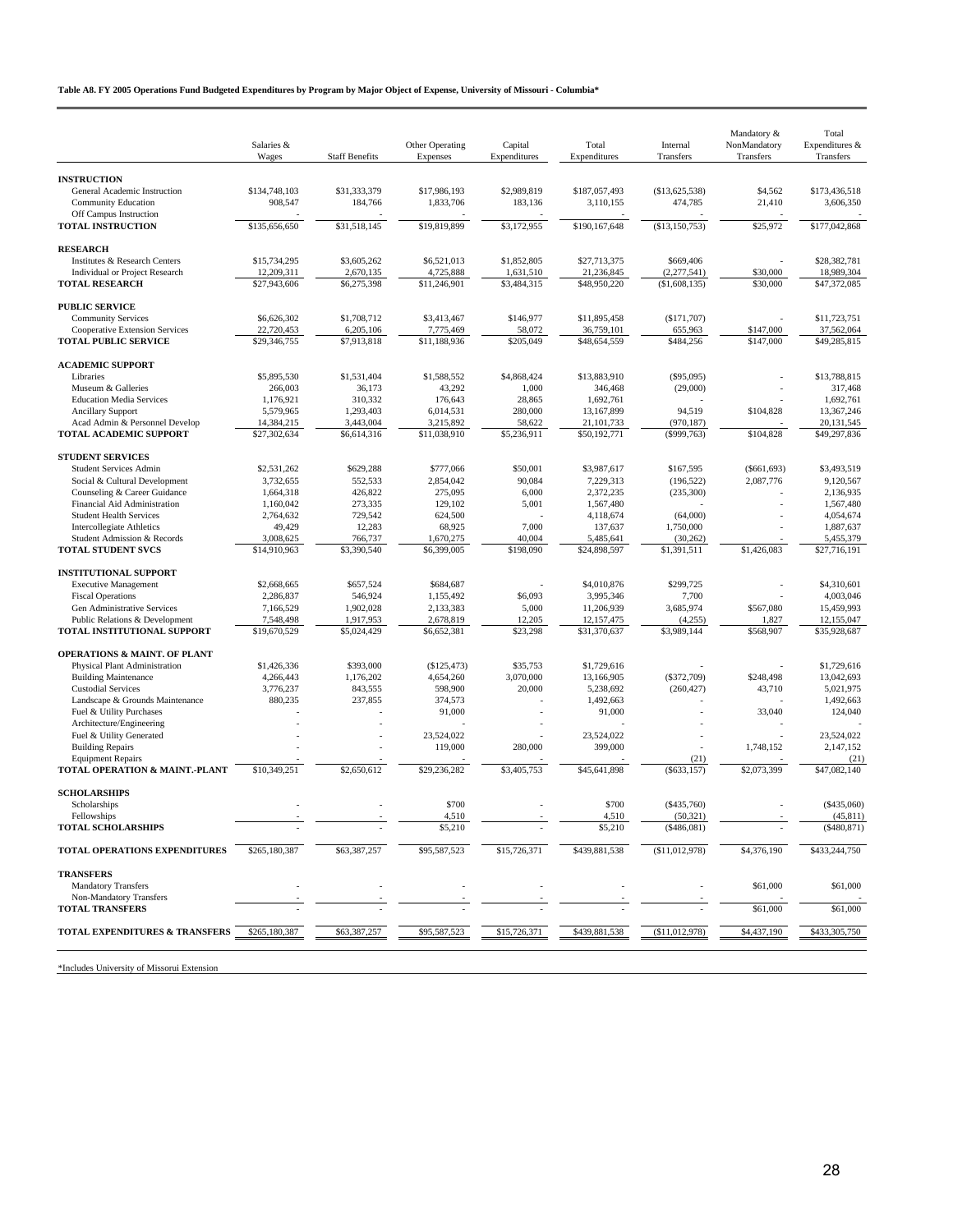### **Table A9. FY 2005 Operations Fund Budgeted Expenditures by Program by Major Object of Expense, University of Missouri - Kansas City**

 $\overline{a}$ 

|                                                                | Salaries &                |                          | Other Operating          | Capital                            | Total                      | Internal               | Mandatory &<br>NonMandatory | Total<br>Expenditures &    |
|----------------------------------------------------------------|---------------------------|--------------------------|--------------------------|------------------------------------|----------------------------|------------------------|-----------------------------|----------------------------|
|                                                                | Wages                     | <b>Staff Benefits</b>    | Expenses                 | Expenditures                       | Expenditures               | Transfers              | Transfers                   | Transfers                  |
| <b>INSTRUCTION</b>                                             |                           |                          |                          |                                    |                            |                        |                             |                            |
| General Academic Instruction                                   | \$73,065,837              | \$15,675,011             | \$8,173,575              | \$1,218,229                        | \$98,132,652               | \$104,866              |                             | \$98,237,518               |
| <b>Community Education</b>                                     |                           |                          | 42,360                   |                                    | 42,360                     |                        |                             | 42,360                     |
| Off Campus Instruction<br><b>TOTAL INSTRUCTION</b>             | \$73,065,837              | \$15,675,011             |                          | \$1,218,229                        |                            | \$104,866              |                             | \$98,279,878               |
|                                                                |                           |                          | \$8,215,935              |                                    | \$98,175,012               |                        |                             |                            |
| <b>RESEARCH</b>                                                |                           |                          |                          |                                    |                            |                        |                             |                            |
| Institutes & Research Centers                                  | \$371,813                 | \$97,484                 | \$74,981                 |                                    | \$544,278                  | (\$134,920)            |                             | \$409,358                  |
| <b>Individual or Project Research</b>                          | 3,351,762                 | 834,166                  | 4,407,954                | \$587,075                          | 9,180,957                  | (332,935)              |                             | 8,848,022                  |
| <b>TOTAL RESEARCH</b>                                          | \$3,723,575               | \$931,650                | \$4,482,935              | \$587,075                          | \$9,725,235                | $(*467, 855)$          |                             | \$9,257,380                |
| <b>PUBLIC SERVICE</b>                                          |                           |                          |                          |                                    |                            |                        |                             |                            |
| <b>Community Services</b>                                      | \$1,905,902               | \$547,893                | \$555,540                |                                    | \$3,009,335                | (\$102,526)            |                             | \$2,906,809                |
| <b>Cooperative Extension Services</b>                          | 170,472                   | 29,000                   | 8,500                    |                                    | 207,972                    |                        |                             | 207,972                    |
| <b>TOTAL PUBLIC SERVICE</b>                                    | \$2,076,374               | \$576,893                | \$564,040                |                                    | \$3,217,307                | (\$102,526)            |                             | \$3,114,781                |
| <b>ACADEMIC SUPPORT</b>                                        |                           |                          |                          |                                    |                            |                        |                             |                            |
| Libraries                                                      | \$3,715,352               | \$973,672                | \$617,465                | \$1,773,713                        | \$7,080,202                |                        |                             | \$7,080,202                |
| Museum & Galleries                                             |                           |                          |                          |                                    |                            |                        |                             |                            |
| <b>Education Media Services</b>                                | 229,771                   | 55,595                   | 34,100                   |                                    | 319,466                    | (\$155,906)            |                             | 163,560                    |
| <b>Ancillary Support</b>                                       | 984,492                   | 254,056                  | 252,260                  | 10,000                             | 1,500,808                  | 1,107,642              |                             | 2,608,450                  |
| Acad Admin & Personnel Develop<br>TOTAL ACADEMIC SUPPORT       | 6,156,416<br>\$11,086,031 | 1,590,111<br>\$2,873,434 | 2,598,480<br>\$3,502,305 | 591,772<br>$\overline{$}2,375,485$ | 10,936,779<br>\$19,837,255 | (387,960)<br>\$563,776 |                             | 10,548,819<br>\$20,401,031 |
|                                                                |                           |                          |                          |                                    |                            |                        |                             |                            |
| <b>STUDENT SERVICES</b>                                        |                           |                          |                          |                                    |                            |                        |                             |                            |
| <b>Student Services Admin</b>                                  | \$1,432,518               | \$358,280                | \$765,357                | \$75,000                           | \$2,631,155                | \$150,229              |                             | \$2,781,384                |
| Social & Cultural Development                                  | 1,617,436                 | 361,483                  | 876,444                  |                                    | 2,855,363                  | 15,202                 | \$575,000                   | 3,445,565                  |
| Counseling & Career Guidance                                   | 1,058,855                 | 239,672                  | 79,546                   |                                    | 1,378,073                  | (316,746)              |                             | 1,061,327                  |
| Financial Aid Administration<br><b>Student Health Services</b> | 724,446                   | 181,978                  | 78,000                   |                                    | 984,424                    | 165,000                |                             | 1,149,424                  |
| <b>Intercollegiate Athletics</b>                               |                           |                          |                          |                                    |                            |                        |                             |                            |
| Student Admission & Records                                    | 1,326,550                 | 339,810                  | 336,885                  |                                    | 2,003,245                  | (22, 651)              |                             | 1,980,594                  |
| <b>TOTAL STUDENT SVCS</b>                                      | \$6,159,805               | \$1,481,223              | \$2,136,232              | \$75,000                           | \$9,852,260                | (\$8.966)              | \$575,000                   | \$10,418,294               |
| <b>INSTITUTIONAL SUPPORT</b>                                   |                           |                          |                          |                                    |                            |                        |                             |                            |
| <b>Executive Management</b>                                    | \$2,283,610               | \$601,537                | \$153,666                | \$25,000                           | \$3,063,813                | \$35,457               |                             | \$3,099,270                |
| <b>Fiscal Operations</b>                                       | 1,203,456                 | 319,911                  | 1,381,197                | 320,000                            | 3,224,564                  | 2,533,743              | \$25,000                    | 5,783,307                  |
| Gen Administrative Services                                    | 4,988,506                 | 1,304,088                | 2,162,922                | 205,578                            | 8,661,094                  | (444, 916)             |                             | 8,216,178                  |
| Public Relations & Development                                 | 2,827,540                 | 751,363                  | 1,141,549                | 150,000                            | 4,870,452                  | (236,002)              |                             | 4,634,450                  |
| TOTAL INSTITUTIONAL SUPPORT                                    | \$11,303,112              | \$2,976,899              | \$4,839,334              | \$700,578                          | \$19,819,923               | \$1,888,282            | \$25,000                    | \$21,733,205               |
| <b>OPERATIONS &amp; MAINT. OF PLANT</b>                        |                           |                          |                          |                                    |                            |                        |                             |                            |
| Physical Plant Administration                                  | \$456,407                 | \$124,508                | \$100,000                |                                    | \$680,915                  |                        |                             | \$680,915                  |
| <b>Building Maintenance</b>                                    | 406,172                   | 110,804                  | 2,192,559                | \$2,905,804                        | 5,615,339                  | \$25,000               |                             | 5,640,339                  |
| <b>Custodial Services</b>                                      | 2,751,525                 | 750,616                  | 342,700                  |                                    | 3,844,841                  |                        |                             | 3,844,841                  |
| Landscape & Grounds Maintenance                                | 341,721                   | 93,221                   | 215,000                  |                                    | 649,942                    |                        |                             | 649,942                    |
| Fuel & Utility Purchases                                       |                           |                          | 4,881,768                |                                    | 4,881,768                  |                        |                             | 4,881,768                  |
| Architecture/Engineering                                       |                           |                          |                          |                                    |                            |                        |                             |                            |
| Fuel & Utility Generated<br><b>Building Repairs</b>            | 800,108                   | 218,269                  | 33,500                   |                                    | 1,051,877                  |                        |                             | 1,051,877                  |
| <b>Equipment Repairs</b>                                       |                           |                          | 40,000                   |                                    | 40,000                     |                        |                             | 40,000                     |
| TOTAL OPERATION & MAINT.-PLANT                                 | \$4,755,933               | \$1,297,418              | \$7,805,527              | \$2,905,804                        | \$16,764,682               | \$25,000               |                             | \$16,789,682               |
| <b>SCHOLARSHIPS</b>                                            |                           |                          |                          |                                    |                            |                        |                             |                            |
| Scholarships                                                   |                           |                          | \$2,500                  |                                    | \$2,500                    | \$250,000              |                             | \$252,500                  |
| Fellowships                                                    | \$75,000                  |                          | 10,000                   |                                    | 85,000                     |                        |                             | 85,000                     |
| <b>TOTAL SCHOLARSHIPS</b>                                      | \$75,000                  |                          | \$12,500                 |                                    | \$87,500                   | \$250,000              |                             | \$337,500                  |
| <b>TOTAL OPERATIONS EXPENDITURES</b>                           | \$112,245,667             | \$25,812,528             | \$31,558,808             | \$7,862,171                        | \$177,479,174              | \$2,252,577            | \$600,000                   | \$180,331,751              |
| <b>TRANSFERS</b>                                               |                           |                          |                          |                                    |                            |                        |                             |                            |
| <b>Mandatory Transfers</b>                                     |                           |                          |                          |                                    |                            |                        |                             |                            |
| Non-Mandatory Transfers                                        |                           |                          |                          |                                    |                            |                        |                             |                            |
| <b>TOTAL TRANSFERS</b>                                         |                           |                          |                          |                                    |                            |                        |                             |                            |
| TOTAL EXPENDITURES & TRANSFERS                                 | \$112,245,667             | \$25,812,528             | \$31,558,808             | \$7,862,171                        | \$177,479,174              | \$2,252,577            | \$600,000                   | \$180,331,751              |
|                                                                |                           |                          |                          |                                    |                            |                        |                             |                            |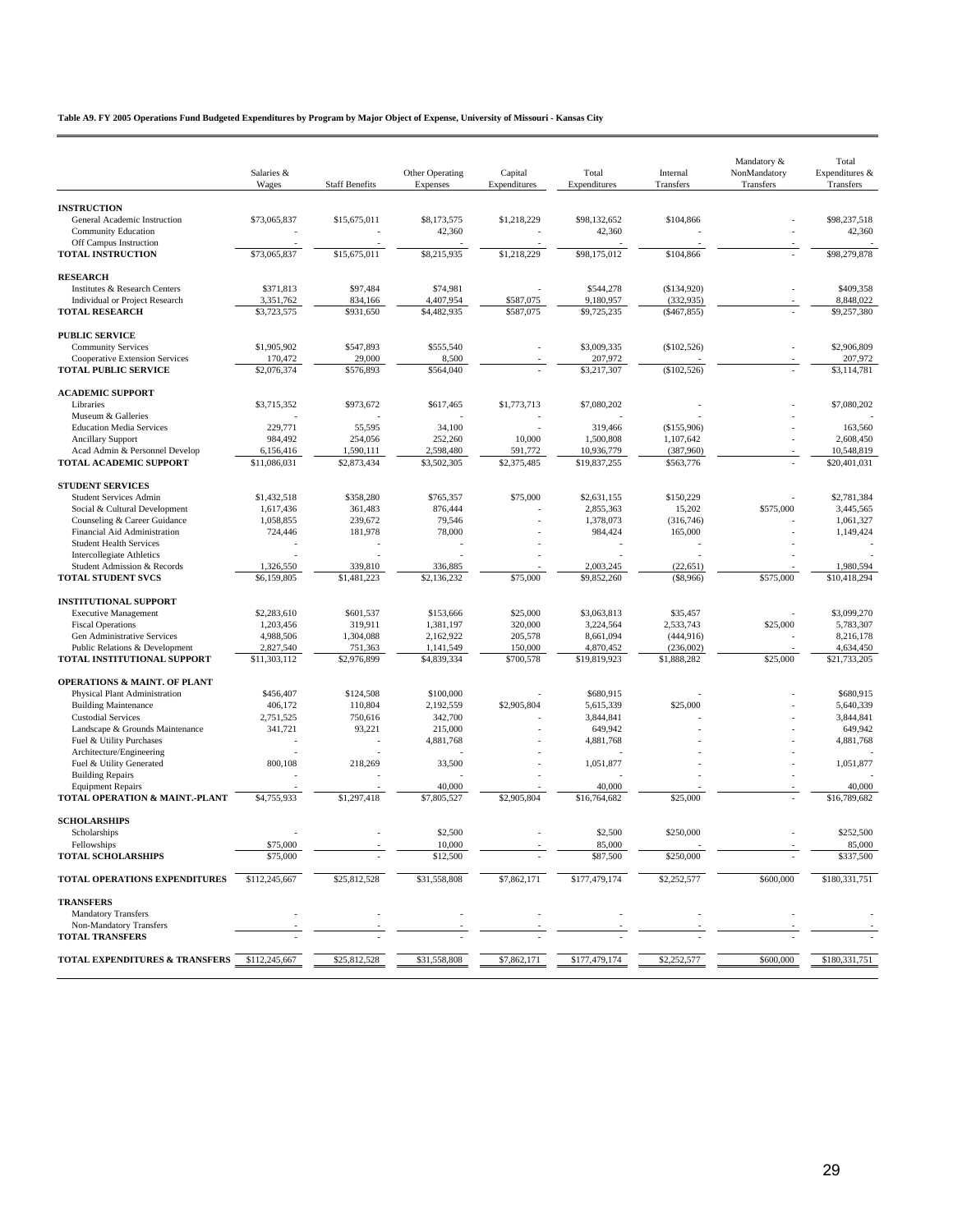### **Table A10. FY 2005 Operations Fund Budgeted Expenditures by Program by Major Object of Expense, University of Missouri - Rolla**

 $\overline{a}$ 

|                                                                 | Salaries &               |                       | Other Operating      | Capital                | Total                    | Internal      | Mandatory &<br>NonMandatory                                      | Total<br>Expenditures $&$ |
|-----------------------------------------------------------------|--------------------------|-----------------------|----------------------|------------------------|--------------------------|---------------|------------------------------------------------------------------|---------------------------|
|                                                                 | Wages                    | <b>Staff Benefits</b> | Expenses             | Expenditures           | Expenditures             | Transfers     | Transfers<br>\$67,000<br>15,000<br>3,000<br>\$85,000<br>\$85,000 | Transfers                 |
| <b>INSTRUCTION</b>                                              |                          |                       |                      |                        |                          |               |                                                                  |                           |
| General Academic Instruction                                    | \$31,103,651             | \$7,819,870           | \$2,263,952          | \$561,886              | \$41,749,358             | \$80,000      |                                                                  | \$41,829,358              |
| <b>Community Education</b>                                      | 1,100                    | 300                   | 42,754               |                        | 44,154                   |               |                                                                  | 44,154                    |
| Off Campus Instruction                                          | 100,400                  | 13,150                | 16,172               |                        | 129,722                  |               |                                                                  | 129,722                   |
| <b>TOTAL INSTRUCTION</b>                                        | \$31,205,151             | \$7,833,320           | \$2,322,878          | \$561,886              | \$41,923,234             | \$80,000      |                                                                  | \$42,003,234              |
| <b>RESEARCH</b>                                                 |                          |                       |                      |                        |                          |               |                                                                  |                           |
| Institutes & Research Centers                                   | \$1,116,404              | \$167,415             | \$346,216            | \$156,959              | \$1,786,995              |               |                                                                  | \$1,786,995               |
| Individual or Project Research                                  | 1,150,948                | 168,468               | 1,211,581            | 673,863                | 3,204,861                |               |                                                                  | 3,204,861                 |
| <b>TOTAL RESEARCH</b>                                           | \$2,267,352              | \$335,883             | \$1,557,797          | \$830,823              | \$4,991,855              |               |                                                                  | \$4,991,855               |
| <b>PUBLIC SERVICE</b>                                           |                          |                       |                      |                        |                          |               |                                                                  |                           |
| <b>Community Services</b>                                       | \$342,539                | \$93,313              | \$140,434            | \$5,000                | \$581,286                |               |                                                                  | \$581.286                 |
| Cooperative Extension Services                                  | 127,929                  | 38,941                | (157,000)            | 5,000                  | 14,870                   | (\$13,600)    |                                                                  | 1,270                     |
| <b>TOTAL PUBLIC SERVICE</b>                                     | \$470,468                | \$132,254             | (\$16,566)           | \$10,000               | \$596,156                | (\$13,600)    |                                                                  | \$582,556                 |
| <b>ACADEMIC SUPPORT</b>                                         |                          |                       |                      |                        |                          |               |                                                                  |                           |
| Libraries                                                       | \$792,362                | \$204,952             | \$274,919            | \$1,020,335            | \$2,292,568              |               |                                                                  | \$2,292,568               |
| Museum & Galleries                                              |                          |                       |                      |                        |                          |               |                                                                  |                           |
| <b>Education Media Services</b>                                 | 273,154                  | 67,742                | (52, 172)            | 50,000                 | 338,724                  |               |                                                                  | 338,724                   |
| <b>Ancillary Support</b>                                        | 322,513                  | 77,111                | 69,290               | 1,200                  | 470,114                  |               |                                                                  | 470,114                   |
| Acad Admin & Personnel Develop                                  | 1,821,064                | 492,306               | 896,188              | 30,000                 | 3,239,559                | $(\$923,000)$ |                                                                  | 2,316,559                 |
| TOTAL ACADEMIC SUPPORT                                          | \$3,209,093              | \$842,111             | \$1,188,225          | $\overline{1,}101,535$ | \$6,340,965              | ( \$923,000)  |                                                                  | \$5,417,965               |
| <b>STUDENT SERVICES</b>                                         |                          |                       |                      |                        |                          |               |                                                                  |                           |
| <b>Student Services Admin</b>                                   | \$1,948,210              | \$528,663             | \$391.183            |                        | \$2,868,056              |               |                                                                  | \$2,868,056               |
| Social & Cultural Development                                   | 386,621                  | 60,770                | 694.729              |                        | 1,142,120                |               |                                                                  | 1,209,120                 |
| Counseling & Career Guidance                                    | 787,327                  | 201,326               | 156,930              |                        | 1,145,583                |               |                                                                  | 1,145,583                 |
| Financial Aid Administration                                    | 238,088                  | 64,948                | 37,319               |                        | 340,355                  |               |                                                                  | 355,355                   |
| <b>Student Health Services</b>                                  | 453,000                  | 92,270                | 77,700               |                        | 622,970                  |               |                                                                  | 622,970                   |
| <b>Intercollegiate Athletics</b><br>Student Admission & Records | 692,114<br>1,619,420     | 187,169<br>413,372    | 281,851<br>660,573   | $\sim$                 | 1,161,134<br>2,693,365   |               |                                                                  | 1,161,134<br>2,696,365    |
| <b>TOTAL STUDENT SVCS</b>                                       | \$6,124,780              | \$1,548,518           | \$2,300,285          |                        | \$9,973,584              |               |                                                                  | \$10,058,584              |
|                                                                 |                          |                       |                      |                        |                          |               |                                                                  |                           |
| <b>INSTITUTIONAL SUPPORT</b>                                    |                          |                       |                      |                        |                          |               |                                                                  |                           |
| <b>Executive Management</b><br><b>Fiscal Operations</b>         | \$1,088,029<br>1,081,550 | \$272,360<br>287,079  | \$404,188<br>300,416 | J.<br>\$750            | \$1,764,577<br>1,669,795 | \$650,425     |                                                                  | \$2,415,002<br>1,669,795  |
| Gen Administrative Services                                     | 1,557,550                | 407,758               | 558,778              | 1,000                  | 2,525,086                | (425)         |                                                                  | 2,524,661                 |
| Public Relations & Development                                  | 1,727,595                | 465,925               | 504,209              |                        | 2,697,729                |               |                                                                  | 2,697,729                 |
| TOTAL INSTITUTIONAL SUPPORT                                     | \$5,454,724              | \$1,433,122           | \$1,767,591          | \$1,750                | \$8,657,187              | \$650,000     |                                                                  | \$9,307,187               |
| <b>OPERATIONS &amp; MAINT. OF PLANT</b>                         |                          |                       |                      |                        |                          |               |                                                                  |                           |
| Physical Plant Administration                                   | \$197,753                | \$53,943              | \$35,866             |                        | \$287,562                |               |                                                                  | \$287,562                 |
| <b>Building Maintenance</b>                                     | 894,078                  | 243,540               | 538,011              | \$61,200               | 1,736,829                |               |                                                                  | 1,736,829                 |
| <b>Custodial Services</b>                                       | 1,110,562                | 275,285               | 43,902               | 10,200                 | 1,439,949                |               |                                                                  | 1,439,949                 |
| Landscape & Grounds Maintenance                                 | 299,352                  | 76,687                | 54,456               |                        | 430,495                  |               |                                                                  | 430,495                   |
| Fuel & Utility Purchases                                        |                          |                       | 2,530,513            | ÷,                     | 2,530,513                |               |                                                                  | 2,530,513                 |
| Architecture/Engineering                                        | 105,845                  | 28,332                | 18,680               |                        | 152,857                  |               |                                                                  | 152,857                   |
| Fuel & Utility Generated                                        | 810,705                  | 217,963               | 145,988              | 30,600                 | 1,205,256                |               |                                                                  | 1,205,256                 |
| <b>Building Repairs</b><br><b>Equipment Repairs</b>             | 69,239                   | 18,816                | 401,438              | 1,193,881              | 1,683,374                |               |                                                                  | 1,683,374                 |
| TOTAL OPERATION & MAINT.-PLANT                                  | \$3,487,534              | \$914,566             | \$3,768,854          | \$1,295,881            | \$9,466,835              |               |                                                                  | \$9,466,835               |
| <b>SCHOLARSHIPS</b>                                             |                          |                       |                      |                        |                          |               |                                                                  |                           |
| Scholarships                                                    |                          |                       | \$24,035             |                        | \$24,035                 | \$55,000      |                                                                  | \$79,035                  |
| Fellowships                                                     |                          |                       |                      |                        |                          |               |                                                                  |                           |
| <b>TOTAL SCHOLARSHIPS</b>                                       |                          |                       | \$24,035             |                        | \$24,035                 | \$55,000      |                                                                  | \$79,035                  |
| TOTAL OPERATIONS EXPENDITURES                                   | \$52,219,103             | \$13,039,774          | \$12,913,100         | \$3,801,875            | \$81,973,851             | (\$151,600)   |                                                                  | \$81,907,251              |
| <b>TRANSFERS</b>                                                |                          |                       |                      |                        |                          |               |                                                                  |                           |
| <b>Mandatory Transfers</b>                                      |                          |                       |                      |                        |                          |               |                                                                  |                           |
| Non-Mandatory Transfers                                         |                          |                       |                      |                        |                          |               |                                                                  |                           |
| <b>TOTAL TRANSFERS</b>                                          |                          |                       |                      |                        |                          |               |                                                                  |                           |
| TOTAL EXPENDITURES & TRANSFERS                                  | \$52,219,103             | \$13,039,774          | \$12,913,100         | \$3,801,875            | \$81,973,851             | (\$151,600)   | \$85,000                                                         | \$81,907,251              |
|                                                                 |                          |                       |                      |                        |                          |               |                                                                  |                           |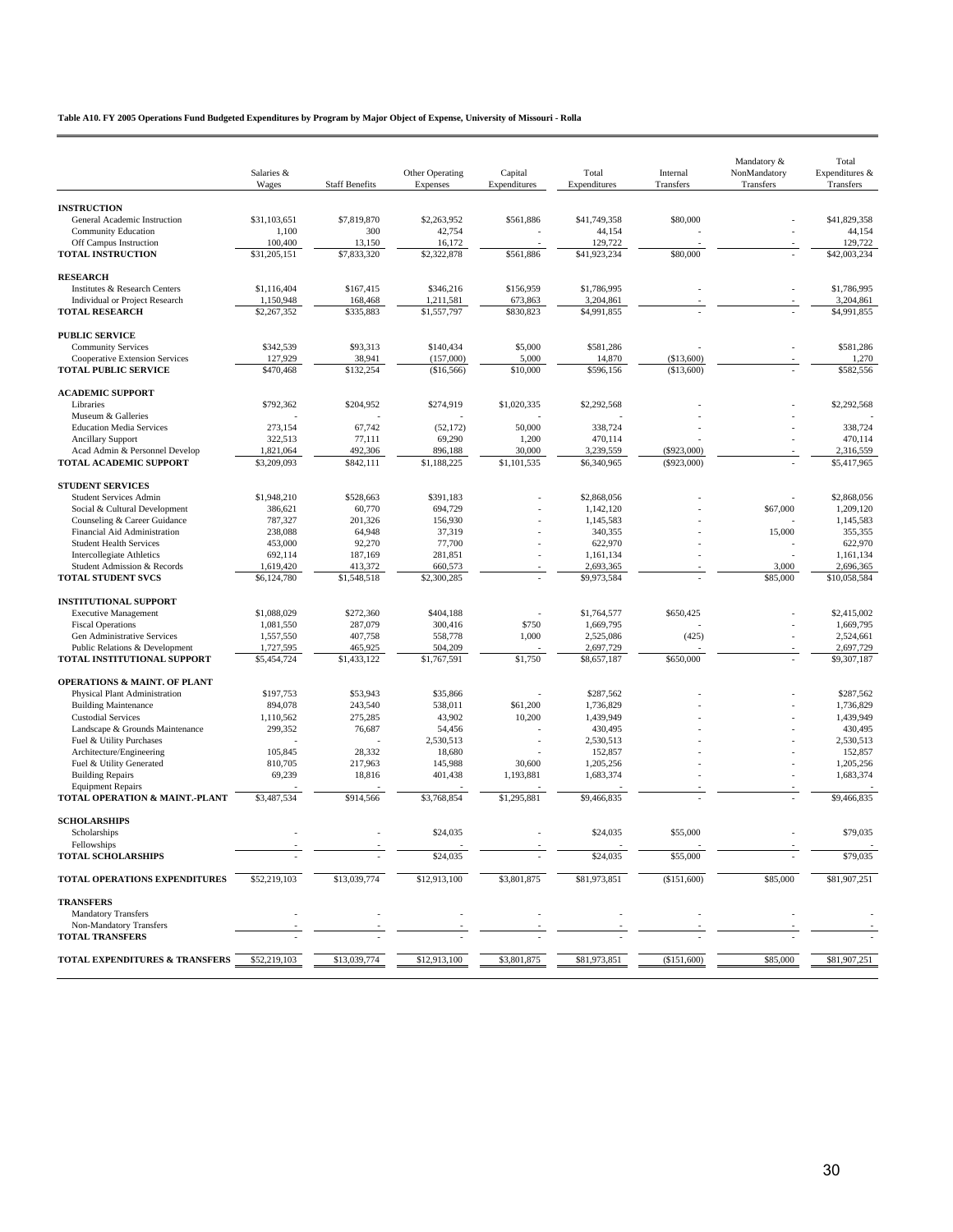### **Table A11. FY 2005 Operations Fund Budgeted Expenditures by Program by Major Object of Expense, University of Missouri - St Louis**

|                                                             | Salaries &<br>Wages | <b>Staff Benefits</b> | Other Operating<br>Expenses | Capital<br>Expenditures | Total<br>Expenditures | Internal<br>Transfers | Mandatory &<br>NonMandatory<br>Transfers | Total<br>Expenditures &<br>Transfers |
|-------------------------------------------------------------|---------------------|-----------------------|-----------------------------|-------------------------|-----------------------|-----------------------|------------------------------------------|--------------------------------------|
|                                                             |                     |                       |                             |                         |                       |                       |                                          |                                      |
| <b>INSTRUCTION</b><br>General Academic Instruction          | \$39,316,385        | \$8,914,964           | \$6,029,081                 | \$563,001               | \$54,823,431          | \$1,458,536           |                                          | \$56,281,967                         |
| <b>Community Education</b>                                  | $\boldsymbol{0}$    | (0)                   | 24,100                      |                         | 24,100                | (100)                 |                                          | 24,000                               |
| Off Campus Instruction                                      | 461,297             | 125,844               | 247,746                     |                         | 834,887               |                       |                                          | 834,887                              |
| <b>TOTAL INSTRUCTION</b>                                    | \$39,777,682        | \$9,040,808           | \$6,300,927                 | \$563,001               | \$55,682,418          | \$1,458,436           |                                          | \$57,140,854                         |
| <b>RESEARCH</b>                                             |                     |                       |                             |                         |                       |                       |                                          |                                      |
| Institutes & Research Centers                               | \$1,274,225         | \$295,567             | \$458,029                   | \$16,349                | \$2,044,170           | $(\$55,918)$          |                                          | \$1,988,252                          |
| Individual or Project Research                              | 522,568             | 96,172                | 1,270,819                   | 110,000                 | 1,999,559             | (9,000)               |                                          | 1,990,559                            |
| <b>TOTAL RESEARCH</b>                                       | \$1,796,793         | \$391,739             | \$1,728,848                 | \$126,349               | \$4,043,729           | ( \$64, 918)          |                                          | \$3,978,811                          |
| <b>PUBLIC SERVICE</b>                                       |                     |                       |                             |                         |                       |                       |                                          |                                      |
| <b>Community Services</b>                                   | \$1,814,045         | \$501,101             | \$324,667                   |                         | \$2,639,813           | (\$19,972)            |                                          | \$2,619,841                          |
| Cooperative Extension Services                              | 178,900             | 48,746                | (23,003)                    |                         | 204,643               | (183, 362)            |                                          | 21,281                               |
| <b>TOTAL PUBLIC SERVICE</b>                                 | \$1,992,945         | \$549,847             | \$301,664                   |                         | \$2,844,456           | $(\$203,334)$         |                                          | \$2,641,122                          |
| <b>ACADEMIC SUPPORT</b>                                     |                     |                       |                             |                         |                       |                       |                                          |                                      |
| Libraries                                                   | \$2,004,223         | \$489,020             | \$514,444                   | \$2,030,000             | \$5,037,687           |                       |                                          | \$5,037,687                          |
| Museum & Galleries                                          | 50,493              | 12,346                | 12,275                      |                         | 75,114                |                       |                                          | 75,114                               |
| <b>Education Media Services</b>                             | 812,763             | 221,698               | 175,394                     | 20,500                  | 1,230,355             |                       |                                          | 1,230,355                            |
| <b>Ancillary Support</b>                                    | 2,500,800           | 682,100               | 1,629,019                   | 23,500                  | 4,835,419             | (\$122, 125)          |                                          | 4,713,294                            |
| Acad Admin & Personnel Develop                              | 4,706,678           | 1,175,469             | 1,151,941                   | 17,000                  | 7,051,088             | (5,000)               |                                          | 7,046,088                            |
| TOTAL ACADEMIC SUPPORT                                      | \$10,074,957        | \$2,580,633           | \$3,483,073                 | \$2,091,000             | \$18,229,663          | (S127, 125)           |                                          | \$18,102,538                         |
| <b>STUDENT SERVICES</b>                                     |                     |                       |                             |                         |                       |                       |                                          |                                      |
| Student Services Admin                                      | \$671.423           | \$195,100             | \$569,302                   |                         | \$1,435,825           |                       |                                          | \$1,435,825                          |
| Social & Cultural Development                               | 538,577             | 80,724                | 1,117,208                   | \$14,680                | 1,751,189             | \$869,927             |                                          | 2,621,116                            |
| Counseling & Career Guidance                                | 547,433             | 126,017               | 89,700                      |                         | 763,150               |                       |                                          | 763,150                              |
| Financial Aid Administration                                | 600,000             | 100,000               | 50,000                      |                         | 750,000               |                       |                                          | 750,000                              |
| <b>Student Health Services</b>                              | 12,000              | 1,000                 | 37,000                      |                         | 50,000                |                       |                                          | 50,000                               |
| Intercollegiate Athletics<br>Student Admission & Records    | 1,724,519           | 285,190               | 223,738                     | 2,000                   | 2,235,447             | (5,263)               |                                          | 2,230,184                            |
| <b>TOTAL STUDENT SVCS</b>                                   | \$4,093,952         | \$788,031             | \$2,086,948                 | \$16,680                | \$6,985,611           | \$864,664             |                                          | \$7,850,275                          |
|                                                             |                     |                       |                             |                         |                       |                       |                                          |                                      |
| <b>INSTITUTIONAL SUPPORT</b><br><b>Executive Management</b> | \$1,378,259         | \$371,051             | \$101,326                   |                         | \$1,850,636           |                       |                                          | \$1,850,636                          |
| <b>Fiscal Operations</b>                                    | 603,919             | 163,320               | 1,364,731                   |                         | 2,131,970             | \$100,000             |                                          | 2,231,970                            |
| Gen Administrative Services                                 | 1,562,467           | 425,725               | (201, 543)                  |                         | 1,786,649             | 799,736               | \$7,400                                  | 2,593,785                            |
| Public Relations & Development                              | 1,889,222           | 550,936               | 1,633,821                   |                         | 4,073,979             |                       |                                          | 4,073,979                            |
| TOTAL INSTITUTIONAL SUPPORT                                 | \$5,433,867         | \$1,511,032           | \$2,898,335                 | \$0                     | \$9,843,234           | \$899,736             | \$7,400                                  | \$10,750,370                         |
| <b>OPERATIONS &amp; MAINT. OF PLANT</b>                     |                     |                       |                             |                         |                       |                       |                                          |                                      |
| Physical Plant Administration                               | \$161,486           | \$44,053              | $(\$43,363)$                |                         | \$162,176             |                       |                                          | \$162,176                            |
| <b>Building Maintenance</b>                                 | 251,551             | 68,680                | 2,914,345                   | \$10,000                | 3,244,576             | \$30,000              | \$908,805                                | 4,183,381                            |
| <b>Custodial Services</b>                                   | 1,543,717           | 421,126               | 32,664                      |                         | 1,997,507             | (32,000)              |                                          | 1,965,507                            |
| Landscape & Grounds Maintenance                             | 211,466             | 57,688                | 240,987                     |                         | 510.141               |                       | 41,998                                   | 552,139                              |
| Fuel & Utility Purchases                                    |                     |                       | 2,490,756                   |                         | 2,490,756             |                       |                                          | 2,490,756                            |
| Architecture/Engineering<br>Fuel & Utility Generated        |                     |                       |                             |                         |                       |                       |                                          |                                      |
| <b>Building Repairs</b>                                     | $\boldsymbol{0}$    | (0)                   | 1,206,124                   |                         | 1,206,124             |                       |                                          | 1,206,124                            |
| <b>Equipment Repairs</b>                                    |                     |                       |                             |                         |                       |                       |                                          |                                      |
| TOTAL OPERATION & MAINT.-PLANT                              | \$2,168,220         | \$591,547             | \$6,841,513                 | \$10,000                | \$9,611,280           | (\$2,000)             | \$950,803                                | \$10,560,083                         |
|                                                             |                     |                       |                             |                         |                       |                       |                                          |                                      |
| <b>SCHOLARSHIPS</b><br>Scholarships                         |                     |                       | \$331,417                   |                         | \$331,417             | \$214,649             |                                          | \$546,066                            |
| Fellowships                                                 |                     |                       |                             |                         |                       |                       |                                          |                                      |
| <b>TOTAL SCHOLARSHIPS</b>                                   |                     |                       | \$331,417                   |                         | \$331,417             | \$214,649             |                                          | \$546,066                            |
| TOTAL OPERATIONS EXPENDITURES                               | \$65,338,416        | \$15,453,636          | \$23,972,724                | \$2,807,030             | \$107,571,807         | \$3,040,108           | \$958,203                                | \$111,570,118                        |
| <b>TRANSFERS</b>                                            |                     |                       |                             |                         |                       |                       |                                          |                                      |
| <b>Mandatory Transfers</b>                                  |                     |                       |                             |                         |                       |                       |                                          |                                      |
| Non-Mandatory Transfers                                     |                     |                       |                             |                         |                       |                       |                                          |                                      |
| <b>TOTAL TRANSFERS</b>                                      |                     |                       |                             |                         |                       |                       |                                          |                                      |
| TOTAL EXPENDITURES & TRANSFERS                              | \$65,338,416        | \$15,453,636          | \$23,972,724                | \$2,807,030             | \$107,571,807         | \$3,040,108           | \$958,203                                | \$111,570,118                        |
|                                                             |                     |                       |                             |                         |                       |                       |                                          |                                      |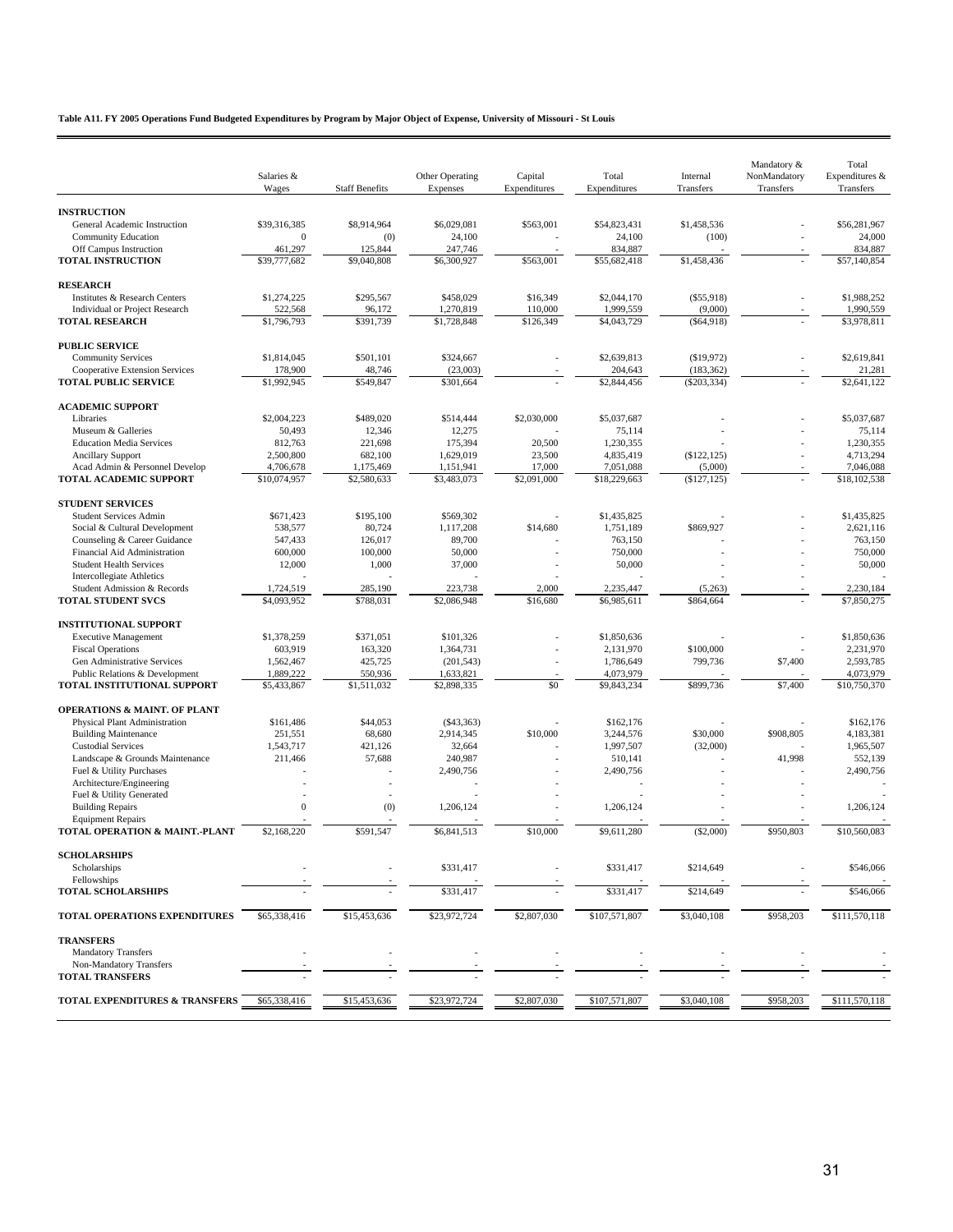### **Table A12. FY 2005 Operations Fund Budgeted Expenditures by Program by Major Object of Expense, University of Missouri - System Administration**

 $\overline{a}$ 

|                                                                | Salaries &<br>Wages | <b>Staff Benefits</b> | Other Operating<br>Expenses | Capital<br>Expenditures | Total<br>Expenditures | Internal<br>Transfers | Mandatory &<br>NonMandatory<br>Transfers | Total<br>Expenditures &<br>Transfers |
|----------------------------------------------------------------|---------------------|-----------------------|-----------------------------|-------------------------|-----------------------|-----------------------|------------------------------------------|--------------------------------------|
|                                                                |                     |                       |                             |                         |                       |                       |                                          |                                      |
| <b>INSTRUCTION</b><br>General Academic Instruction             |                     |                       |                             |                         |                       |                       |                                          |                                      |
| <b>Community Education</b>                                     |                     |                       |                             |                         |                       |                       |                                          |                                      |
| Off Campus Instruction                                         |                     |                       |                             |                         |                       |                       |                                          |                                      |
| <b>TOTAL INSTRUCTION</b>                                       |                     |                       |                             |                         |                       |                       |                                          |                                      |
| <b>RESEARCH</b>                                                |                     |                       |                             |                         |                       |                       |                                          |                                      |
| Institutes & Research Centers                                  |                     |                       |                             |                         |                       |                       |                                          |                                      |
| <b>Individual or Project Research</b>                          |                     |                       |                             |                         |                       |                       |                                          |                                      |
| <b>TOTAL RESEARCH</b>                                          |                     |                       |                             |                         |                       |                       |                                          |                                      |
| <b>PUBLIC SERVICE</b>                                          |                     |                       |                             |                         |                       |                       |                                          |                                      |
| <b>Community Services</b>                                      | \$4,428,665         | \$1,208,139           | \$3,449,453                 | \$99,209                | \$9,185,466           |                       |                                          | \$9,185,466                          |
| Cooperative Extension Services                                 |                     |                       |                             |                         |                       |                       |                                          |                                      |
| <b>TOTAL PUBLIC SERVICE</b>                                    | \$4,428,665         | \$1,208,139           | \$3,449,453                 | \$99,209                | \$9,185,466           |                       |                                          | \$9,185,466                          |
| <b>ACADEMIC SUPPORT</b>                                        |                     |                       |                             |                         |                       |                       |                                          |                                      |
| Libraries                                                      | \$1,029,237         | \$266,002             | \$2,605,934                 |                         | \$3,901,173           |                       |                                          | \$3,901,173                          |
| Museum & Galleries                                             |                     |                       |                             |                         |                       |                       |                                          |                                      |
| <b>Education Media Services</b>                                | 784,835             | 212,295               | 1,637,331                   | \$10,003                | 2,644,464             |                       |                                          | 2,644,464                            |
| <b>Ancillary Support</b>                                       | 228,028             | 59,785                |                             |                         | 287,813               | \$438,662             |                                          | 726,475                              |
| Acad Admin & Personnel Develop                                 | 402,143             | 79,149                | 924,640                     |                         | 1,405,932             | (155,000)             |                                          | 1,250,932                            |
| <b>TOTAL ACADEMIC SUPPORT</b>                                  | \$2,444,243         | \$617,231             | \$5,167,905                 | \$10,003                | \$8,239,382           | \$283,662             |                                          | \$8,523,044                          |
| <b>STUDENT SERVICES</b>                                        |                     |                       |                             |                         |                       |                       |                                          |                                      |
| <b>Student Services Admin</b>                                  | \$881,518           | \$234,291             | \$1,101,938                 |                         | \$2,217,747           | (\$2,202,747)         |                                          | \$15,000                             |
| Social & Cultural Development                                  |                     |                       |                             |                         |                       |                       |                                          |                                      |
| Counseling & Career Guidance                                   |                     |                       |                             |                         |                       |                       |                                          |                                      |
| Financial Aid Administration<br><b>Student Health Services</b> |                     |                       |                             |                         |                       |                       |                                          |                                      |
| <b>Intercollegiate Athletics</b>                               |                     |                       |                             |                         |                       |                       |                                          |                                      |
| Student Admission & Records                                    |                     |                       |                             |                         |                       |                       |                                          |                                      |
| <b>TOTAL STUDENT SVCS</b>                                      | \$881,518           | \$234,291             | \$1,101,938                 |                         | \$2,217,747           | $(\$2,202,747)$       |                                          | \$15,000                             |
| <b>INSTITUTIONAL SUPPORT</b>                                   |                     |                       |                             |                         |                       |                       |                                          |                                      |
| <b>Executive Management</b>                                    | \$3,386,736         | \$824,173             | \$438,057                   |                         | \$4,648,966           | \$44,700              |                                          | \$4,693,666                          |
| <b>Fiscal Operations</b>                                       | 2,138,562           | 583,052               | 967,272                     |                         | 3,688,886             | (1,169,082)           |                                          | 2,519,804                            |
| Gen Administrative Services                                    | 7,642,095           | 1,973,173             | 1,972,152                   | \$135,215               | 11,722,635            | (3,560,930)           | (S71, 197)                               | 8,090,508                            |
| Public Relations & Development                                 | 1,383,156           | 348,336               | 968,137                     | 5,700                   | 2,705,329             | 769,059               |                                          | 3,474,388                            |
| TOTAL INSTITUTIONAL SUPPORT                                    | \$14,550,549        | \$3,728,734           | \$4,345,618                 | \$140,915               | \$22,765,816          | $(\$3,916,253)$       | ( \$71,197)                              | \$18,778,366                         |
| <b>OPERATIONS &amp; MAINT. OF PLANT</b>                        |                     |                       |                             |                         |                       |                       |                                          |                                      |
| Physical Plant Administration                                  | \$587,366           | \$160,233             | (S41, 484)                  |                         | \$706,115             |                       | \$11,000                                 | \$717,115                            |
| <b>Building Maintenance</b>                                    |                     |                       | 429,633                     |                         | 429,633               |                       |                                          | 429,633                              |
| <b>Custodial Services</b>                                      |                     |                       |                             |                         |                       |                       |                                          |                                      |
| Landscape & Grounds Maintenance                                |                     |                       |                             |                         |                       |                       |                                          |                                      |
| Fuel & Utility Purchases<br>Architecture/Engineering           |                     |                       |                             |                         |                       |                       |                                          |                                      |
| Fuel & Utility Generated                                       |                     |                       |                             |                         |                       |                       |                                          |                                      |
| <b>Building Repairs</b>                                        |                     |                       | 25,000                      |                         | 25,000                | (25,000)              |                                          |                                      |
| <b>Equipment Repairs</b>                                       |                     |                       |                             |                         |                       |                       |                                          |                                      |
| TOTAL OPERATION & MAINT.-PLANT                                 | \$587,366           | \$160,233             | \$413,149                   |                         | \$1,160,748           | (\$25,000)            | \$11,000                                 | \$1,146,748                          |
| <b>SCHOLARSHIPS</b>                                            |                     |                       |                             |                         |                       |                       |                                          |                                      |
| Scholarships                                                   |                     |                       | \$10,000                    |                         | \$10,000              | (\$5,000)             |                                          | \$5,000                              |
| Fellowships                                                    |                     |                       |                             |                         |                       |                       |                                          |                                      |
| <b>TOTAL SCHOLARSHIPS</b>                                      | \$0                 | \$0                   | \$10,000                    | \$0                     | \$10,000              | (\$5,000)             | \$0                                      | \$5,000                              |
| TOTAL OPERATIONS EXPENDITURES                                  | \$22,892,341        | \$5,948,628           | \$14,488,063                | \$250,127               | \$43,579,159          | $(\$5,865,338)$       | $(\$60,197)$                             | \$37,653,624                         |
| <b>TRANSFERS</b>                                               |                     |                       |                             |                         |                       |                       |                                          |                                      |
| <b>Mandatory Transfers</b>                                     |                     |                       |                             |                         |                       |                       |                                          |                                      |
| Non-Mandatory Transfers                                        |                     |                       |                             |                         |                       |                       | \$97,762                                 | \$97,762                             |
| <b>TOTAL TRANSFERS</b>                                         |                     |                       |                             |                         |                       |                       | \$97,762                                 | \$97,762                             |
| TOTAL EXPENDITURES & TRANSFERS                                 | \$22,892,341        | \$5,948,628           | \$14,488,063                | \$250,127               | \$43,579,159          | $(\$5,865,338)$       | \$37,565                                 | \$37,751,386                         |
|                                                                |                     |                       |                             |                         |                       |                       |                                          |                                      |